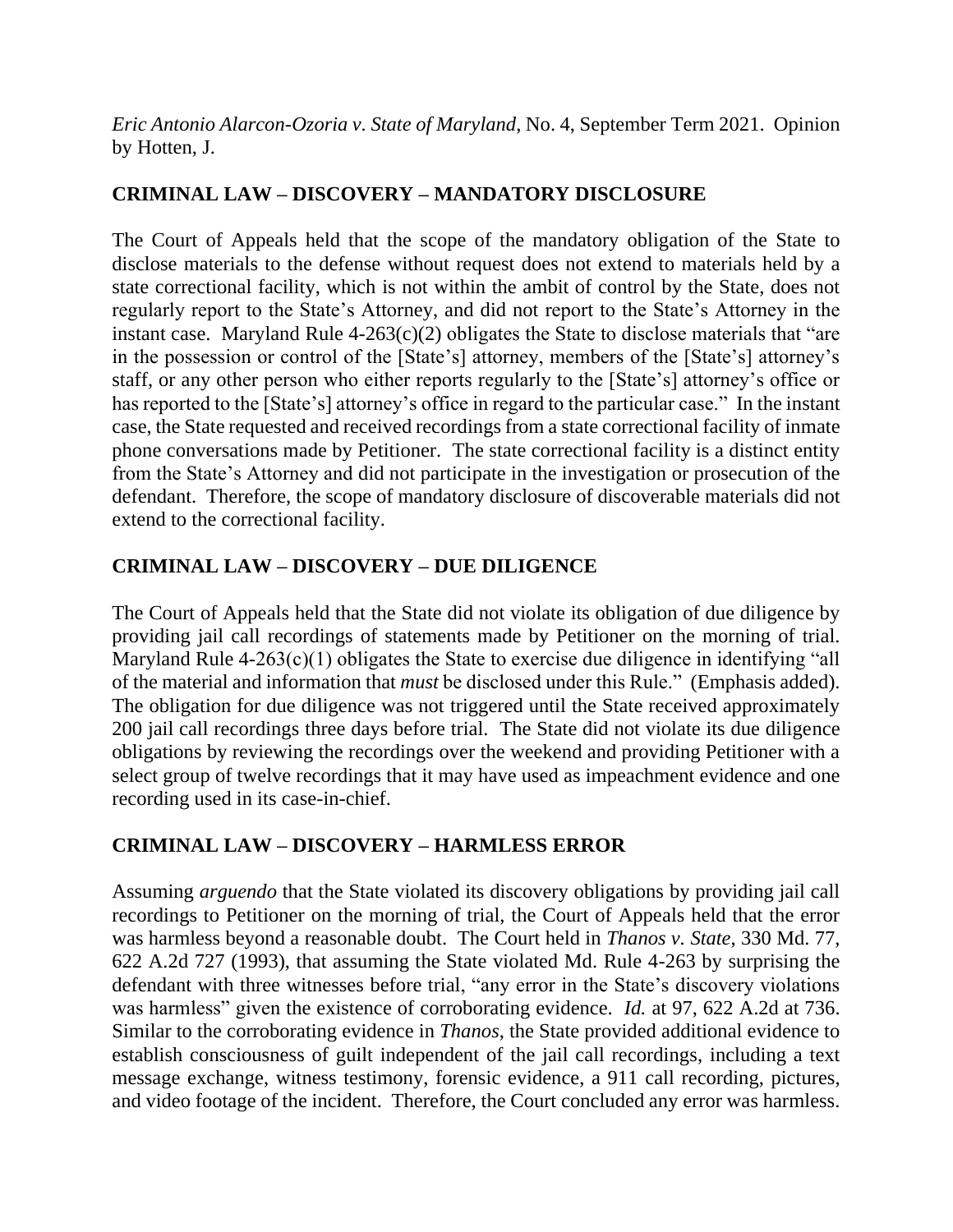Circuit Court for Montgomery County Case No. 135035C<br>Argued: September 14, 2021

# IN THE COURT OF APPEALS

### OF MARYLAND

No. 4

September Term, 2021

\_\_\_\_\_\_\_\_\_\_\_\_\_\_\_\_\_\_\_\_\_\_\_\_\_\_\_\_\_\_\_\_\_\_

### ERIC ANTONIO ALARCON-OZORIA

v.

### STATE OF MARYLAND \_\_\_\_\_\_\_\_\_\_\_\_\_\_\_\_\_\_\_\_\_\_\_\_\_\_\_\_\_\_\_\_\_\_

Getty, C.J., McDonald, Watts, Hotten, Booth, Biran, Adkins, Sally D. (Senior Judge, Specially Assigned),

JJ. \_\_\_\_\_\_\_\_\_\_\_\_\_\_\_\_\_\_\_\_\_\_\_\_\_\_\_\_\_\_\_\_\_\_

> Opinion by Hotten, J. Watts, J., dissents. Adkins, J., concurs.

\_\_\_\_\_\_\_\_\_\_\_\_\_\_\_\_\_\_\_\_\_\_\_\_\_\_\_\_\_\_\_\_\_\_

Filed: December 21, 2021

Pursuant to Maryland Uniform Electronic Legal Materials Act (§§ 10-1601 et seq. of the State Government Article) this document is authentic.

2021-12-21 10:28-05:00

Suzanne C. Johnson, Clerk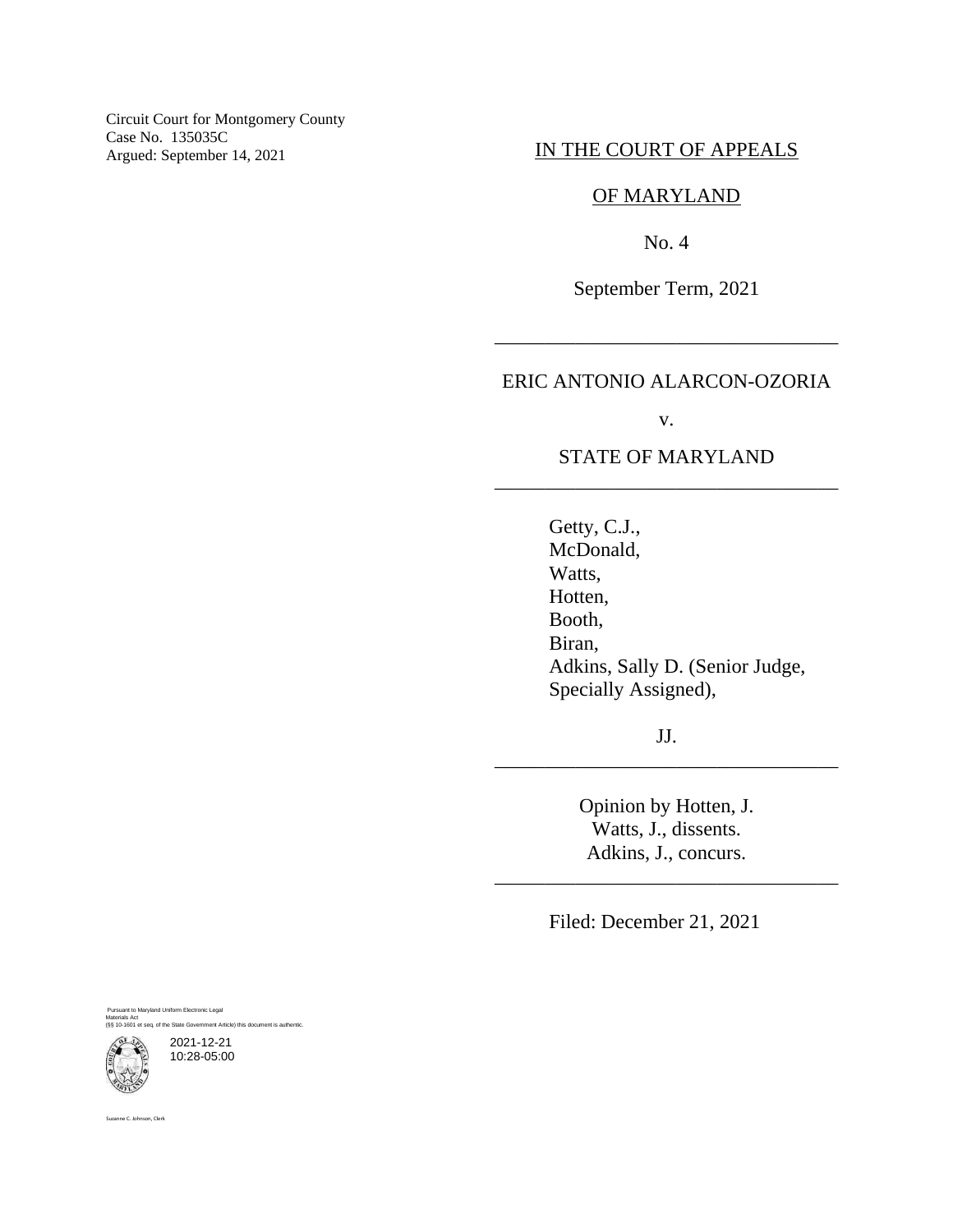This appeal arises from a shooting outside a restaurant in Silver Spring, Maryland shortly after 1:00 a.m. on June 9, 2018. Witnesses and security camera footage identified two suspects involved in the shooting. Following an anonymous tip, law enforcement identified one of the men as Ruben Gilbert. Law enforcement obtained a search warrant for Mr. Gilbert's cell phone and gathered evidence implicating Eric Alarcon-Ozoria ("Petitioner") as the other person involved in the shooting.

Petitioner was charged with assault in the first-degree, use of a firearm in the commission of a crime of violence, and illegal possession of a firearm after a felony conviction. Mr. Gilbert was charged as a co-conspirator, but the State entered a *nolle prosequi* disposition in June 2019. Petitioner's jury trial was scheduled for Monday, August 5 through Thursday, August 8, 2019 in the Circuit Court for Montgomery County.

On the morning of August 5 before trial, the State shared with defense counsel for the first time approximately 200 jail call recordings of conversations between Petitioner and Mr. Gilbert. The State had requested recordings of calls made by Petitioner from a state correctional facility on Wednesday, July 31, and received the calls on Friday, August 2. The State reviewed the recordings over the weekend, and on Sunday, August 4, requested additional recordings of any outgoing calls from the jail to Mr. Gilbert's phone. At 6:00 a.m. on Monday, August 5, the correctional facility provided one additional recording of a jail call between Mr. Gilbert and a person originally identified as another inmate but later identified as Petitioner. During an on-the-record chambers conference, the State identified twelve recordings received on Friday, August 2 that it might use for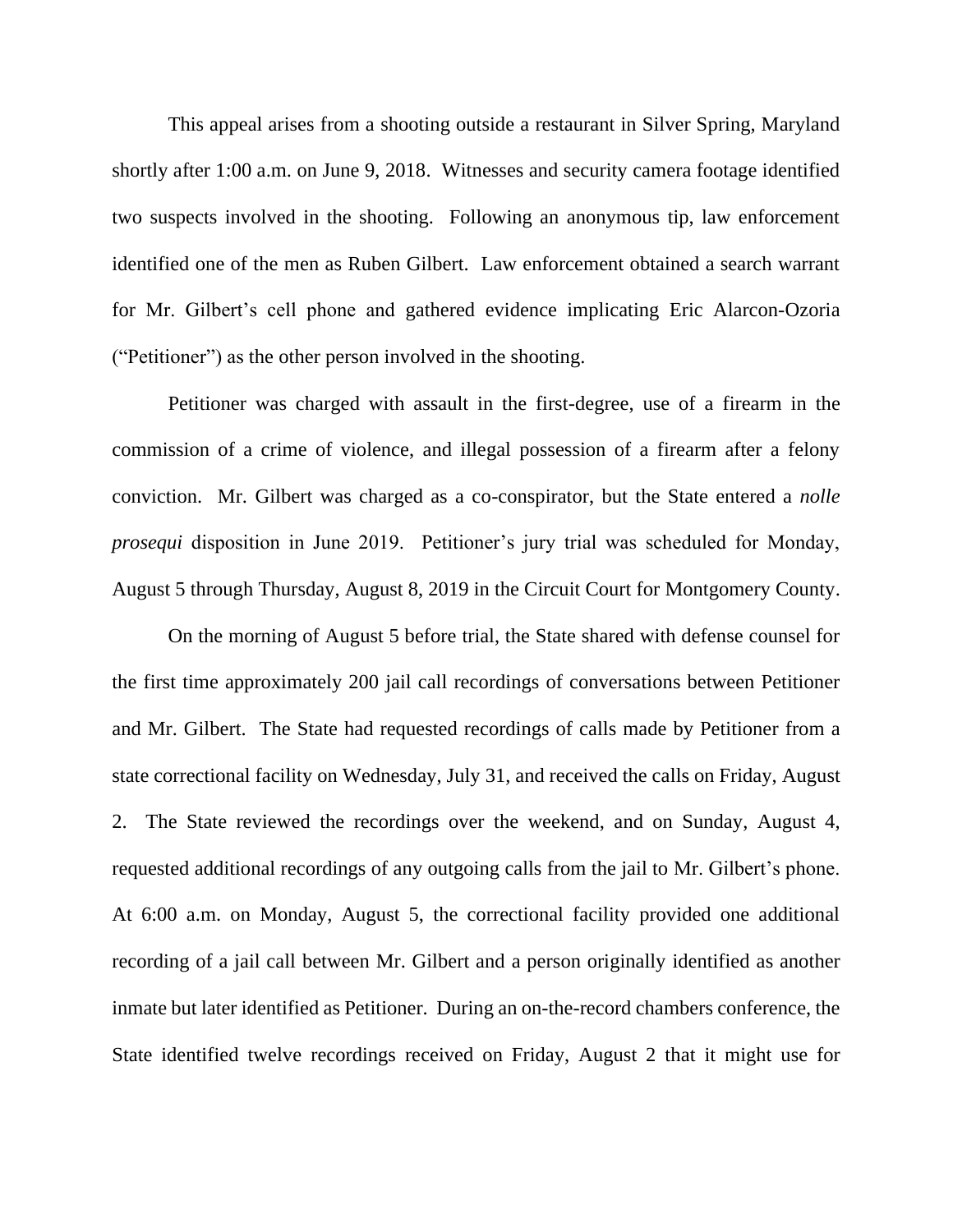impeachment purposes and the one recording received Monday, August 5 that it said it planned to use in its case-in-chief.

Over objection of defense counsel, the circuit court admitted the jail call recordings with the State's assurance that it would not use the recordings in its case-in-chief or as impeachment evidence until the second day of trial, to give defense counsel time to review the recordings.

The jury convicted Petitioner of illegal possession of a firearm. The circuit court sentenced Petitioner to fifteen years' imprisonment, with all but twelve years suspended and upon release five years of supervised probation. Petitioner timely appealed to the Court of Special Appeals, which affirmed.

We granted *certiorari* on April 9, 2021 to address the following questions:

1. Does the State's obligation to exercise due diligence in identifying and disclosing relevant materials in criminal litigation extend to phone call recordings collected and preserved by the State's jail facilities?

2. In a criminal case, does a recording of a defendant's own statement that is not disclosed until the morning of trial constitute an unfair surprise to the defense, such that it requires relief?

We answer both questions in the negative and shall affirm the judgment of the Court

of Special Appeals.

### **FACTS AND PROCEDURAL BACKGROUND**

#### **The Underlying Incident**

On June 9, 2018, a shooting occurred outside Abyssinia, an Ethiopian restaurant in downtown Silver Spring, Maryland. The shots occurred in a nearby and "heavily populated[]" alleyway by the outdoor side patio bar. No one was injured. The restaurant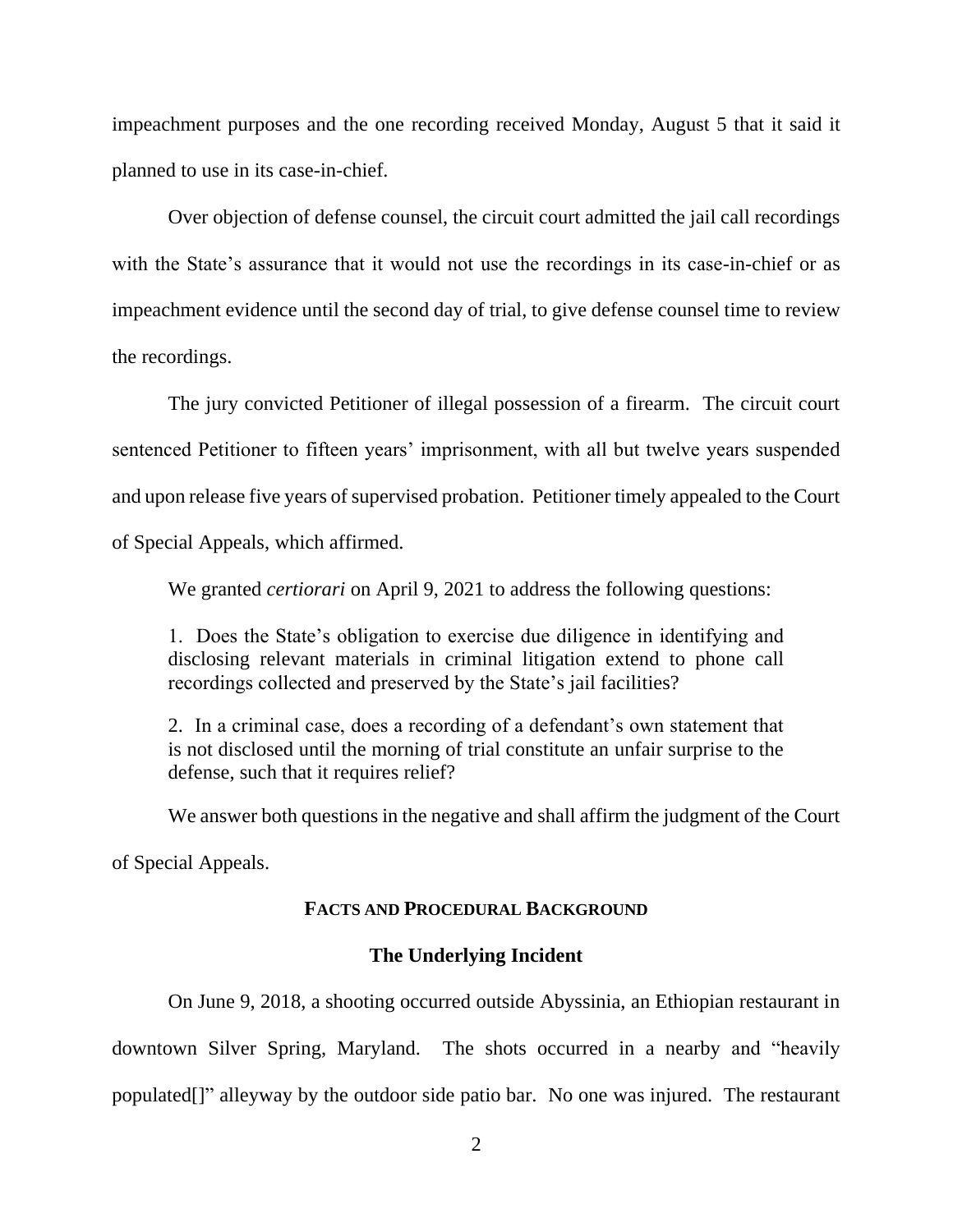had an outdoor surveillance camera facing the alleyway, but the view of the shooting was blocked by restaurant awnings.

Amir Abdella, the manager of Abyssinia, heard the first gunshot and turned to see a person running away, followed by the shooter, later identified as Petitioner, holding a gun pointed towards the victim running away. A second man, who was later identified as Mr. Gilbert, walked behind the shooter. Mr. Abdella testified that he was only five to six feet away when he watched the shooter fire a second shot at the person running away. He heard a third shot, but did not see it.

Mr. Abdella testified that he saw the shooter and the second man earlier sitting together in the restaurant. He recognized these men because they sat with a group of women not eating or drinking and "saw the discomfort of the [women.]" He eventually called security to ask them to leave. Mr. Abdella provided to law enforcement security footage depicting the two men sitting together at a table and identified one of the men as Petitioner. Mr. Abdella described the shooter at trial, but admitted that he might not be able to identify the shooter again if he saw him.<sup>1</sup> At least one other witness, Christopher Parkes, a security guard at the adjacent Kaldi's Social House restaurant, heard multiple gun shots and saw muzzle flashes followed by people scattering in the alleyway. A firearms

<sup>&</sup>lt;sup>1</sup> The description of the shooter provided by Mr. Abdella at trial contradicted, in part, his description of the shooter made during the initial 911 call. During trial, he testified that the shooter was 5'8" wearing a white shirt and black pants, but during the 911 call, he described the shooter as about 5'1" or 5'2" and wearing a white shirt with a black logo, black pants, and black sneakers.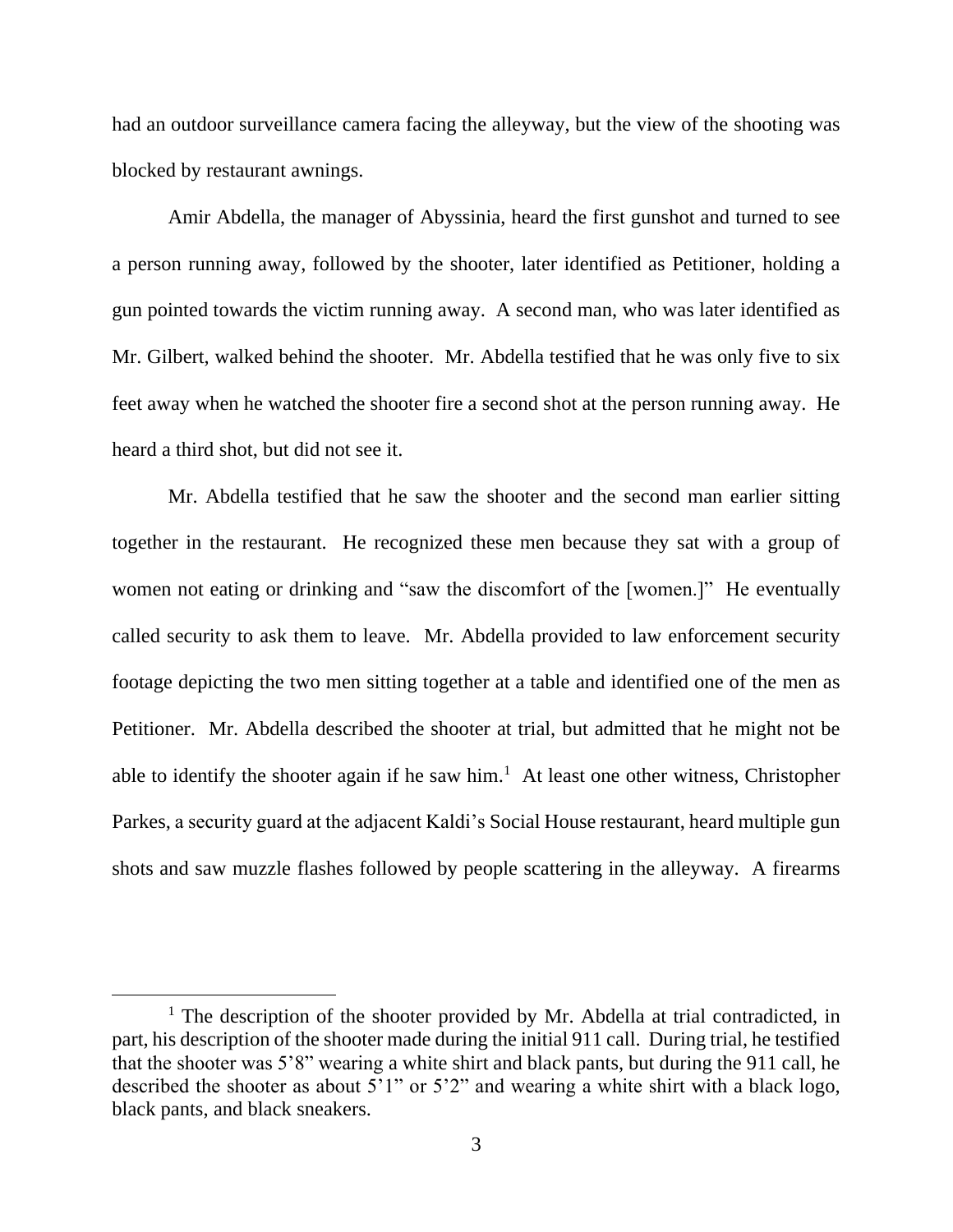expert corroborated the testimony of Mr. Parkes and opined that the two collected shell casings came from the same weapon.

The State also produced another nearby restaurant surveillance video that depicted the two suspects: a taller man and a shorter man holding a gun. On July 30, law enforcement issued a press release seeking the public's help in identifying the two men involved in the shooting. An anonymous tip identified the taller man as Mr. Gilbert. Law enforcement compared the Motor Vehicle Administration photo of Mr. Gilbert with the surveillance footage and determined they were the same person. Law enforcement obtained a search warrant of Mr. Gilbert's phone and found the following text conversation between Mr. Gilbert and Petitioner:

[Petitioner:] Is dere a camera At dat lil side bar[?] [Petitioner:] And Erin just asked me bout you[.] [Mr. Gilbert:] Tell her hit me[.] [Mr. Gilbert:] N id[]k we Gucci doe babe[.]

This text exchange occurred approximately one hour after the shooting. According to the detective assigned to the case, the "[s]idebar" referred to Abyssinia's outdoor side patio bar in the alleyway—"the only [s]idebar in this entire area." The detective also explained that the phrase "we Gucci" is slang for "we're good."

Law enforcement executed an arrest warrant for Petitioner and Mr. Gilbert. Officers seized clothes in the home of Petitioner consistent with those worn by the shooter in the surveillance video. The Grand Jury for Montgomery County indicted Petitioner on charges of assault in the first-degree, use of a firearm in the commission of a crime of violence, and illegal possession of a firearm after a felony conviction. A jury trial was scheduled for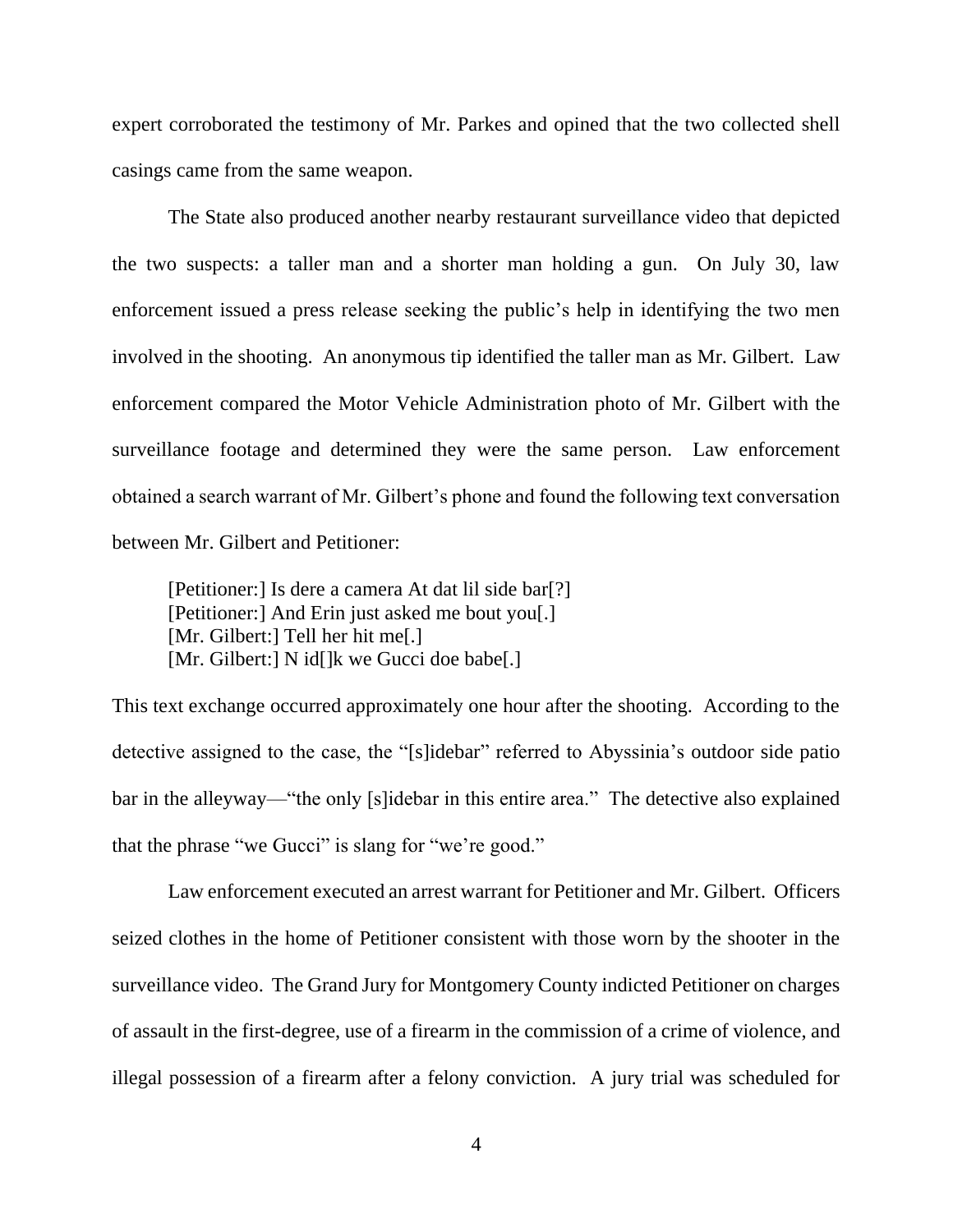August 5 through August 8, 2019 in the circuit court. Mr. Gilbert was charged as a coconspirator, but a *nolle prosequi* disposition was entered for Mr. Gilbert in June 2019.

### **Legal Proceedings**

### **A. Discovery**

On January 23, 2019, defense counsel filed a discovery request, "in accordance with Maryland Rule 4-263:<sup>[2]</sup> . . . [for all] material and information *in the possession or control of the State's Attorney* . . . and any others who have participated in the investigation or evaluation of the case and who either regularly report or, with reference to the particular case, have reported to the State's Attorney of his/her office." (Emphasis added). The purpose of the request was to "obtain disclosure of material and information to the fullest extent *authorized* and *directed* by Maryland Rule 4-263[.]" (Emphasis added). On May 15, 2019, defense counsel requested additional discovery pursuant to the State's

- **(c) Obligations of the Parties.**
- (1) *Due Diligence*. The State's Attorney and defense shall exercise due diligence to identify all of the material and information that must be disclosed under this Rule.
- (2) *Scope of Obligations*. The obligations of the State's Attorney and the defense extend to material and information that must be disclosed under this Rule and that are in the possession or control of the attorney, members of the attorney's staff, or any other person who either reports regularly to the attorney's office or has reported to the attorney's office in regard to the particular case.

**Cross reference:** For the obligations of the State's Attorney, see *State v. Williams*, 392 Md. 194[, 896 A.2d 973] (2006).

<sup>&</sup>lt;sup>2</sup> Maryland Rule 4-263(c) provides: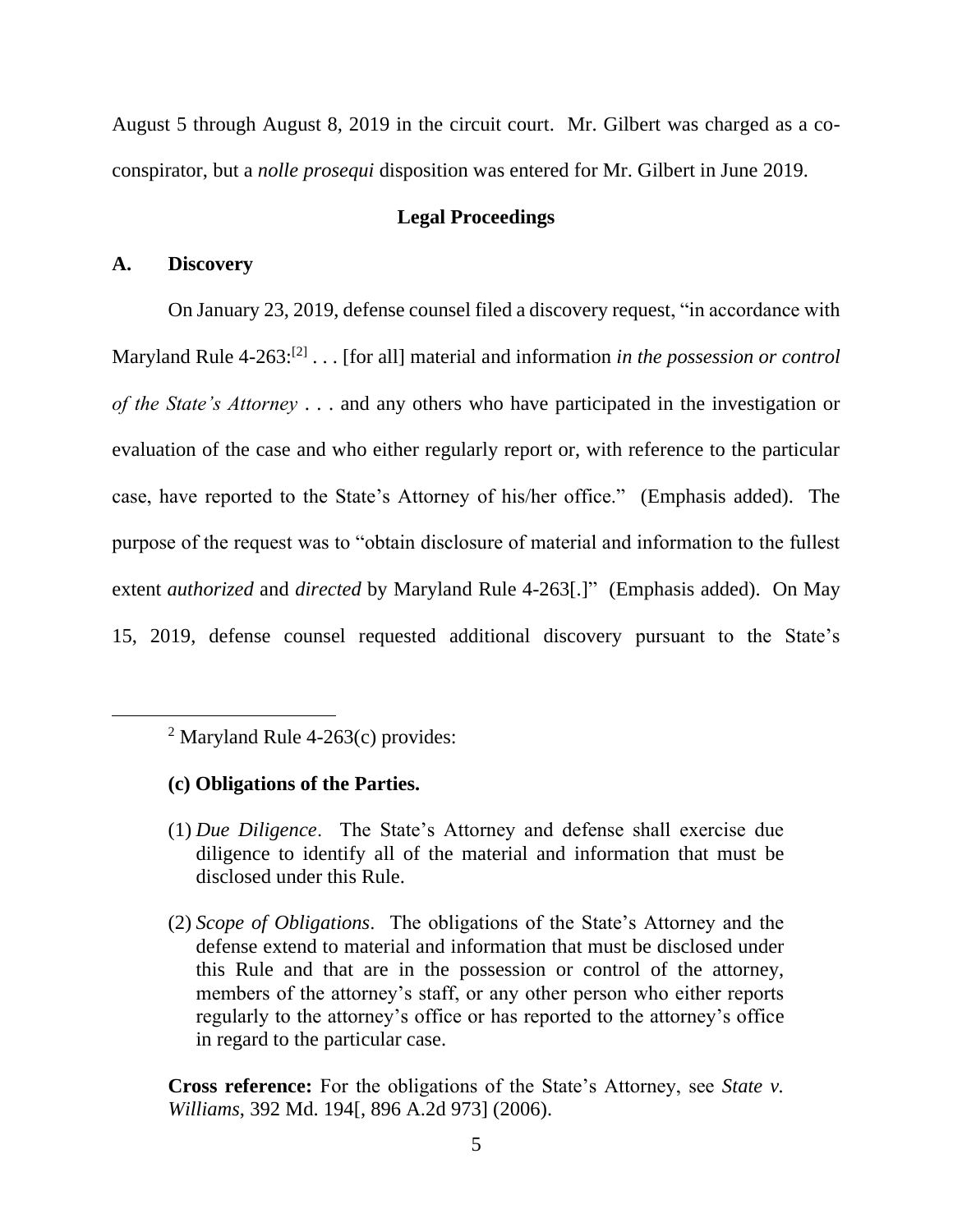*obligations* under the Maryland Rules and *State v. Williams*, 392 Md. 194, 896 A.2d 973 (2006), for any "recordings . . . or other materials concerning any . . . statements made by" Mr. Gilbert or Petitioner.

The State assured defense counsel that it would "open its evidentiary file" so defense counsel could see the State did not possess any "written statements by any witnesses otherwise not provided." The State also assured the circuit court about its good faith compliance with discovery obligations: "I think it's important that the Court know that we have met with counsel. . . . Open file discovery is the policy of my office, and open file discovery has been the practice in this case. We have met no less than two times . . . where we've gone through the file to make sure everything in counsel's file reflects everything in the State's file[.]" The circuit court acknowledged the two parties' cooperation during a status hearing on July 25, 2019: "I appreciate counsel working together as you obviously are doing to try to work out as many of these issues as you can."

On July 26, the State disclosed additional evidence that it intended to introduce. The evidence was an activity log, gathered from Mr. Gilbert's cellular phone, that purportedly counted Mr. Gilbert's steps during different time frames on the night of the shooting. Defense counsel moved to exclude the evidence as untimely and non-compliant with Md. Rule 4-263(c). On July 31, the circuit court agreed with defense counsel that the evidence should be excluded, but not because of a bad faith or unduly late disclosure on behalf of the State. The circuit court found the disclosure unfair to the defense under the circumstances "given that the parties had reached an agreement on . . . the scope of the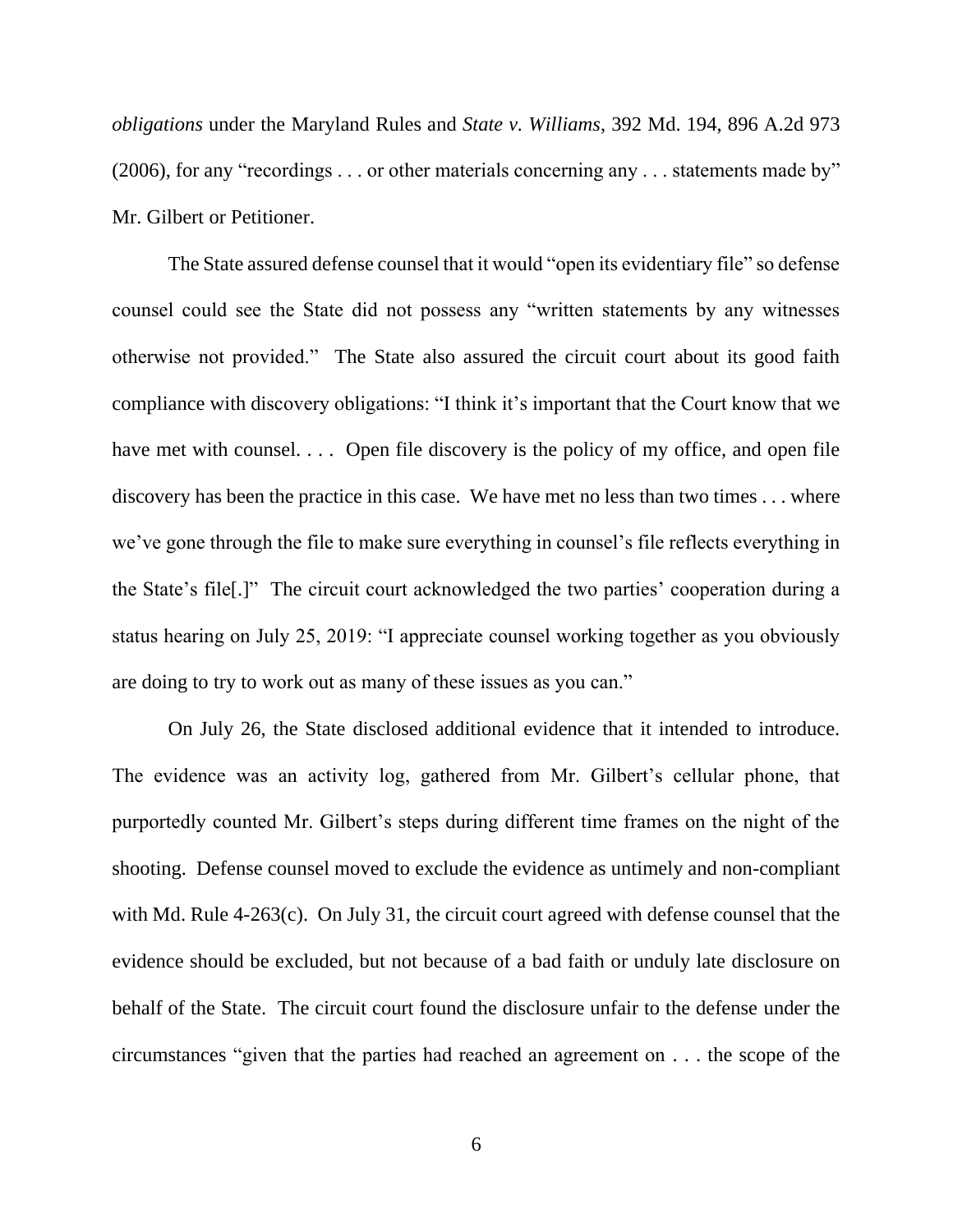information that would be used from the cell phone [seized from Mr. Gilbert]." The activity log exceeded the scope of the parties' stipulation and was excluded.

On July 31, in preparation for trial, the State requested from Mr. Amando Gomes, an employee at the Montgomery County Correctional Facility, any recordings of jail calls made by Petitioner as an inmate at the correctional facility. Counsel for the correctional facility delivered 201 jail call recordings to the State's Attorney on Friday, August 2. The assigned prosecutor took them home over the weekend and began reviewing the calls on Saturday, August 3.

The recordings contain calls made by Petitioner from December 19, 2018 to August 1, 2019. Petitioner first made a call to Mr. Gilbert on April 15, 2019 and subsequently called Mr. Gilbert "no less than 12 times." The last call Petitioner made to Mr. Gilbert occurred on July 16, 2019. Each call lasted approximately twenty minutes.

The State characterized most of the conversations as "sundry discussi[on]" and devoid of a "smoking gun in terms of [']I did this.[']" A few of the conversations discussed the case and referenced the unwillingness of Mr. Gilbert to provide testimony. The "State was concerned at the potential of suborning perjury and obstruction of justice. . . ." The State concluded that it would not use these calls in its case-in-chief, but could use some of them for impeachment if Mr. Gilbert testified.

The State emailed Mr. Gomes on Sunday, August 4, requesting a backwards search of Mr. Gilbert's phone number to identify any jail calls made to his phone. Mr. Gomes replied via email at 6:00 a.m. on Monday, August 5 with one jail call made to Mr. Gilbert on April 2 ("the April 2 call") from the account of another detainee with the last name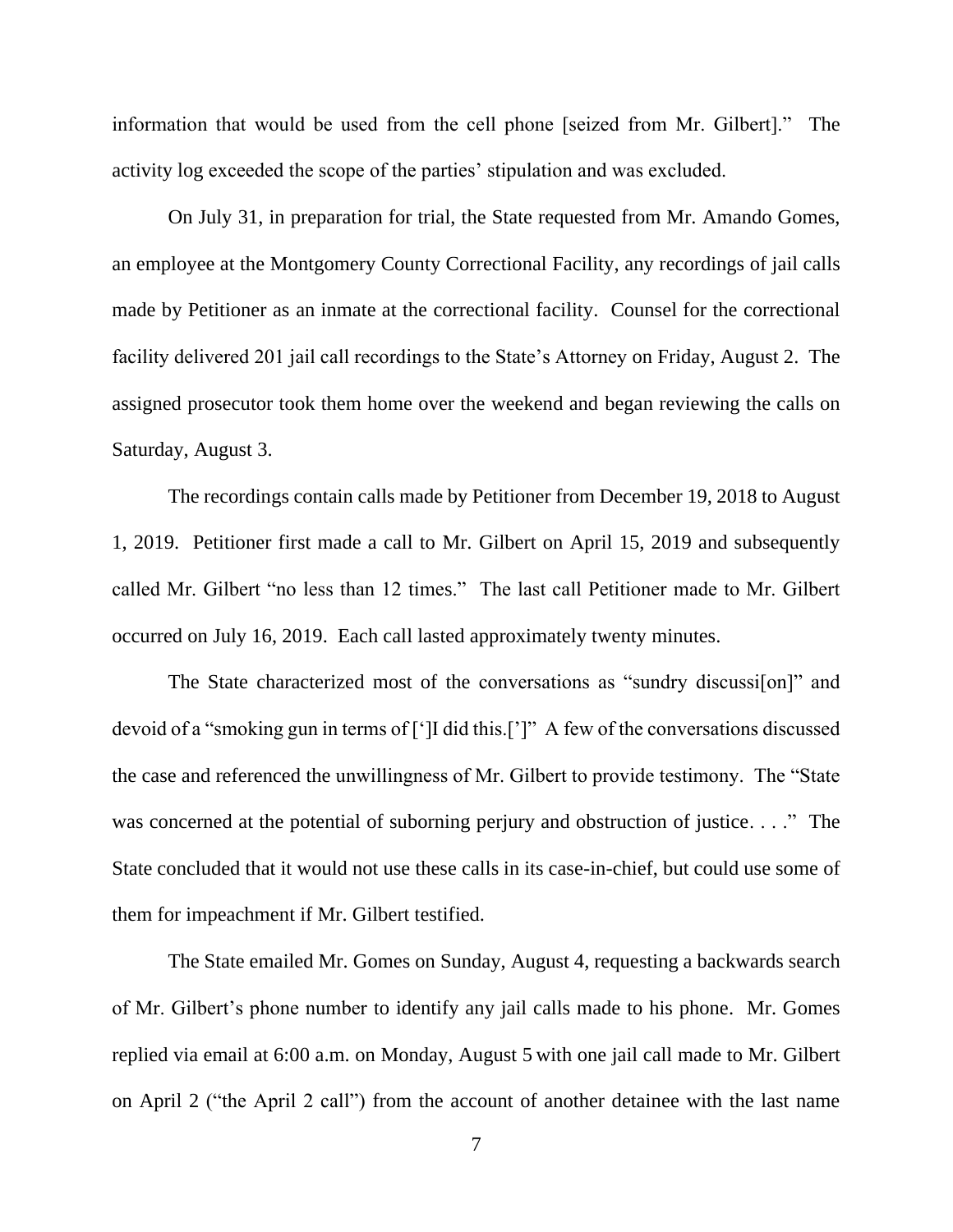Pinto.<sup>3</sup> In the April 2 call, Mr. Gilbert answered the phone and asked if the person calling was named "Sosa"—a nickname used by Petitioner. Petitioner answered in the affirmative and they proceeded to discuss the case over the course of a fifteen-minute conversation.

The State shared the call recordings with defense counsel at the courthouse on the morning of August 5. During an on-the-record chambers conference, the State identified twelve calls between Petitioner and Mr. Gilbert that could be used to impeach Mr. Gilbert during his testimony. The State also proffered the April 2 call between Mr. Gilbert and Petitioner to use in its case-in-chief. While the call was made through another inmate's PIN number, the State explained that the call was between Petitioner and Mr. Gilbert.

Defense counsel objected to the proposed evidence as untimely and requested a oneday continuance. The State argued that Petitioner waived any right to challenge the call because he attempted to conceal it using another inmate's PIN number. The State offered to withhold reference to the recordings in its opening statement and not to call Mr. Gilbert until the second day of trial because "the State certainly d[i]dn't want to catch [defense counsel] by surprise." The State also asked the circuit court and defense counsel to "understand the predicament the State is bound in when [it's] listening to calls of obstruction of justice within this trial. And then [it] learn[s] of a call that was made by the defendant that was hidden and was [not] meant to be [] found which [the State] found."

<sup>&</sup>lt;sup>3</sup> Each inmate at Montgomery County Correctional Facility receives an individual personal identification number ("PIN") to make outgoing calls.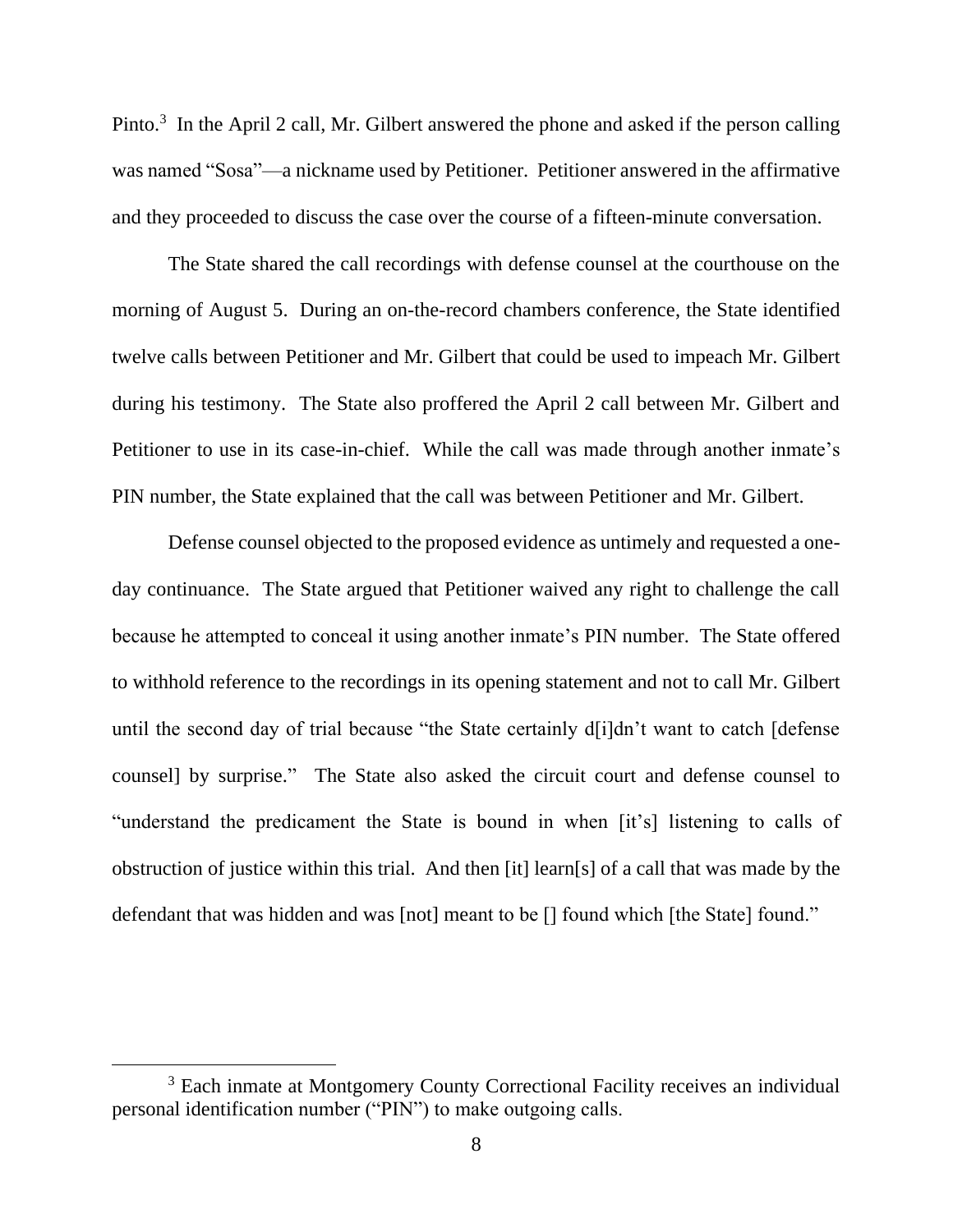The circuit court did not rule on whether the State violated its discovery obligations, but denied the request for continuance. The circuit court articulated its belief that defense counsel would have an opportunity to review the April 2 call by the second day of trial.

### **B. The Trial**

The State neither mentioned the April 2 call during its opening statement, nor called Mr. Gilbert as a witness on the first day of trial. In addition to Mr. Gilbert's testimony, the State called thirteen witnesses, consisting of civilians, members of law enforcement, and forensic experts. The State also presented fifty-eight exhibits, including three surveillance videos from nearby establishments. When the State called Mr. Gilbert, on the second day of trial, he testified that he was friends with Petitioner, and they were together at Abyssinia on the night of the shooting. He testified that the surveillance video depicted him and Petitioner, but that he did not see Petitioner with a gun, nor did he see Petitioner fire any shots.

Over a renewed objection from Petitioner, the State introduced the jail call recording:<sup>4</sup>

Mr. Gilbert: Who is this, is this Sosa? [Petitioner]: Yeah, yeah.

\*\*\*

[Petitioner]: I said I'm trying to figure something out []. . . . Mr. Gilbert: Uh-huh. It's still looking like nothing going, man. . . . So, I ain't worried about this, get you back on the brick, bro. [Petitioner]: Yeah, yeah. []. . . . \*\*\*

Mr. Gilbert: []. Sorry, I'm trying to get you situated. . . . I feel like you were with that bitch. And that bitch was fucking with (unintelligible). . . . It was her or somebody close to us.

<sup>&</sup>lt;sup>4</sup> This excerpt of the recording omits numerous lines of unintelligible dialogue.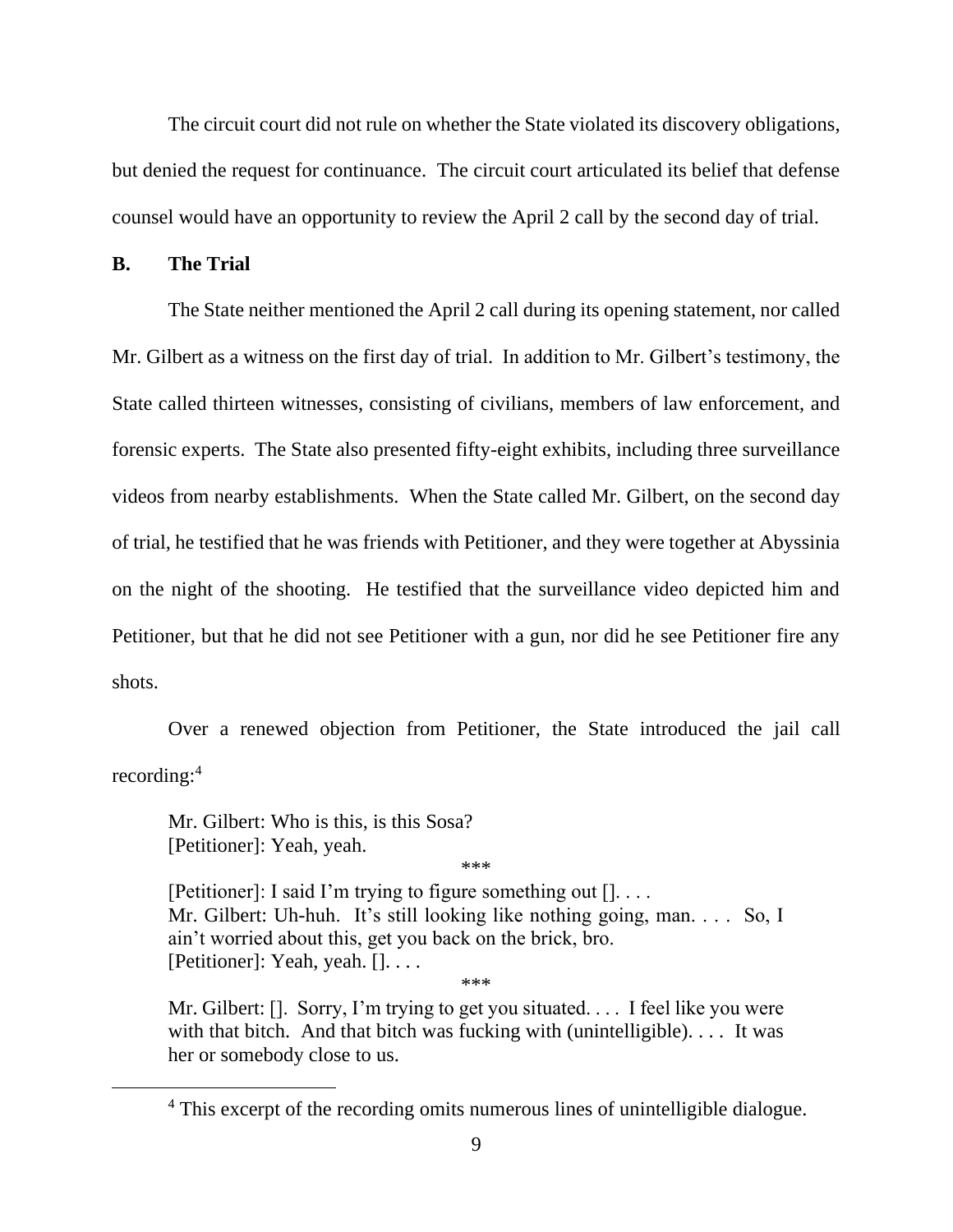Mr. Gilbert: I ain't done nothing. [Petitioner]: Shut up. Mr. Gilbert: Hey, I don't. That's how it is bro. That's how I'm going to be, you feeling me? . . . There wasn't no problem when you did that. [Petitioner]: Yeah.

Mr. Gilbert confirmed that the call was between him and Petitioner, even though the call was made using the PIN number of another inmate.

At the close of evidence, the circuit court granted judgment of acquittal as to firstdegree assault and use of firearm in a crime of violence. The jury convicted Petitioner of illegal possession of a firearm. The circuit court sentenced Petitioner to fifteen years' imprisonment, with all but twelve years suspended, and upon release five years of supervised probation.

#### **C. The Court of Special Appeals**

The Court of Special Appeals affirmed the circuit court in an unreported opinion. *Alarcon-Ozoria v. State*, No. 2149, Sept. Term, 2019, 2020 WL 7706980 (Md. Ct. Spec. App. Dec. 29, 2020). The Court reached the merits of the discovery violation, even though the circuit court did not find a discovery violation, and Petitioner failed to insist upon a ruling "as he is required to do[.]" *Id.* at \*5. In the absence of a "specific finding as a matter of law that the State violated the discovery rule," the Court "exercise[d] independent *de novo* review to determine whether a discovery violation occurred[.]" *Id.* (quoting *Williams v. State*, 364 Md. 160, 169, 771 A.2d 1082, 1087 (2001)).

The Court concluded that the State did not violate its discovery obligations. *Id.* at \*6. According to the Court, the disclosure of the jail call recordings did not violate Md.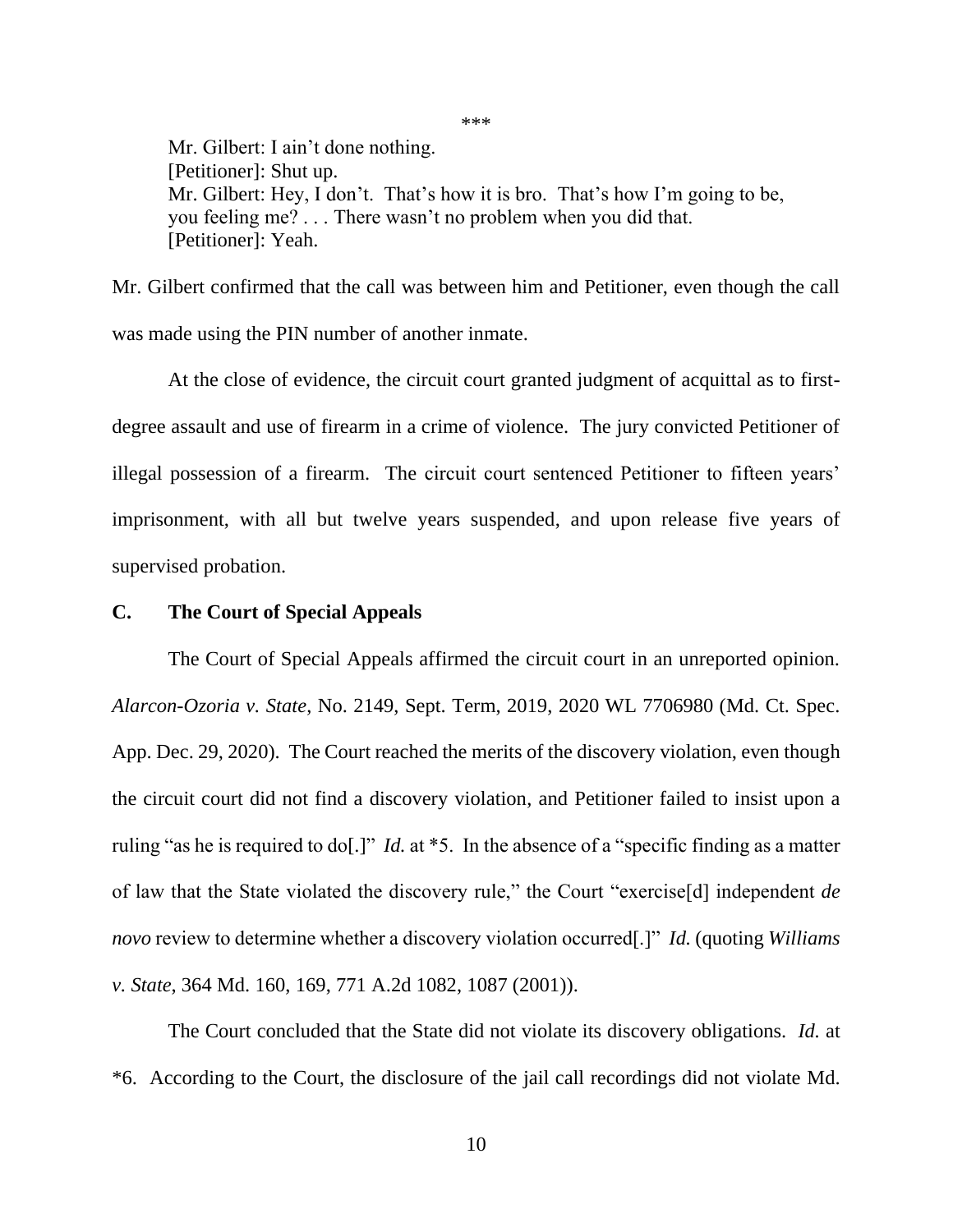Rule 4-263 because the State did not have an underlying obligation to seek or obtain the jail call recordings. *Id.* The Court explained, "the State was not under a duty to disclose materials that it did not have." *Id.* The Court rejected the argument that the State had an obligation to seek the records at any point prior to trial. *Id.*

The Court also found that the State exercised due diligence. According to the Court, "[i]t is significant that [Petitioner] attempted to conceal the call by using another inmate's phone number to make the call, and we agree that [Petitioner] cannot claim unfair surprise" when Petitioner was "an active concealer." *Id.*

Finally, the Court found that the State was sufficiently prompt in providing the recordings to Petitioner. The State shared the recordings after having an opportunity to review the materials over the weekend. The circuit court did not abuse its discretion, according to the Court, by declining to continue the case for a day. *Id.* The circuit court fashioned an appropriate remedy by allowing the State to refrain from mentioning the recording in its opening statement and to delay calling Mr. Gilbert so Petitioner could review the recording. *Id.* 

Petitioner timely filed a petition for *certiorari*, which this Court granted on April 9, 2021. *Alarcon-Ozoria v. State*, 474 Md. 220, 253 A.3d 1076 (2021).

### **DISCUSSION**

#### **Standard of Review**

The circuit court is vested with broad discretion in administering discovery. *Williams v. State*, 416 Md. 670, 698, 7 A.3d 1038, 1054 (2010). Therefore, this Court "reviews for abuse of discretion a [circuit] court's decision to impose, or not impose a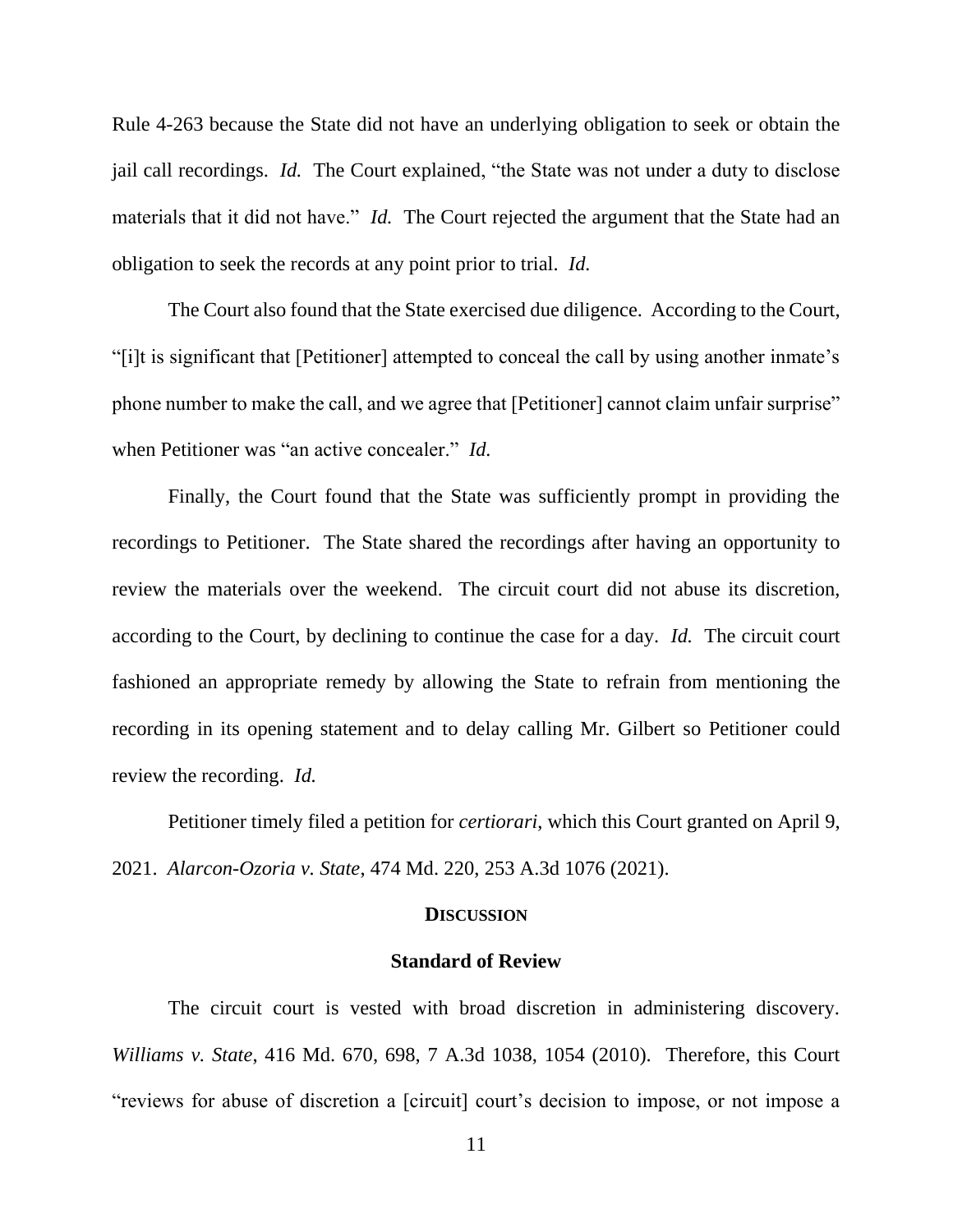sanction for a discovery violation." *Dackman v. Robinson*, 464 Md. 189, 231, 211 A.3d 307, 332 (2019) (citing *Beka Indus., Inc. v. Worcester Cty. Bd. of Educ.*, 419 Md. 194, 232, 18 A.3d 890, 913 (2011)).

If the circuit court "made no specific finding as a matter of law that the State violated the discovery rule, we exercise independent *de novo* review to determine whether a discovery violation occurred." *Williams*, 364 Md. at 169, 771 A.2d at 1087.

We review any discovery violation for harmless error. *Johnson v. State*, 360 Md. 250, 269, 757 A.2d 796, 806 (2000); *Green v. State*, 456 Md. 97, 165, 171 A.3d 1162, 1201 (2017) ("Having established that the State violated [Md.] Rule 4-263[] . . . we must next inquire as to whether the error was harmless."). "If the trial judge erred because the State did in fact violate the discovery rule, we consider the prejudice to the defendant in evaluating whether such error was harmless." *Williams*, 364 Md. at 169, 771 A.2d at 1087 (citation omitted).

#### **The Contentions of the Parties**

Petitioner contends that the State violated its discovery obligations by producing jail call recordings on the morning of the trial. According to Petitioner, the State had a mandatory and automatic obligation to disclose the jail call recordings without delay or request pursuant to Md. Rule 4-263. This obligation extended to material in the possession or control of the correctional facility because, according to Petitioner, the State exercised a supervisory relationship over the facility.

Petitioner argues that the supervisory relationship can be demonstrated by the State's direct and informal access to materials held by the correctional facility. The State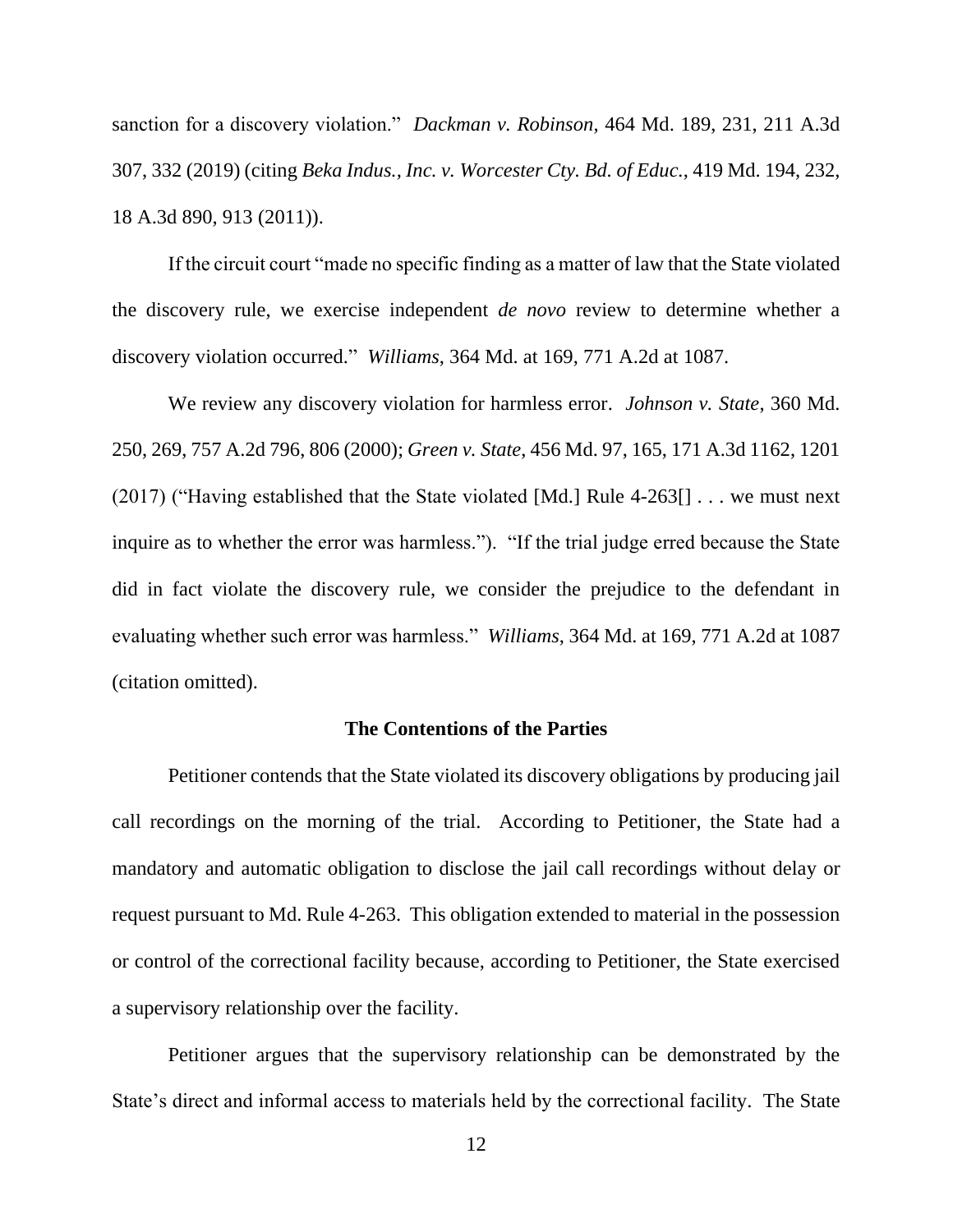received the recordings within 48 hours of an email request, and the recordings were "handdelivered" to the State's Attorney's Office. According to Petitioner, private counsel would need to wait at least nine days pursuant to Md. Rule  $4-265(d)^5$  before a subpoena request for jail call recordings would be enforceable.

Because the jail call recordings were purportedly under the constructive possession and control of the State, Petitioner asserts that the State violated its obligation of due diligence pursuant to Md. Rule  $4-263(c)(1)$  by failing to identify and disclose the jail call recordings until the morning of trial. Petitioner cites this Court's definition of due diligence from *Argyrou v. State*, 349 Md. 587, 604, 709 A.2d 1194, 1202 (1998), which examined due diligence in the context of Md. Rule 4-331(c) (providing the grant of a new trial on the basis of newly discovered evidence). Petitioner notes that due diligence requires both good faith and timeliness. According to Petitioner, the State's effort to locate the jail recordings on the eve of trial violated the timeliness component of due diligence. The lack of knowledge of the recordings, according to Petitioner, did not excuse the State from its obligation of due diligence during discovery. Petitioner also argues the State's assertion,

<sup>5</sup> Maryland Rule 4-265(d) provides:

**<sup>(</sup>d) Filing and Service.** Unless the court waives the time requirements of this section, a request for subpoena shall be filed at least nine days before trial in the circuit court, or seven days before trial in the District Court, not including the date of trial and intervening Saturdays, Sundays, and holidays. At least five days before trial, not including the date of the trial and intervening Saturdays, Sundays, or holidays, the clerk shall deliver the subpoena for service pursuant to [Md.] Rule 4-266(b). Unless impracticable, there must be a good faith effort to cause a trial subpoena to be served at least five days before the trial.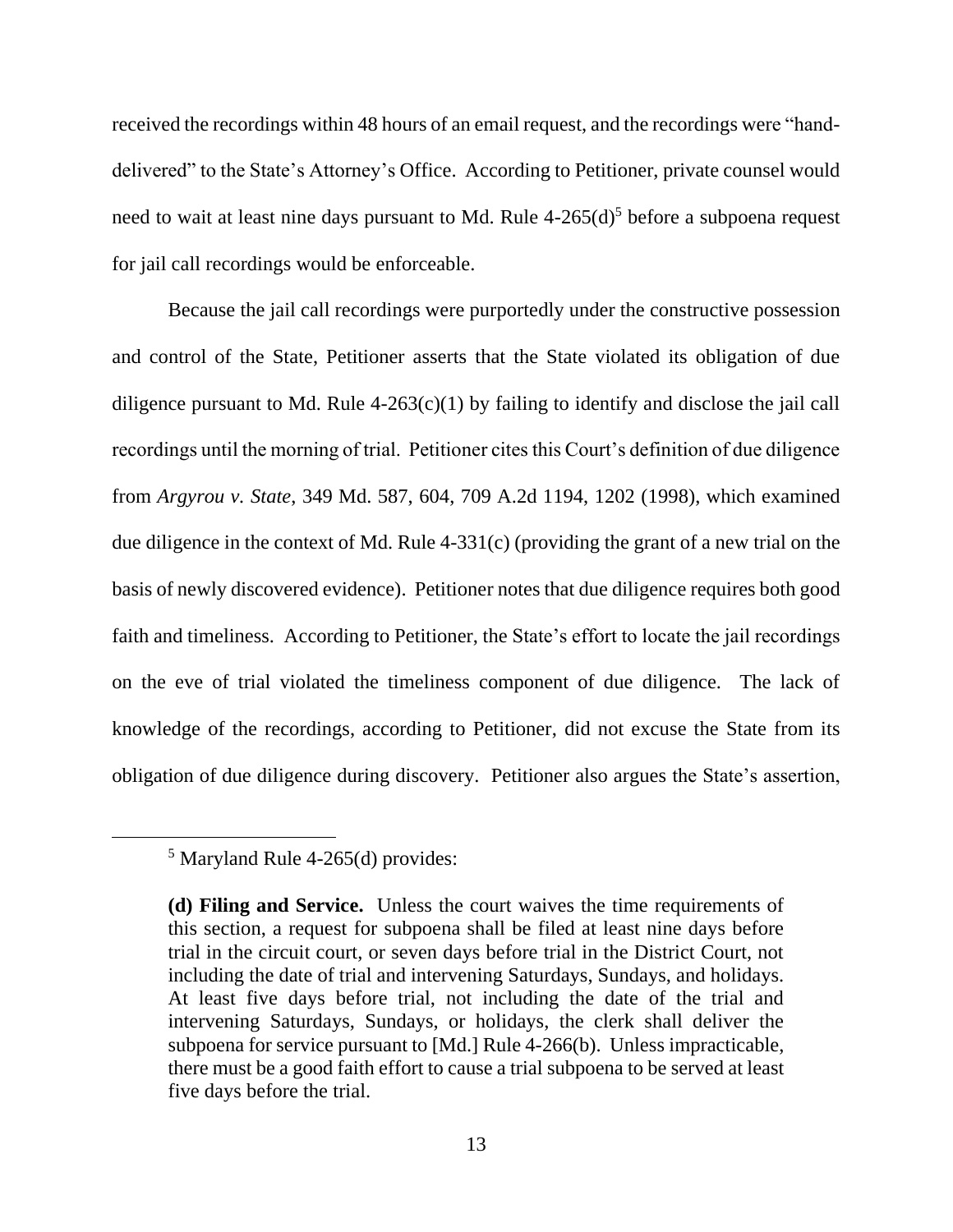that Petitioner deliberately concealed his conversation with Mr. Gilbert by using the PIN number of another inmate is unsupported by the record.

Finally, Petitioner contends that the late disclosure prejudiced his defense and necessitates vacating his conviction. Petitioner notes that the purpose of discovery is to assist the defendant in preparing a defense and to prevent unfair surprise. According to Petitioner, both of these purposes were violated by the State. Petitioner did not learn about the jail call recordings until the morning of the trial, which meant that it had no time to adjust its trial strategy that had been in the works for months. Petitioner asserts that the State intentionally delayed seeking the calls and in doing so, engaged in "gamesmanship" in violation of discovery rules. The call itself provided evidence of Petitioner's consciousness of guilt, which meant the jury was presented incriminating evidence without an adequate opportunity for the defense to respond.

The State argues that the scope of its discovery obligations did not extend to the correctional facility, because the scope of its obligations extends only to materials under the possession or control of the State's Attorney, or someone who reports regularly to the State's Attorney, such as a staff member or law enforcement. A correctional facility staff member, according to the State, is not a person who regularly reports to the State's Attorney. The State asserts that its discovery obligations may extend to persons outside of its office only if they constitute a prosecutorial arm of the government. A correctional facility, like other state agencies including mental health facilities or juvenile detention facilities, do not operate for the purpose of investigating or prosecuting cases. Nor does a correctional facility, unlike a prosecutor or a police officer, report to the State's Attorney.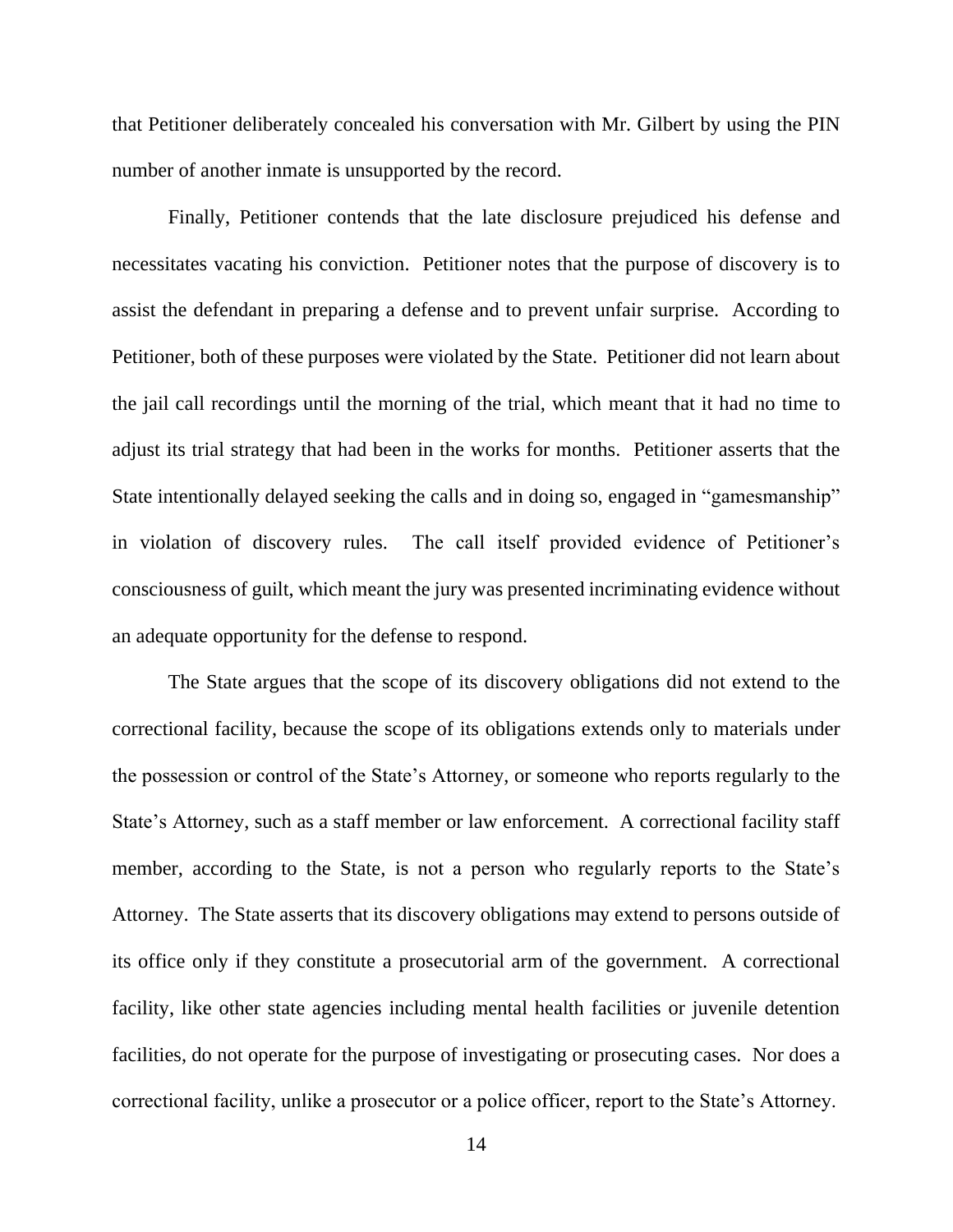The State contends no reporting relationship emerged between the correctional facility and the State's Attorney's Office in the case at bar. The State requested the calls from a correctional facility employee, who did not respond until the next day. The Assistant State's Attorney also emailed the employee over the weekend preceding the trial and did not receive a response until Monday morning. In both of these instances, according to the State, the correctional facility fulfilled requests for information, which does not establish a reporting relationship as contemplated by Md. Rule 4-263(c).

The State also raises practical concerns about Petitioner's interpretation of the State's discovery obligations. Incarcerated defendants, including Petitioner, may make jail calls from the time of arrest until trial. The State argues that it would be impractical to require continuous requests for jail calls during this time period. Interpreting the scope of Md. Rule 4-263(c) to include a correctional facility, according to the State, would place an undue burden on prosecutors because it would extend mandatory disclosures from within the State's Attorney's Office and its agents to virtually any state agency that may possess discoverable information.

The State also rejects Petitioner's contention that its late disclosure constituted "strategic, last-minute gamesmanship[,]" by drawing a distinction between the State's *capacity* to acquire the jail call recordings at an earlier date and the State's *obligation* to acquire the jail call recordings at an earlier date. The State notes that it could have made an earlier inquiry, but it was not required to do so.

Therefore, the State asserts that its obligation to act promptly in disclosing the jail calls did not materialize until the State gained possession of the material. The State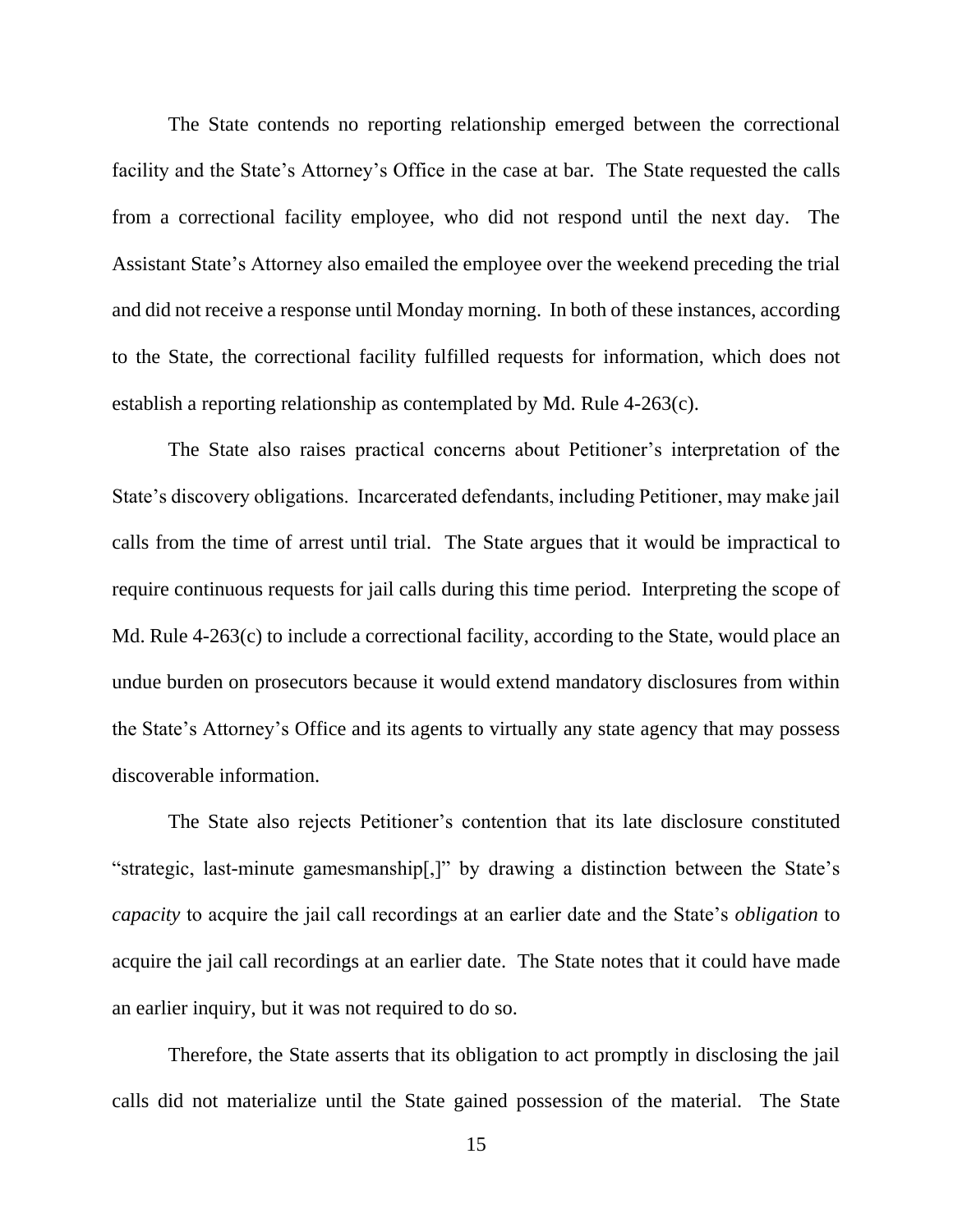received the calls on Friday, August 3, reviewed them over the weekend to identify which calls were relevant, and disclosed the calls on Monday, August 5. The State notes that the April 2 call—used in its case-in-chief—was not obtained by the State until Monday, August 5. The State alternatively argues that even if it had an obligation to disclose the jail recordings sooner, Petitioner's attempt to conceal the call from detection prevents any finding of unfair surprise.

Assuming *arguendo* that a discovery violation occurred, the State argues that the circuit court imposed an appropriate remedy.The State contends that the circuit court has discretion to impose or not impose a sanction for a discovery violation. In this case, the circuit court declined the defense's request for a one-day continuance, but accepted the State's offer to delay mentioning the April 2 call or Mr. Gilbert's testimony until the second day of trial to give defense counsel an opportunity to review the recording. The circuit court's exercise of discretion, according to the State, appropriately remedied any violation that may have arisen from the State's morning-of disclosure.

Finally, the State argues that even if the circuit court erred by not continuing the trial one day for a fifteen-minute phone recording that the State received and disclosed within the same day, the error was harmless. Defense counsel reviewed the call but did not make any arguments during trial relating to its late disclosure. The State conceded the call was not a "smoking gun" because it only contained speculation about who made the anonymous tip to police about the identity of Mr. Gilbert. The recording tended to demonstrate consciousness of guilt of Petitioner, but according to the State, did not affect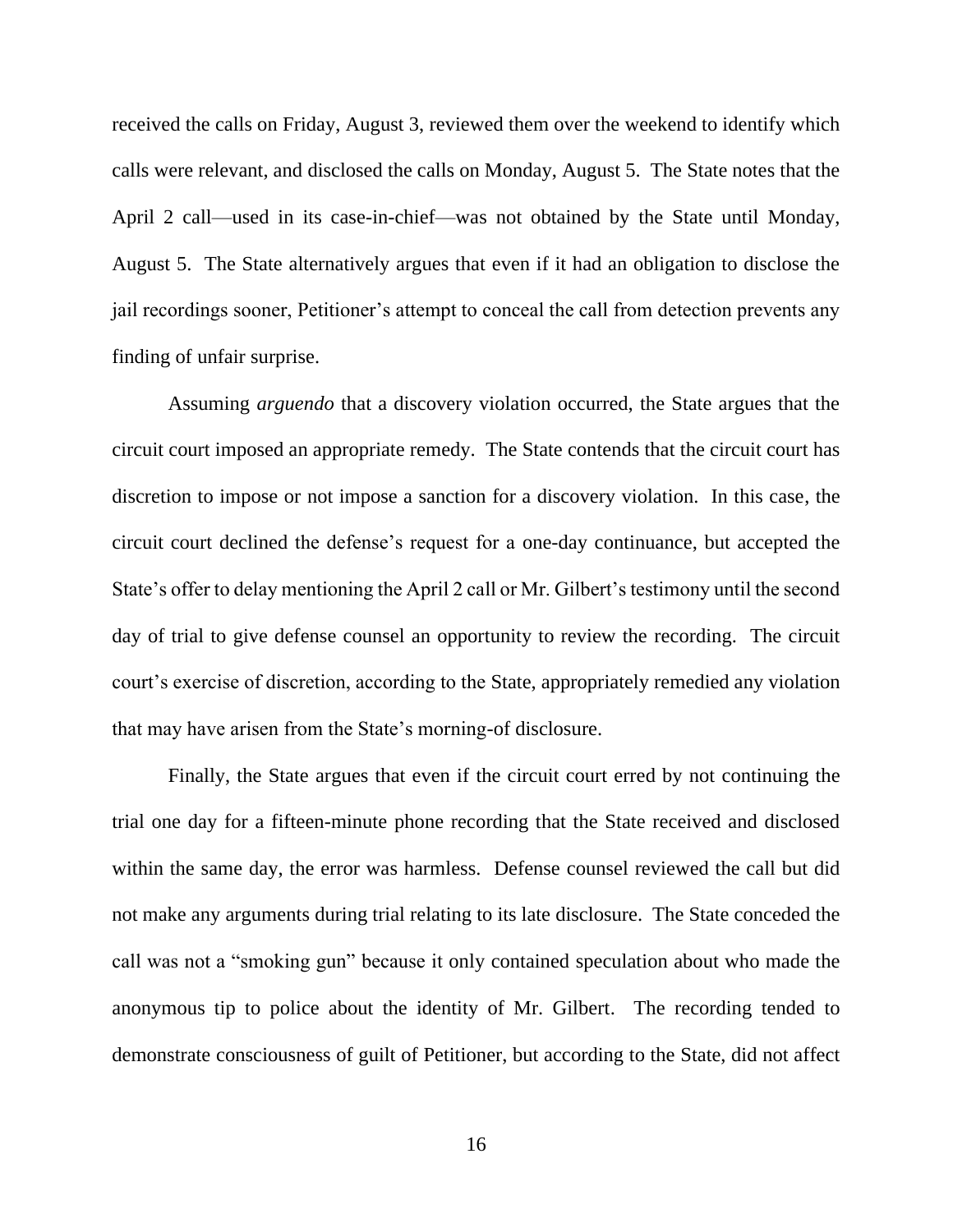the verdict given the panoply of other evidence that more clearly demonstrated consciousness of guilt.

# **Application of Md. Rule 4-263(c)**

# **A. The scope of the State's mandatory disclosure obligations pursuant to Md. Rule 4-263(c)(2) does not include jail call recordings held by a state correctional facility that has not reported to the State in a particular case.**

Md. Rule 4-263(c) provides:

# **(c) Obligations of the Parties.**

(1) *Due Diligence*. The State's Attorney and defense shall exercise due diligence to identify all of the material and information that must be disclosed under this Rule.

(2) *Scope of Obligations*. The obligations of the State's Attorney and the defense extend to material and information that must be disclosed under this Rule and that are in the possession or control of the attorney, members of the attorney's staff, or any other person who either reports regularly to the attorney's office or has reported to the attorney's office in regard to the particular case.

**Cross reference**: For the obligations of the State's Attorney, see *State v. Williams*, 392 Md. 194[, 896 A.2d 973] (2006).

"To interpret [discovery rules], we use the same canons and principles of

construction used to interpret statutes." *Williams*, 392 Md. at 206, 896 A.2d at 980 (quoting

*State ex rel. Lennon v. Strazzella*, 331 Md. 270, 274, 627 A.2d 1055, 1057 (1993)). We

begin our analysis by looking at the plain meaning of the rule. *Johnson*, 360 Md. at 264–

65, 757 A.2d at 804.

"When the words are clear and unambiguous, ordinarily we need not go any further.... Only when the language of the rule is ambiguous is it necessary that we look elsewhere to ascertain legislative intent." *Williams*, 392 Md. at 207, 896 A.2d at 980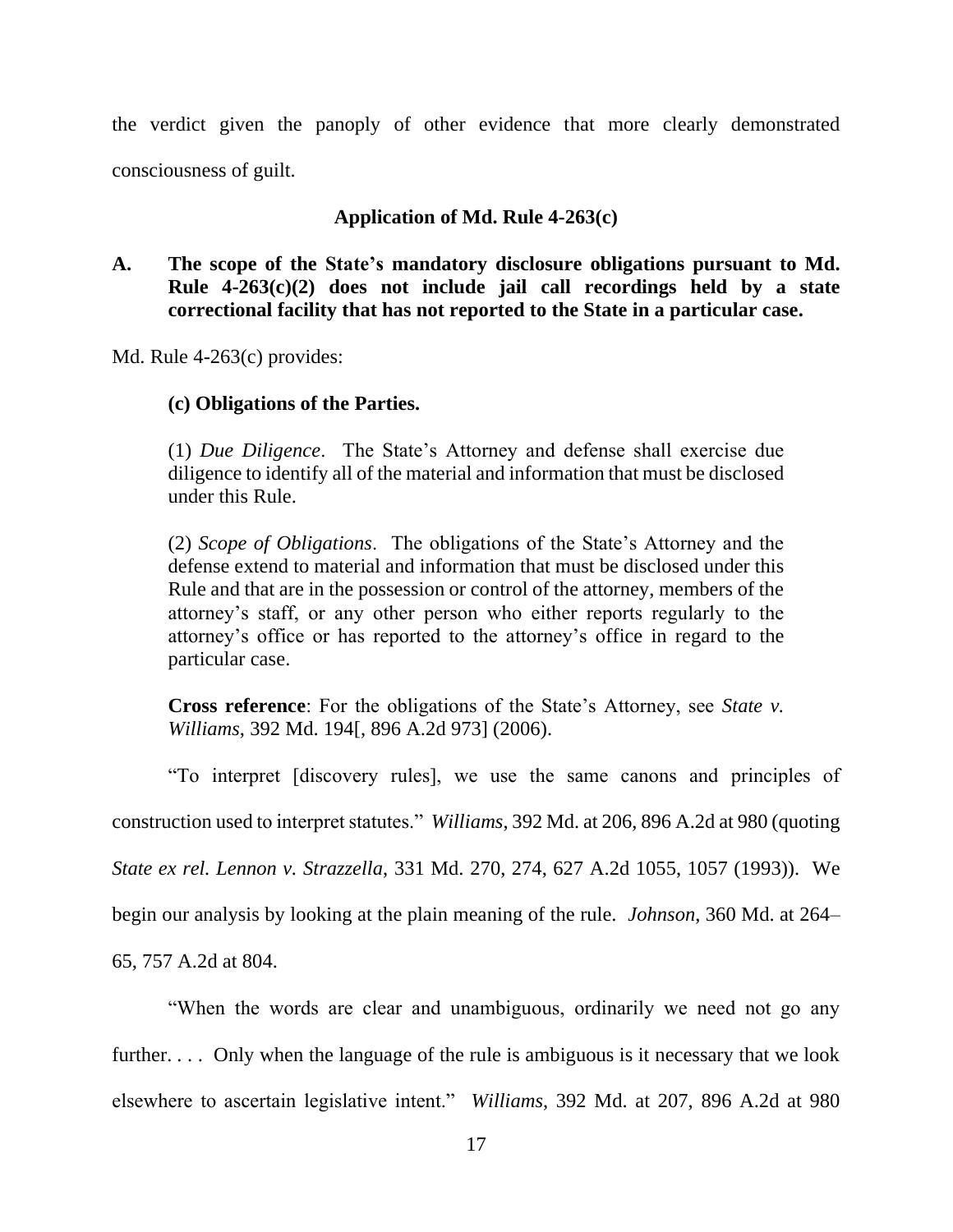(quoting *Strazzella*, 331 Md. at 274–75, 627 A.2d at 1057) (citations omitted). This Court may "search[] for rulemaking intent in other indicia, including the history of the Rule or other relevant sources intrinsic and extrinsic to the rulemaking process, in light of: (1) the structure of the Rule; (2) how the Rule relates to other laws; (3) the Rule's general purpose; and (4) the relative rationality and legal effect of various competing constructions." *Green*, 456 Md. at 125, 171 A.3d at 1178 (citations, quotations, and other marks omitted).

"We may also consider other persuasive sources beyond the text of the rule, particularly case law interpreting the rule in question." *Williams*, 364 Md. at 171 n.13, 771 A.2d at 1088 n.13. Case law interpreting prior versions of the rule is both persuasive and instructive. *Id.*, 771 A.2d at 1088 n.13.

This Court in *Williams* examined the plain text of the substantially similar predecessor to Md. Rule 4-263.<sup>6</sup> The scope of mandatory discovery obligations for the State comprised three groups: (1) the State's Attorney, (2) his or her staff members, (3) and those "who have participated, or are participating, in the case itself, by, for example, participating 'in the investigation or evaluation of the action[,]' *regularly reporting to the* 

*Williams*, 364 Md. at 176–77, 771 A.2d at 1091.

 $6$  The previous version of Md. Rule 4-263(c), which was formerly labeled Md. Rule  $4-263(g)$ , stated:

The obligations of the State's Attorney under this Rule extend to material and information in the possession of the State's Attorney and staff members and any others who have participated in the investigation or evaluation of the action and who either regularly report, or with reference to the particular action have reported, to the office of the State's Attorney.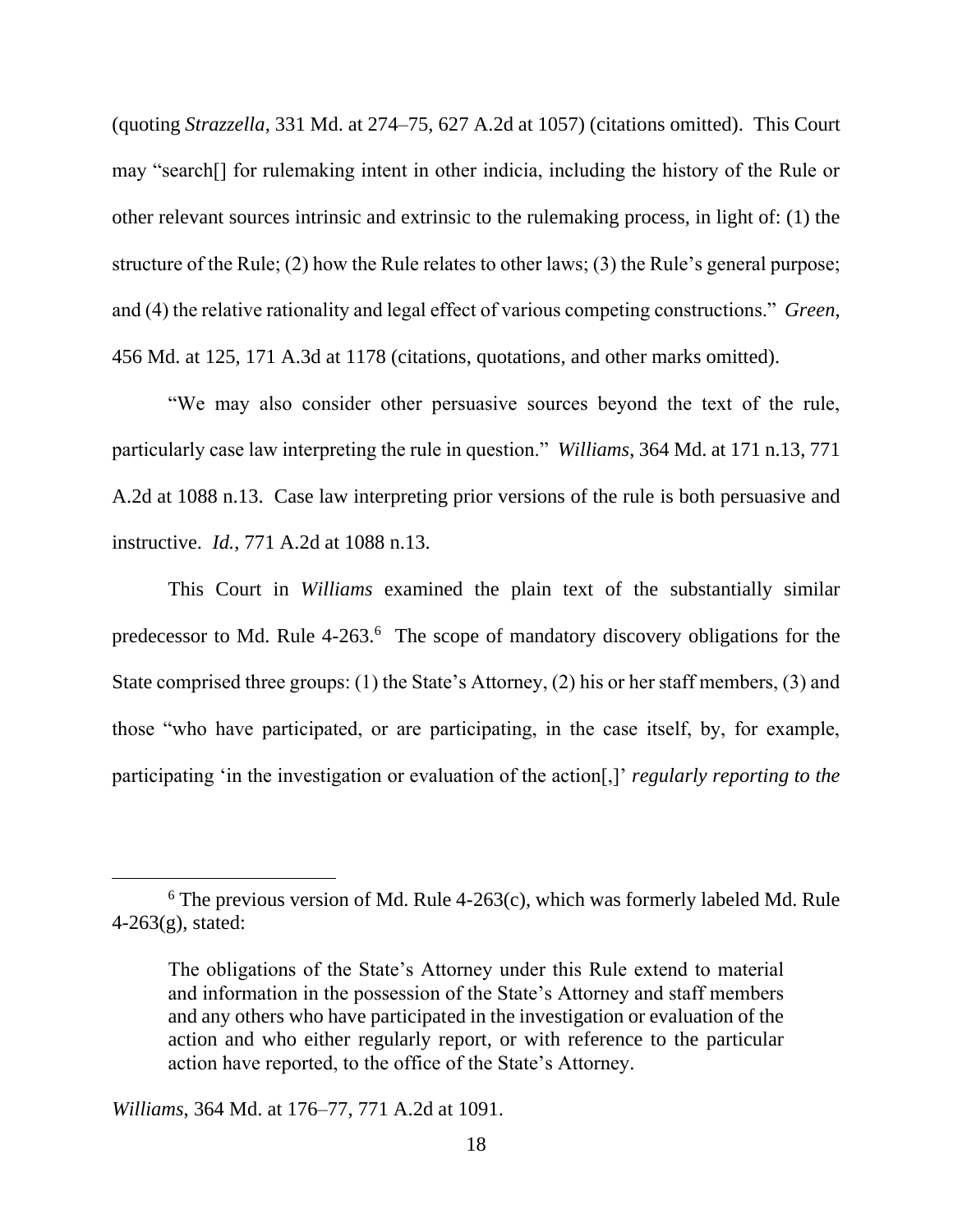*State's Attorney's Office*, or, with respect to the case under review, *have reported to the State's Attorney's Office*." 392 Md. at 208, 896 A.2d at 981 (emphasis added).

While the *Williams* Court did not address whether the scope of the State's discovery obligations extended to other State agencies, this Court held that such mandatory disclosures would only apply in limited circumstances, precisely enumerated by the rule. *Id.* at 209–10, 896 A.2d at 982 ("We hold that by referring only to the 'State's Attorney and staff members,' without any restriction, and then including 'any others,' *restricted to those with a direct present or past involvement with the particular action*, [the rule] draws a distinction between the State's Attorney's Office and those outside that Office who are on the prosecution team.") (Emphasis added).

This Court reached a similar conclusion in *Thomas v. State*, 397 Md. 557, 919 A.2d 49 (2007). In *Thomas*, a defendant told an FBI Agent, following his arrest, that "God has forgiven me." *Id.* at 564, 919 A.2d at 53. The case proceeded to trial in the Circuit Court for Charles County. The prosecutor advised the circuit court that he learned of the "God has forgiven me" statement one week before trial and informed defense counsel the same day. *Id.*, 919 A.2d at 53–54. The defense objected to the untimely disclosure as a violation of Md. Rule 4-263, but the circuit court determined that there was no discovery violation. *Id.* at 565, 919 A.2d at 54. The defendant was convicted and appealed. *Id.* at 565–66, 919 A.2d at 54. Noting that FBI agents do not regularly report to the State's Attorney's Office, the Court of Special Appeals held that the defendant's statements to the FBI agent did not fall within the State's disclosure obligation until the agent first "reported" that information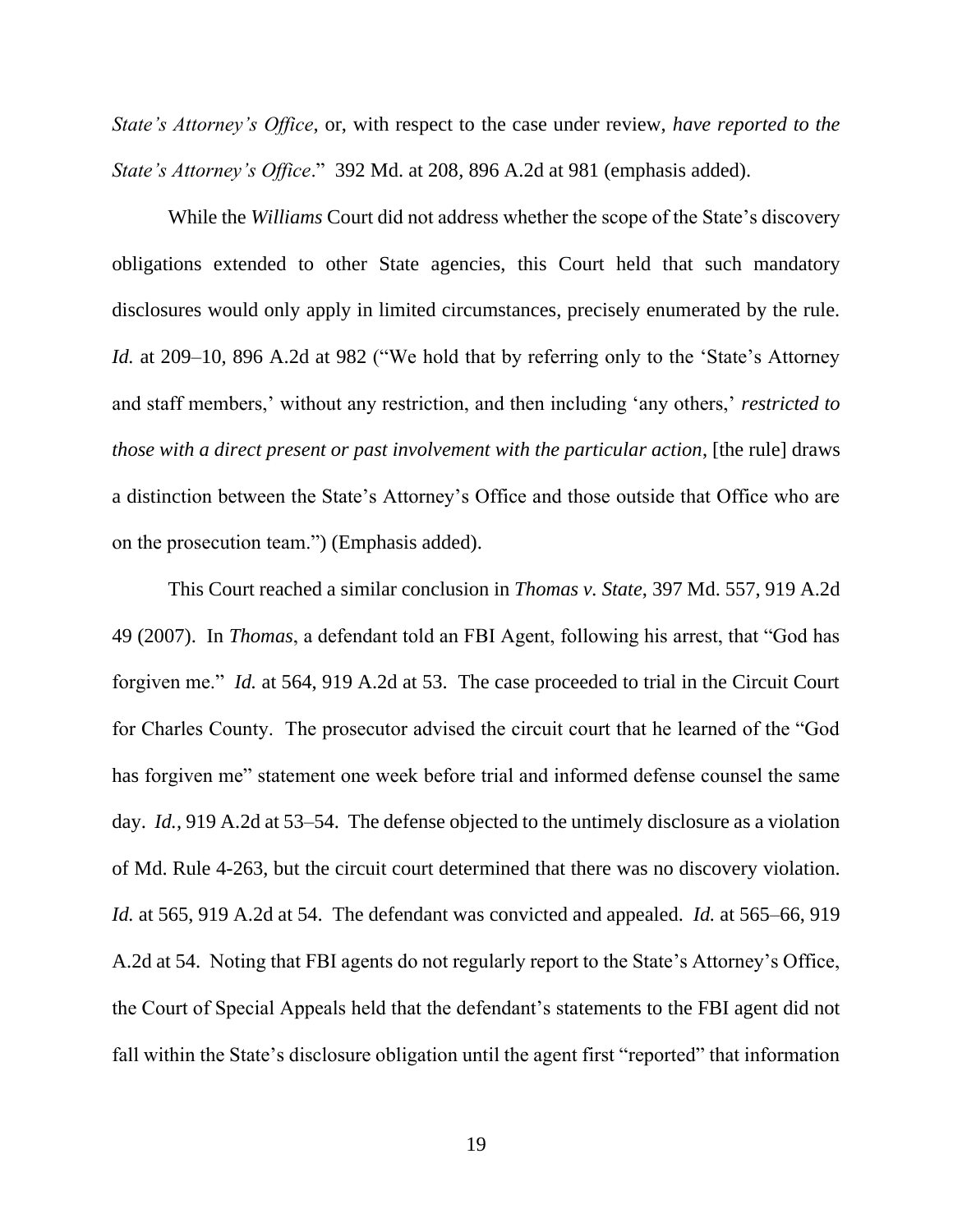to the State's Attorney. *Thomas v. State*, 168 Md. App. 682, 695, 899 A.2d 170, 178 (2006).

This Court agreed that the scope of discovery obligations generally does not extend to agents outside the State's Attorney's Office:

Ordinarily, the obligation to . . . provide discovery [and] impute information within the knowledge of a State agent to the State's Attorney, does not apply to federal agents because *they do not usually participate in the investigation or evaluation of the action and do not either regularly report, or with reference to the particular action, actually report to the office of the State's Attorney.*

*Thomas*, 397 Md. at 569, 919 A.2d at 56 (emphasis added). However, the FBI agent in *Thomas* may have triggered the discovery obligations of the State because "[h]e participated in the investigation as a member of the Washington, D.C. Cold Case Unit, he arrested [Thomas], and he wrote a report in the matter." *Id.*, 919 A.2d at 56.<sup>7</sup>

This Court's prior interpretation of the scope of the State's discovery obligations demonstrates that a jail call recording, held by a correctional facility, does not trigger the State's mandatory disclosure requirements pursuant to Md. Rule 4-263(c) because the correctional facility is not part of the State's Attorney's Office, nor does it directly or regularly report to the State's Attorney in this case. This Court considered extending the scope of Md. Rule 4-263(c) to an FBI agent in *Thomas* because the record demonstrated that the FBI agent was working hand in glove with Maryland law enforcement and the State's Attorney. Unlike the FBI agent in *Thomas*, who arrested the defendant, solicited

<sup>&</sup>lt;sup>7</sup> This Court never determined whether the statement made to an FBI agent triggered the mandatory disclosure obligation of the State because it concluded the belated disclosure was not prejudicial. *Id*. at 569, 919 A.2d at 56.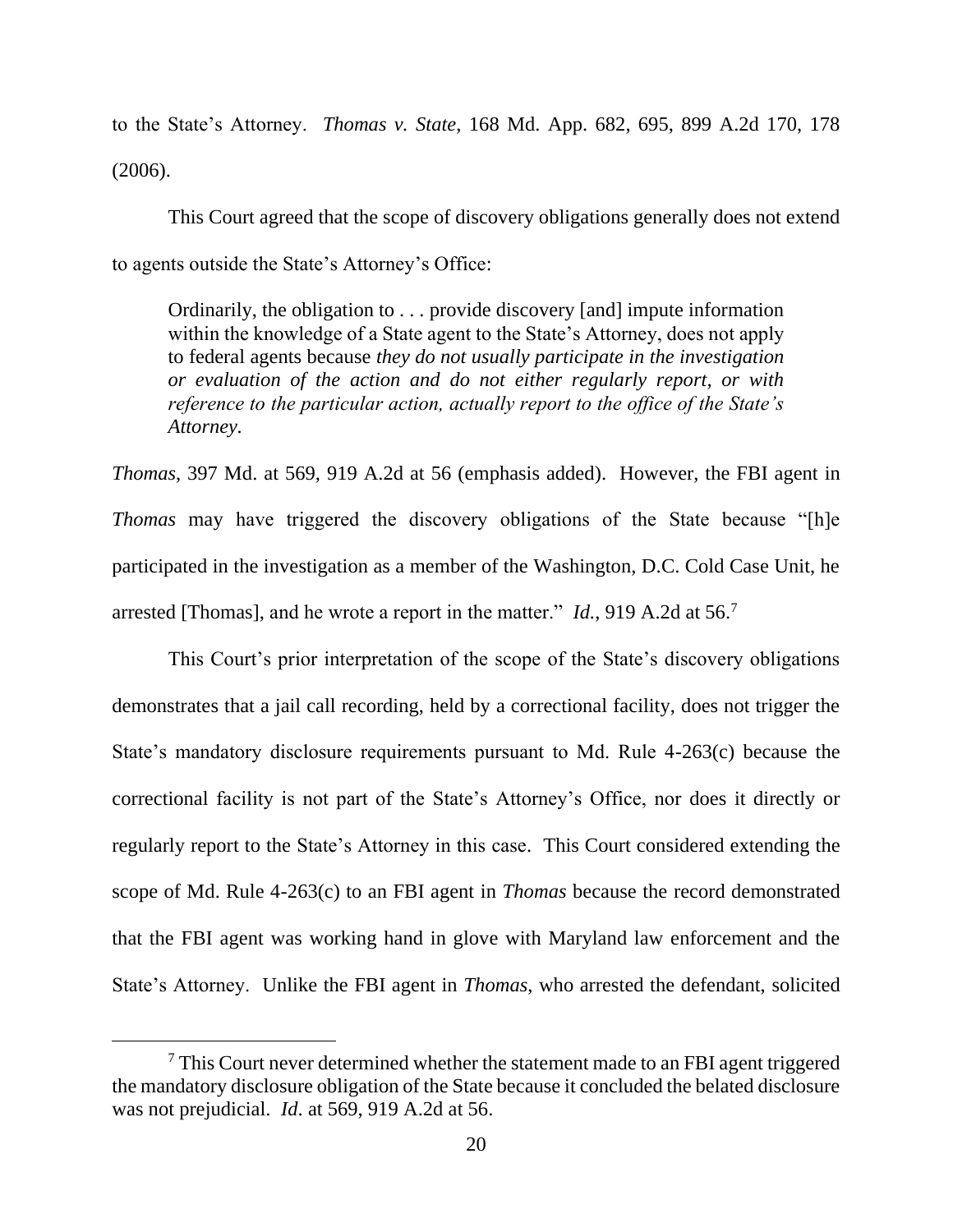an incriminating statement during a criminal investigation, and wrote a report, a correctional facility generally takes no part in the investigation or prosecution of someone who happens to be detained in that facility.

We reject Petitioner's contention that the correctional facility reported to the State's Attorney in this particular case by providing the jail call recordings upon request. The State requested material held by the correctional facility that was equally available to both parties. The correctional facility, like any state agency responding to an information request, fulfilled a ministerial function. *See Blundon v. Taylor*, 364 Md. 1, 17 n.9, 770 A.2d 658, 667 n.9 (2001) ("[c]lerical duties are generally classified as ministerial") (citations and quotation omitted).

We are not persuaded by the claim of Petitioner that requesting the records via email, as opposed to subpoena pursuant to Md. Rule 4-265(d), demonstrates preferential treatment, thereby establishing a reporting relationship between the correctional facility and the State's Attorney. The plain text of the rule does not define "reports regularly" or "has reported[,]" but Petitioner's interpretation of the rule would lead to untenable results. *See Frost v. State*, 336 Md. 125, 137, 647 A.2d 106, 112 (1994) ("[W]e seek to avoid constructions that are illogical, unreasonable, or inconsistent with common sense."). If information sharing between state entities without a subpoena established a reporting relationship, then there would be no limit to the State's Attorney's disclosure obligations. Petitioner's interpretation would significantly expand the scope of the rule as articulated by this Court in *Williams* and *Thomas*, which held that mandatory disclosure *only* extends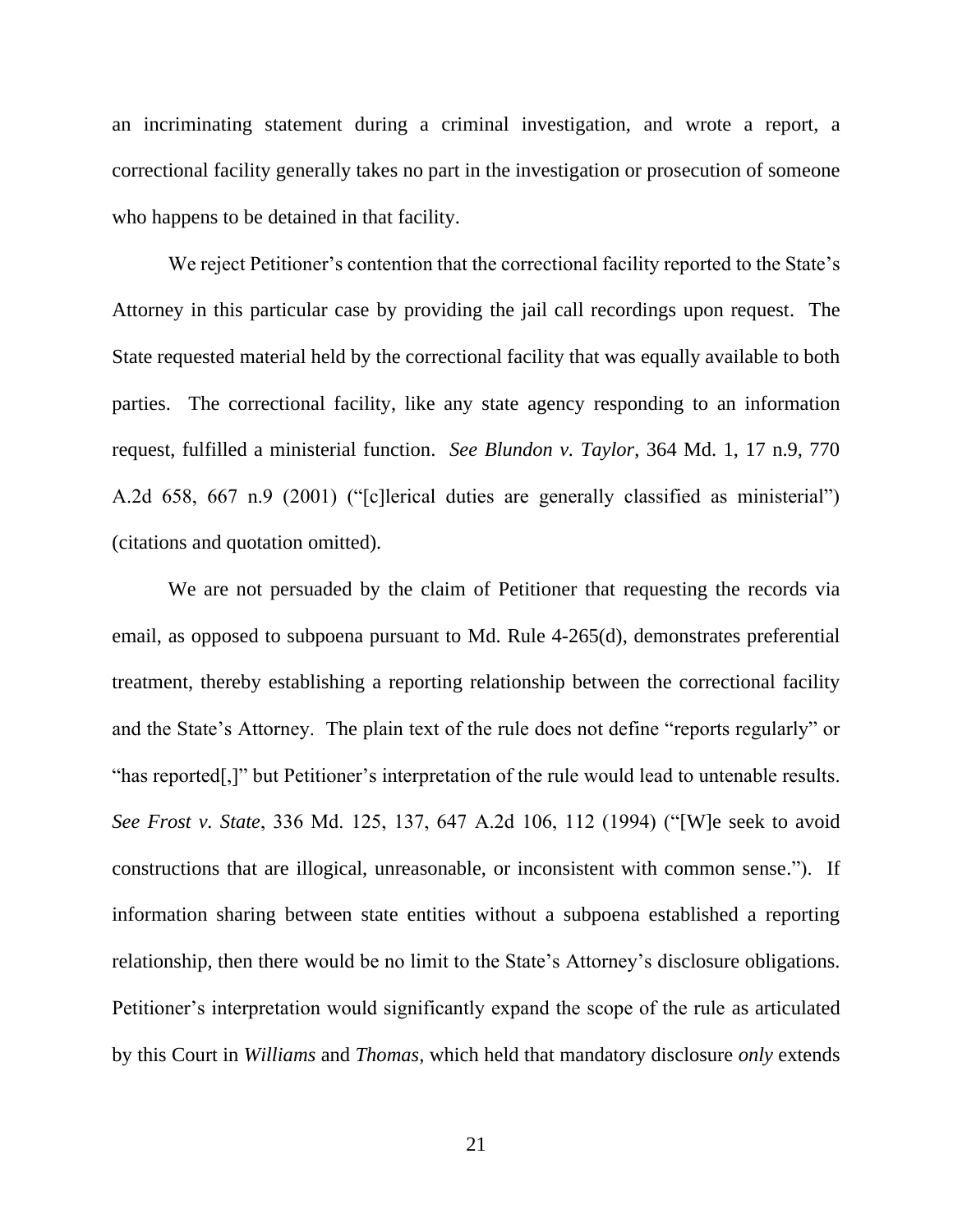to the State's Attorney's Office, its support staff, and agents who regularly participate in the investigation or prosecution of a case, or who have participated in the specific case.

We hold that the scope of the State's discovery obligations did not extend to a jail call recording in the possession of a state correctional facility, a facility that was not part of the State's Attorney's Office, nor did it participate in the investigation or prosecution of the instant case.

# **B. The State exercised due diligence in disclosing the jail call recordings under the circumstances.**

Maryland Rule 4-263(c)(1) obligates parties to exercise due diligence in identifying all information and material that must be disclosed under the rule. This Court has not examined the due diligence requirement pursuant to Md. Rule  $4-263(c)(1)$  since its addition to the rule in a 2008 amendment. Like Md. Rule  $4-263(c)(2)$ , we interpret the plain text of Md. Rule  $4-263(c)(1)$  in light of the object and purpose of the rule, and may consult its enactment history and case law for interpretive guidance.

The plain text of Md. Rule  $4-263(c)(1)$  indicates that the obligation for due diligence only attaches to material "that *must* be disclosed under this Rule." (Emphasis added). Material must be disclosed when two conditions are satisfied. First, as discussed above, the material must fall within the scope of discovery obligations pursuant to Md. Rule 4- 263(c)(2), *i.e.,* "in the possession or control of the attorney, members of the attorney's staff, or any other person who either reports regularly to the attorney's office or has reported to the attorney's office in regard to the particular case." Md. Rule  $4-263(c)(2)$ .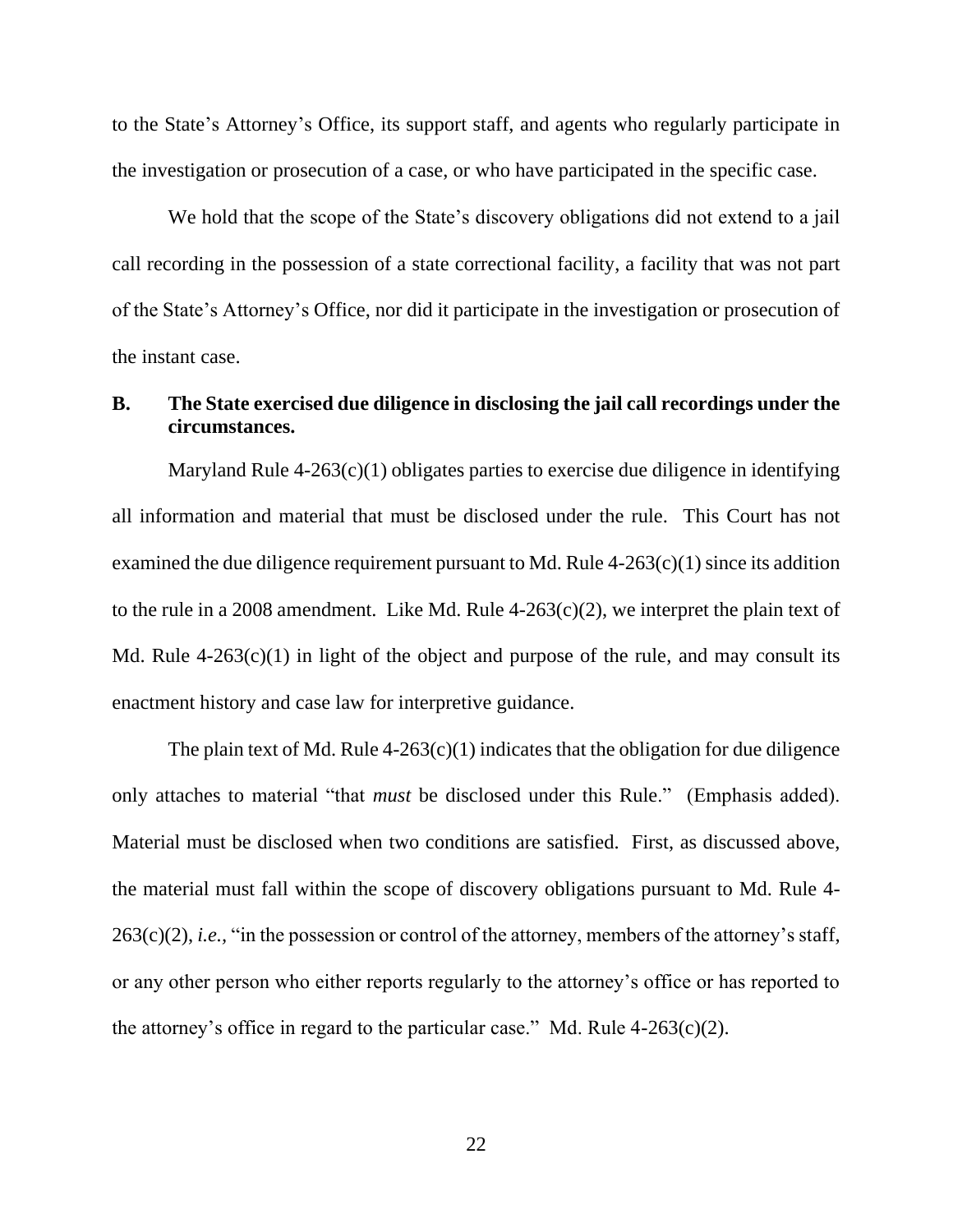Second, the material must satisfy one of the several categories of information enumerated by Md. Rule 4-263(d). Maryland Rule  $4-263(d)(1)$  is the category of information relevant to the instant case because it pertains to statements of the defendant. It requires the State's Attorney to provide the defense, without a request, "[a]ll written and oral statements of the defendant and of any co-defendant that relate to the offense charged and all material and information, including documents and *recordings*, that relate to the acquisition of such statements[.]" Md. Rule  $4-263(d)(1)$  (emphasis added). We assume without deciding that at least some of the jail call recordings between Petitioner and Mr. Gilbert satisfied Md. Rule 4-263(d)(1) because the material contained statements of the defendant that referenced the ongoing prosecution.

The statements did not meet the first condition necessary for mandatory disclosure—"in the possession or control" of the State's Attorney or a person that reports regularly to the State's Attorney or had reported in the particular case—until Friday, August 5 when the State received the recordings from the correctional facility. Md. Rule  $4\n-263(c)(2)$ . Therefore, the obligation to exercise due diligence, according to the plain text of the rule, did not attach until it came into the actual or constructive possession or control of the State's Attorney. *See Warrick v. State*, 302 Md. 162, 170–71, 486 A.2d 189, 193 (1985) ("There are, nevertheless, limitations on the State's obligations under Md.[ ]R. 741 a 2 [the predecessor to Md. Rule 4-263]. . . . [*The rule*] *limits that which is discoverable . .. to material and information in possession or control of* [the State's Attorney, of] members of his [or her] staff and of any others who have participated in the investigation or evaluation of the case and who either regularly report or with reference to the particular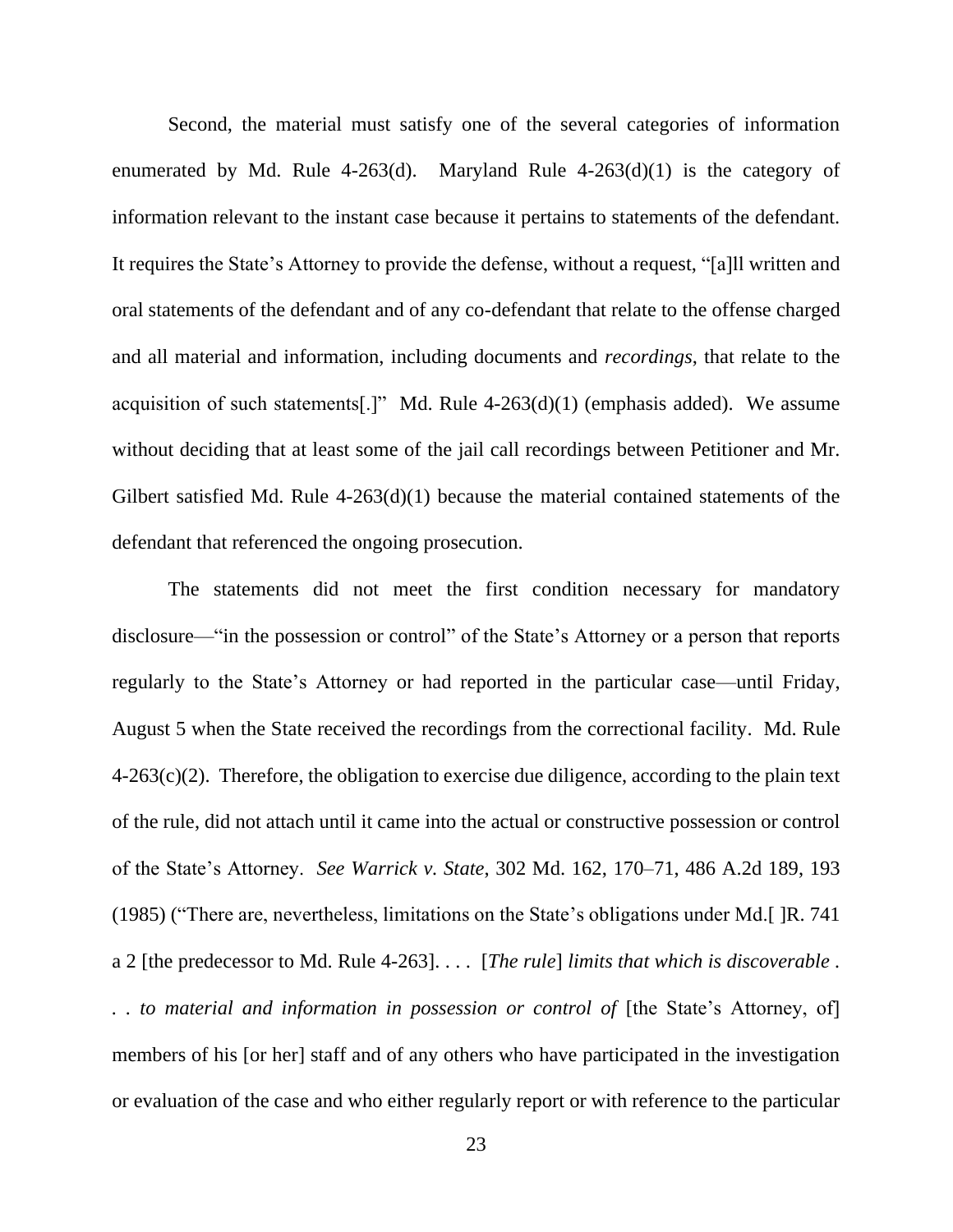case have reported to his [or her] office.") (quotation and footnote omitted) (emphasis added).

This plain text interpretation of due diligence is consistent with the object and purpose of discovery, the history of Md. Rule 4-263(c)(1), and relevant case law. *Berry v. Queen*, 469 Md. 674, 688, 233 A.3d 42, 50 (2020) ("In addition to the plain language, the modern tendency of this Court is to continue the analysis of the statute beyond the plain meaning . . . in order to 'check [] our reading of a statute's plain language[.]'. . .") (quoting *In re: S.K.*, 466 Md. 31, 50, 215 A.3d 300, 311 (2019)) (citations omitted).

The main objective of the discovery rule is to assist the defendant in preparing his defense, and to protect him from surprise. *Hutchins v. State*, 339 Md. 466, 473, 663 A.2d 1281, 1285 (1995); *Mayson v. State*, 238 Md. 283, 287, 208 A.2d 599, 602 (1965). The rule accomplishes its purpose through its mandatory disclosure provisions. *Collins v. State*, 373 Md. 130, 146–47, 816 A.2d 919, 928 (2003) (quoting *Williams*, 364 Md. at 172, 771 A.2d at 1089). There is nothing in the plain text of Md. Rule 4-263(c)(1) that *requires* due diligence in identifying material that falls outside mandatory disclosure provisions. *State v. Cork*, 322 Md. 93, 103, 585 A.2d 833, 838 (1991) (noting that the Maryland Rules are "precise rubrics" to be strictly followed). The obligation of due diligence helps protect the defendant from unfair surprise, but the underlying purpose of Md. Rule 4-263 does not warrant extending the obligation of due diligence to materials beyond the grasp of the State's Attorney. The State should always err on the side of disclosure, *State v. Brown*, 327 Md. 81, 95, 607 A.2d 923, 930 (1992), but the right to discovery is not unlimited. *Derr v. State*, 434 Md. 88, 124, 73 A.3d 254, 275 (2013).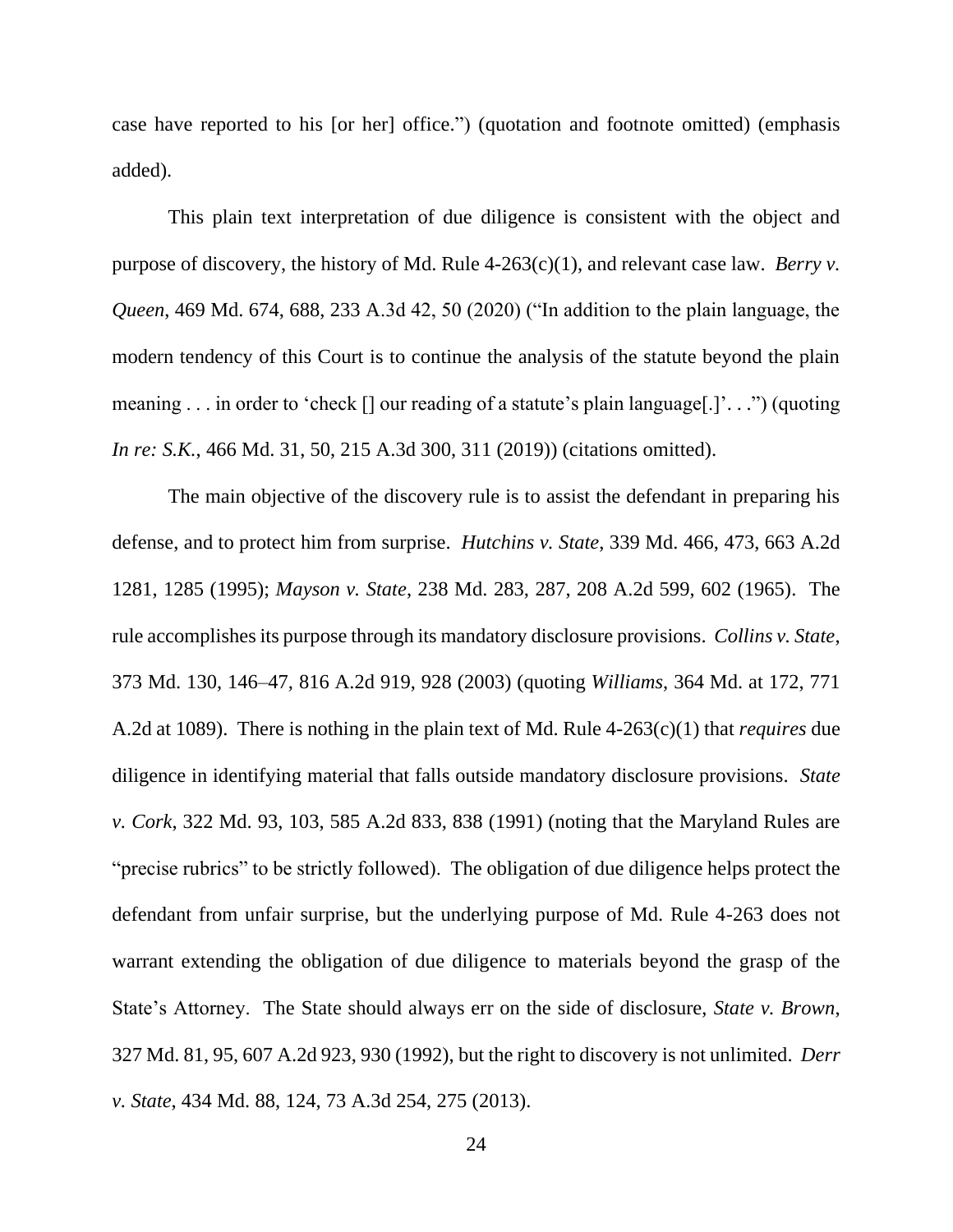The history of Md. Rule 4-263 supports the conclusion that the obligation of due diligence does not attach until the material comes within the possession or control of the State's Attorney, or a person who regularly reports to the State's Attorney, or has reported to the State's Attorney in the particular case. The Standing Committee on Rules of Practice and Procedure ("the Rules Committee") submitted its One Hundred Fifty-Eighth Report to this Court in 2007, in which it proposed the addition of the due diligence requirement to Md. Rule 4-263. The purpose of the amendment was to "to clarify the State's discovery obligations . . . and make other changes to discovery in a criminal action in a circuit court[.]" Standing Committee on Rules of Practice and Procedure, *One Hundred Fifty-Eighth Report of the Standing Committee on Rules of Practice and Procedure* at 4 (Sept. 26, 2007). The Committee Note<sup>8</sup> explained the addition of due diligence to the rule:

The due diligence required by subsection (a) (1) *does not require affirmative inquiry by the State with regard to the listed examples* [*of materials that must be disclosed under the rule*] *in all cases,* but would require such inquiry into a particular area *if information possessed by the State*, as described in subsection (a) (2), would reasonably lead the State to believe that affirmative inquiry would result in discoverable information.

Id. at 110 (emphasis added).

The Committee Note highlights that the obligation for due diligence is not an affirmative duty, but one triggered by information in *possession* of the State. As an example, the Committee Note provides that "[d]ue diligence does not require the State to obtain a copy of the criminal record of a State's witness *unless the State is aware* of the

<sup>8</sup> A Committee Note is incorporated into the Maryland Rules. *Green*, 456 Md. at 145 n.8, 171 A.3d at 1189 n.8.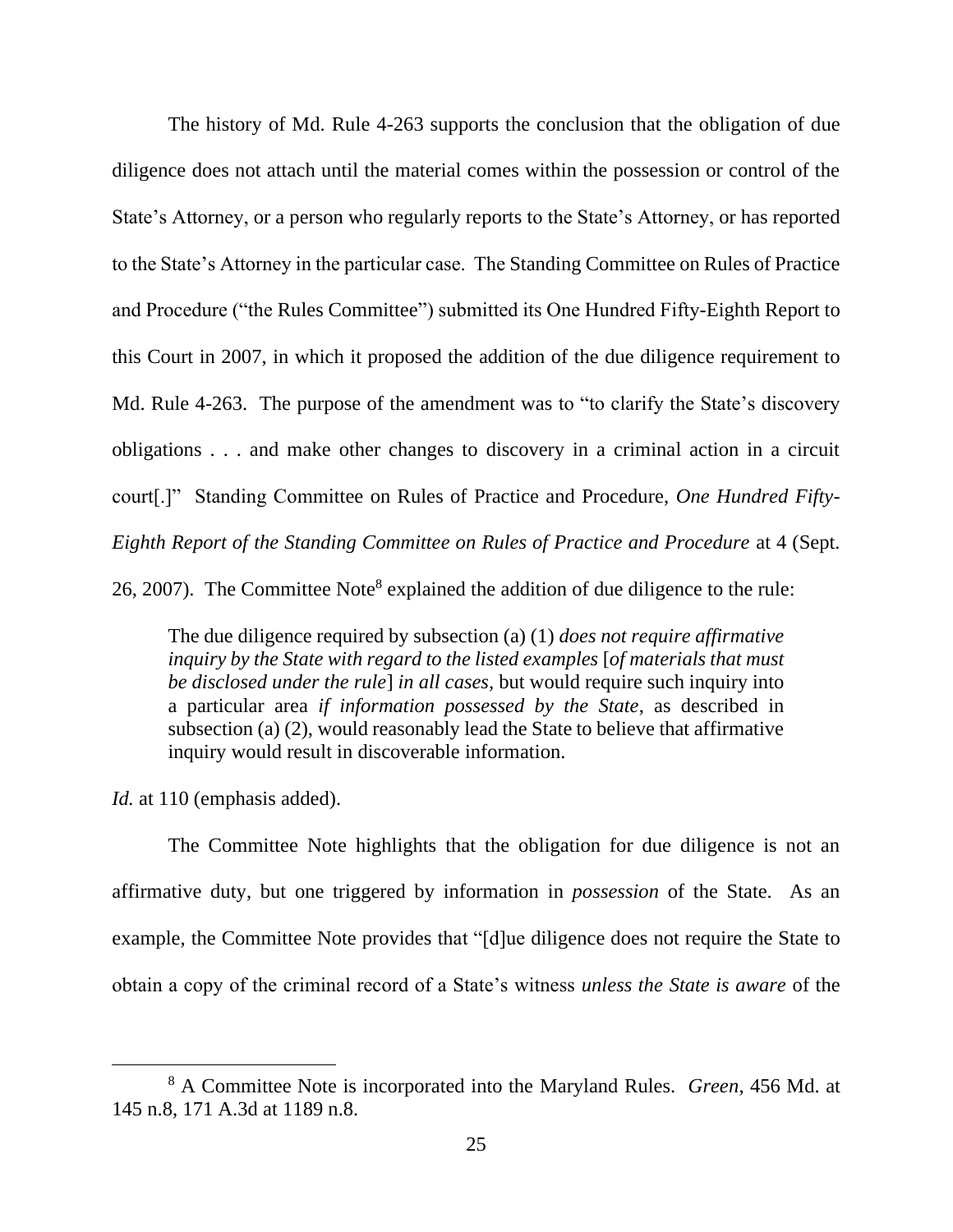criminal record. If, upon inquiry by the State, a witness denies having a criminal record, the inquiry and denial generally satisfy due diligence unless the State has reason to question the denial." *Id.* at 110–11 (emphasis added). A criminal record, like a recorded statement of the defendant, constitutes a type of material that the State's Attorney shall provide to the defense without request. Md. Rule 4-263(d)(2). The Committee Note indicates that the State would not have an obligation to track down a criminal record with due diligence, unless the State is *at least* aware of the criminal record.

The history of Md. Rule  $4-263(c)(1)$  demonstrates that the State's Attorney does not have an obligation to track down a recording made by the defendant in the possession of a third party, unless the State's Attorney was *at least made aware* of the existence of that recording. Once the State became aware of the recording held by a third party, it likely would have the obligation to exercise due diligence in identifying and obtaining the recording. This conclusion is underscored by the reporter's note which acknowledged that the obligation of due diligence attaches to material that each party is *required to provide*. *Id.* at 119. Nothing in the report submitted by the Rules Committee indicated that due diligence obligates the State to proactively request materials that may or may not be held by third parties.

In the case at bar, the State did not become aware of the recorded statements made by the Petitioner while incarcerated at the correctional facility until it requested and received such statements on Friday, August 2. Upon receipt of the materials, the State had had an obligation to exercise due diligence in identifying whether any of the recordings must be disclosed pursuant to Md. Rule 4-263(d)(1). We find nothing in the record that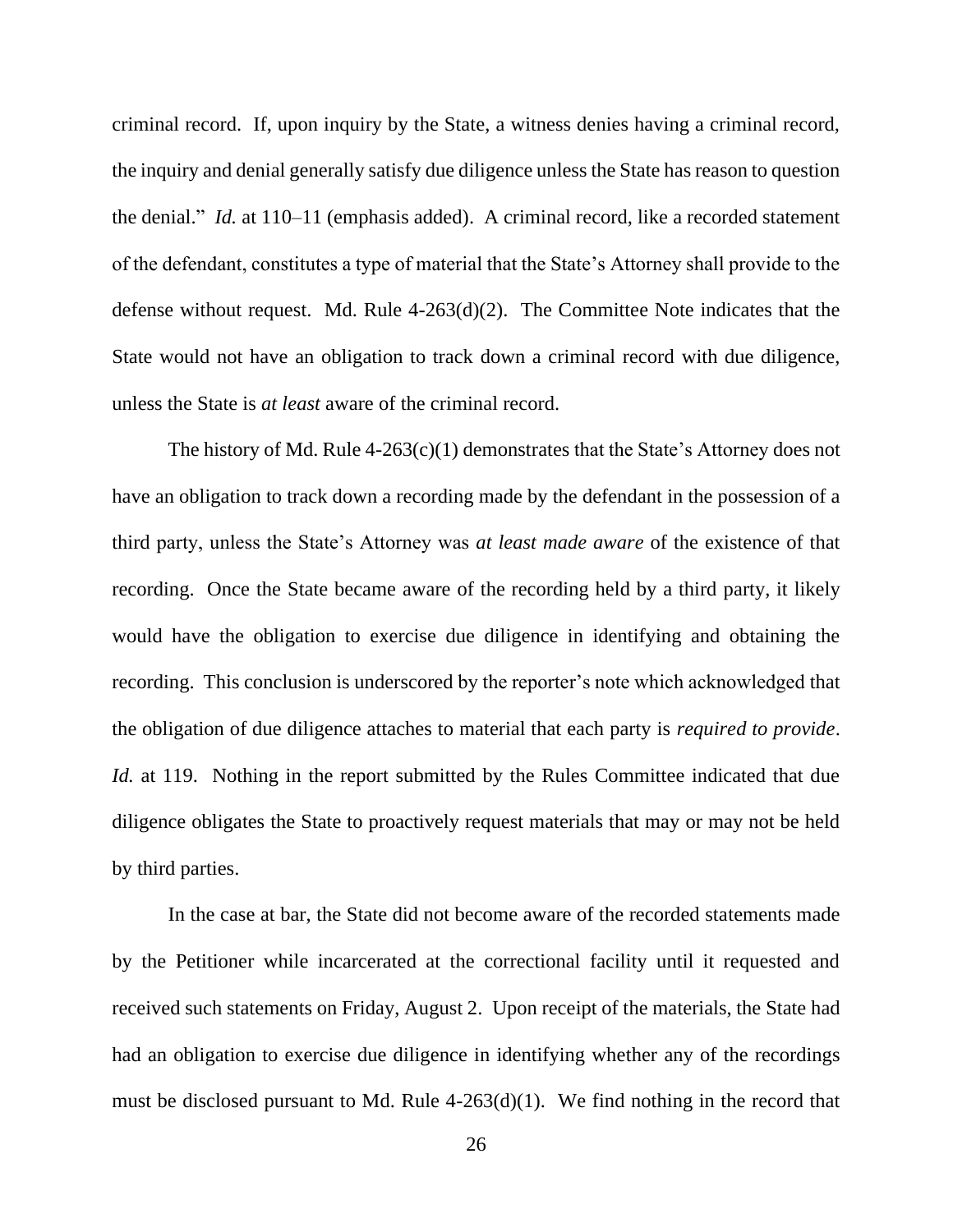indicates the State's prior awareness of the recorded statements until it received the materials from the correctional facility on Friday, August 2, 2019.

Petitioner argues that the requirement of due diligence pursuant to Md. Rule 4- 263(c)(1) should have obligated the State to investigate the existence of any jail call recordings prior to the week before trial. Even if the State was not actually aware of the recordings, Petitioner contends that the State should have been aware of the recordings.

Petitioner's argument is not supported by the text or history of the rule. The plain text of the rule expressly omits any language that the State should proactively discover materials held by third parties uninvolved in the prosecution or investigation of a case. The history of the rule indicates that this omission was not inadvertent. Following a hearing on the One Hundred Fifty-Eighth Report, the Rules Committee undertook "a further review of the discovery process in criminal cases in light of the ABA Standards, what is ultimately required under both Federal and Maryland Constitutional law, and how the discovery process can be clarified, made more effective, and promote greater fairness and efficiency in overall criminal procedure." Standing Committee on Rules of Practice and Procedure, *Supplement to the One Hundred Fifty-Eighth Report of the Standing Committee on Rules of Practice and Procedure* at 2 (Mar. 28, 2008) ("the Supplement"). The rule as it stands now reflects the changes proposed by the Rules Committee.

In its review, the Rules Committee:

obtained and considered both the ABA Standards and the ABA Commentary to them. It had available to it the discovery rules applicable in Federal criminal cases and the rules adopted in other States, along with relevant case law. All of the individuals and groups that had indicated an interest in the matter were invited to submit written comments regarding the ABA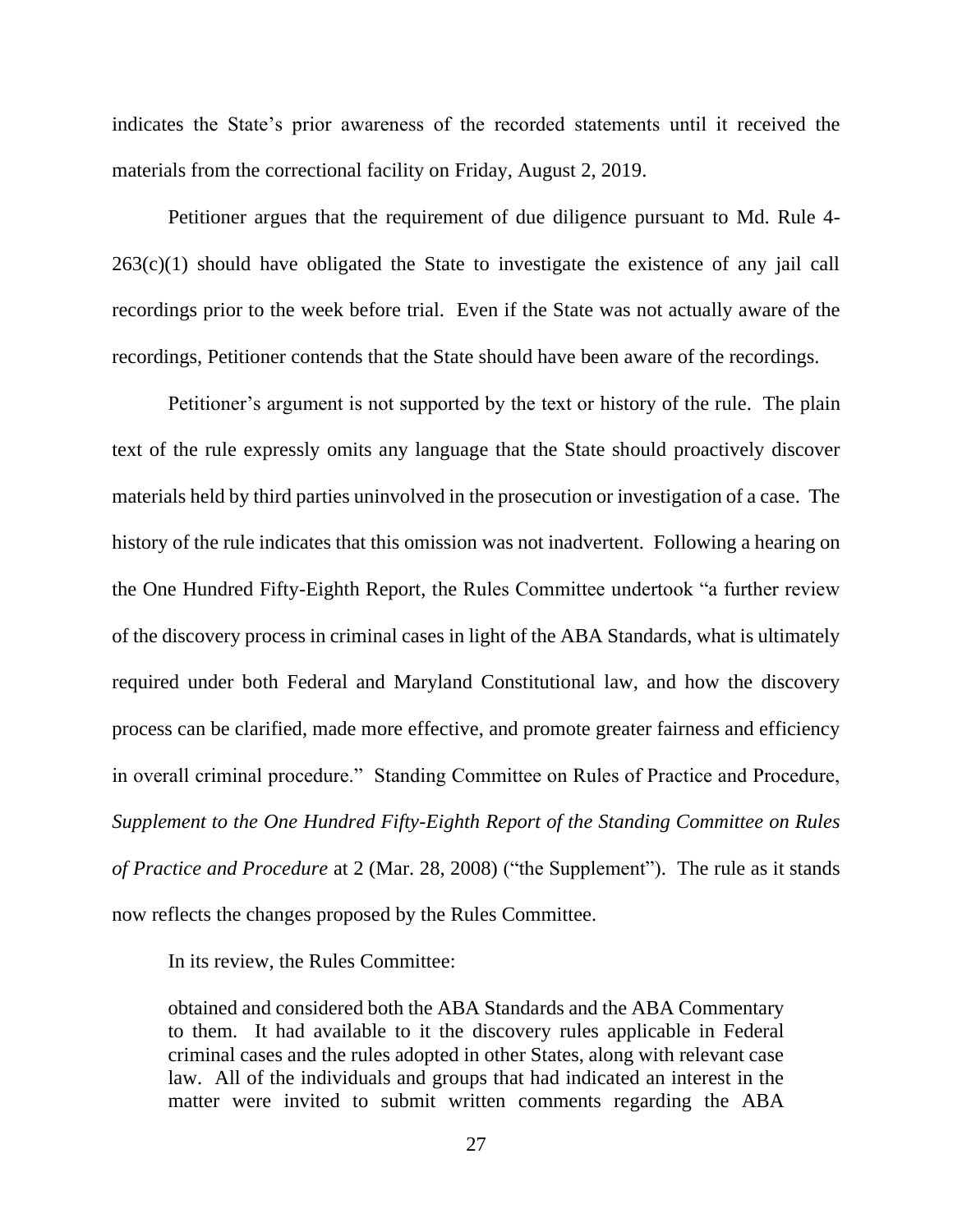Standard[s,] and whether, or to what extent, there should be any departure from them. The Criminal Rules Subcommittee met, [and] gave initial consideration to the ABA Standards and the written comments that had been received[.] . . .

*Id*.

This Court considered but declined to fully adopt the more permissive ABA Standards with respect to Md. Rule 4-263. *Id.* at 3. "[O]ne of the principal objectives of the rewriting of  $[Md.]\text{ Rule}[] \ldots 4{\text -}263$  is to bring greater clarity to what is required, so that disputes can be avoided and the process can work more effectively. To that end, [Md.] Rule 4-263 provides some common examples of information . . . [that] would need to be disclosed. Those examples are not intended to *extend* the scope of discovery but better to *define* it." *Id.* at 3–4 (emphasis in original).

The Supplement also reveals an intent to make the due diligence obligation less demanding than the ABA counterpart. Appendix  $C$  of the Supplement<sup>9</sup> noted that the due diligence requirement "is generally consistent with [ABA Standards] but is stated in somewhat broader terms." Supplement, App'x C at  $3.10$ 

(continued . . . )

<sup>&</sup>lt;sup>9</sup> "Unlike a Committee Note, an appendix to a Report of the Rules Committee does not become incorporated into the Maryland Rules." *Green*, 456 Md. at 145 n.8, 171 A.3d at 1189 n.8.

<sup>&</sup>lt;sup>10</sup> Assuming *arguendo* that the more permissive ABA due diligence obligation was the Maryland Rule, the State presumably still would have not violated discovery rules.

Standard 11-4.3(b) requires the [prosecutor] to make reasonable efforts to ensure that information relevant to the defendant and the offense is provided to the prosecutor *by investigative personnel*. Standard 11-4.3(c) provides that, if the prosecutor is *aware* of discoverable information possessed by a government agency that does not report to the prosecutor's office, the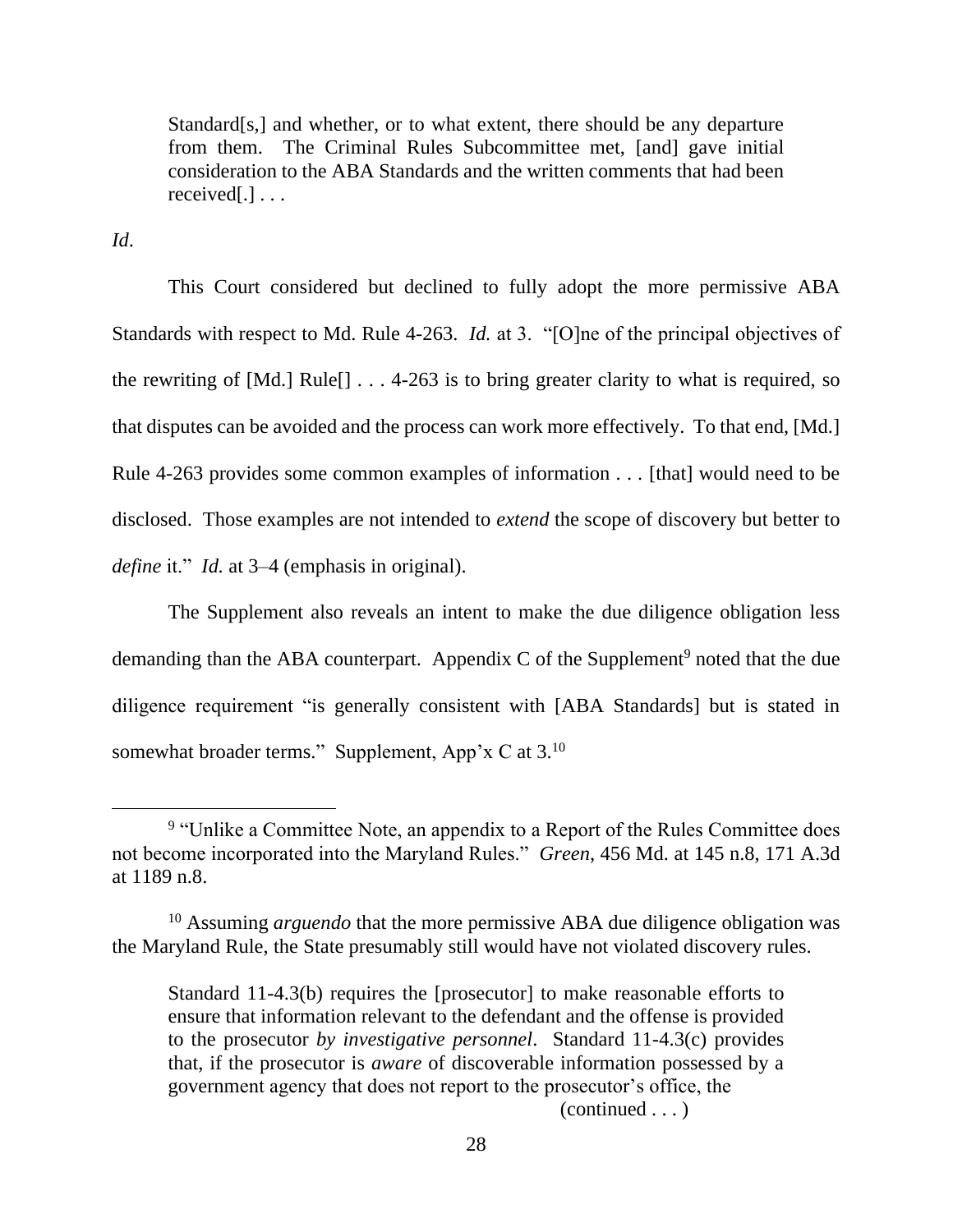The Rules Committee added to Md. Rule 4-263(c) the cross-reference to *State v. Williams*, 392 Md. 194, 896 A.2d 973 (2006), to illustrate, in part, the limits of the obligation of due diligence. *Williams* concerned exculpatory information pertaining to a registered police informant that was unknown to the assigned prosecutor, but was well known to the Baltimore City Police Department and the State's Attorney. *Id.* at 200, 896 A.2d at 976. While describing the disclosure obligations under *Brady*, this Court remarked:

[I]t is proper to consider the State's Attorney Office as a single entity. As the seeker of truth, the State, as prosecutor, cannot seek to insulate itself from its constitutionally mandated duty by dividing itself into pieces, thus permitting one piece to claim ignorance of the knowledge of the other pieces. . . . By enforcing a consistent standard applicable to *all in the State's Attorney's Office*, we believe that nondisclosures such as the one leading to this appeal will be avoided.

*Id.* at 223, 896 A.2d at 990 (emphasis added). The State violated its obligation of due diligence in *Williams* because it failed to overcome artificial divisions *within its office and law enforcement* to provide material to the defendant. The material was at all times within the possession, control, or at least knowledge, of the State's Attorney or one of its agents, but the State failed to take reasonable steps to deliver the information to defense counsel.

(. . . continued)

prosecutor must disclose the existence of that information.

*Id.* (Emphasis added). The ABA rule requires due diligence once the information comes into the possession of an investigator or the prosecutor becomes aware of the information. Like its Md. Rule 4-263 counterpart, the ABA rule notably omits language such as "should have been aware" of the information. The correctional facility was not a State investigator, and the State could not have been aware about the discoverable material until it received the recordings on August 2.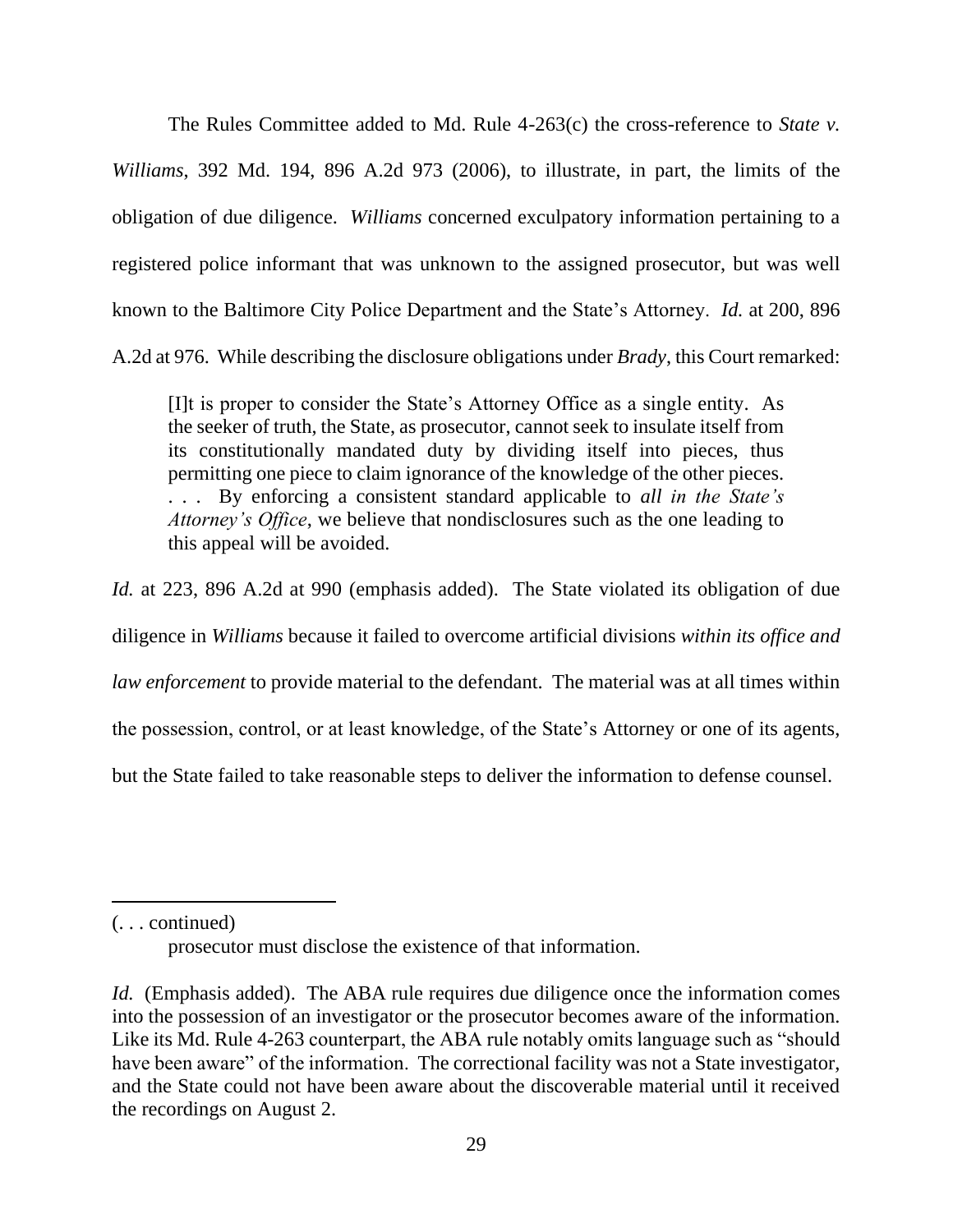Pursuant to the plain text of Md. Rule  $4-263(c)(1)$ , persuasive commentary of the Rules Committee and relevant case law, the obligation of due diligence did not take effect in the case at bar until the State received the jail call recordings on Friday, August 2. Once the State acquired the recordings, it satisfied its due diligence obligation by disclosing the material within several days. Whether a party exercised due diligence depends on the circumstances of the case. *See Argyrou*, 349 Md. at 605, 709 A.2d at 1203 (noting the assessment of due diligence, at least in the context of newly discovered evidence, must be assessed "in light of the totality of circumstances"); *Joyner v. State*, 208 Md. App. 500, 529, 56 A.3d 787, 805 (2012) (holding no discovery violation occurred when the State disclosed expert testimony eight days before trial because State fulfilled its continuing duty to disclose); *Raynor v. State*, 201 Md. App. 209, 229, 29 A.3d 617, 629 (2011) (concluding that defendant may have been surprised by the reference to previously undisclosed emails during trial, but the circuit court did not abuse its discretion in not granting a mistrial).

In anticipation of trial, the State requested jail calls made by Petitioner from an employee at the correctional facility on Wednesday, July 31. The employee responded Thursday, August 1 and informed the State that it would deliver the material on Friday August 2. The State reviewed the calls on Saturday. The State contacted the employee on Sunday to request a reverse-look up of Mr. Gilbert's number, and received the April 2 call at 6 a.m. on Monday, August 5.

Three days elapsed between the State's possession of the 201 recordings of calls made by Petitioner and sharing with defense counsel. The State could have immediately disclosed all 201 calls that it received on Friday, but under the circumstances, it would have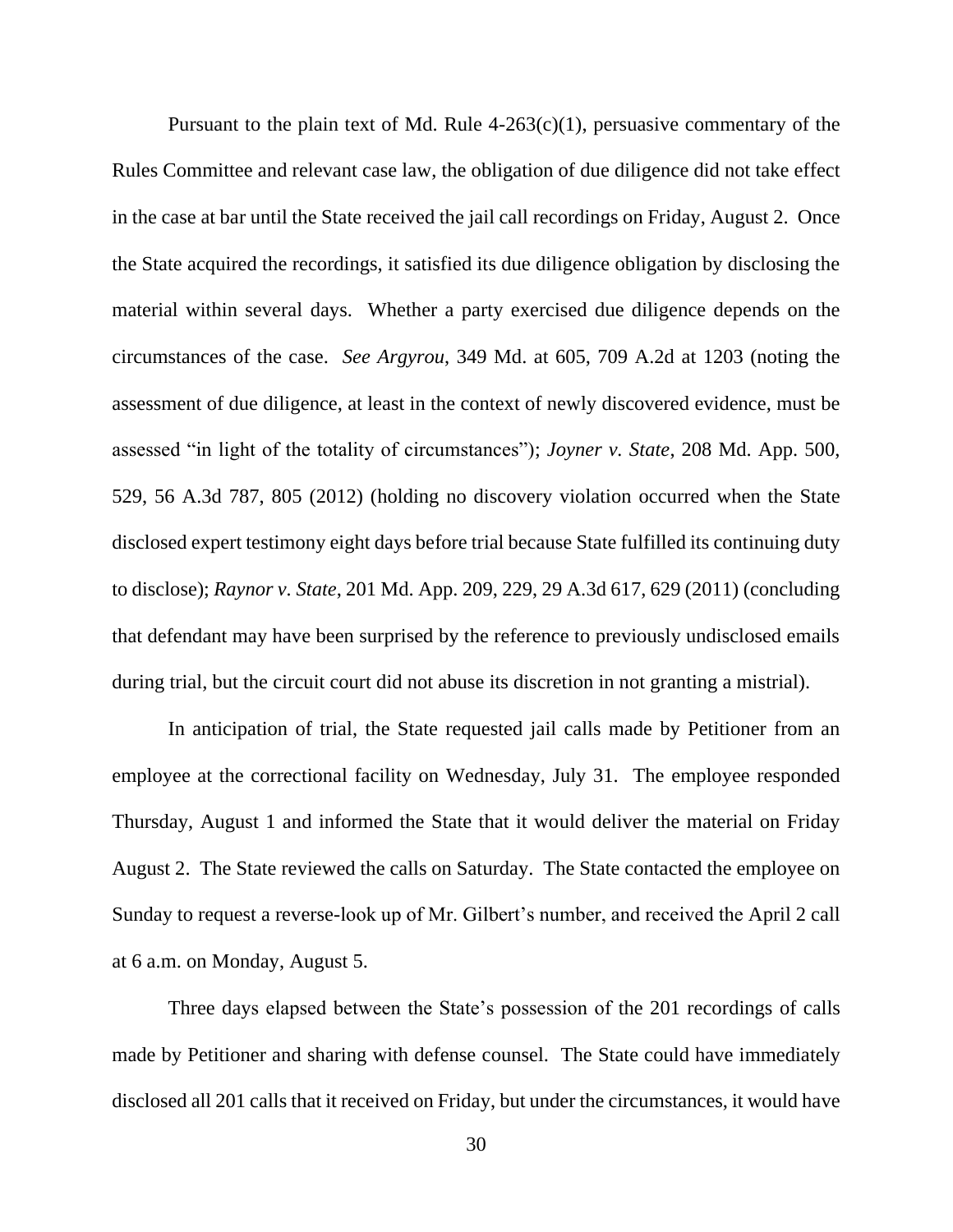only provided at most two days extra notice to defense counsel. Considering these calls arrived on the eve of trial, sending 201 recordings, most of which the State decided *not* to use for trial, could have unduly burdened the defense with extraneous discovery review during a period of critical trial preparation. *Baltimore Transit Co. v. Mezzanotti*, 227 Md. 8, 13, 174 A.2d 768, 771 (1961) (noting the purpose of discovery is to "eliminate, as far as possible, the necessity of any party to litigation going to trial in a confused or muddled state of mind[.]"). The April 2 recording—used in the State's case-in-chief—was shared with defense counsel on the same day that it was received. The State could not have shared the April 2 call any sooner.

The State's decision to request a reverse look-up of Mr. Gilbert's phone number also tends to demonstrate the exercise of due diligence under the circumstances. The initial request of jail calls made by Petitioner did not include the April 2 call because it was made through the PIN number of another inmate. Regardless of whether Petitioner deliberately attempted to conceal the call by using another inmate's PIN number, it would not have been found but for the endeavor of the State under the circumstances. We conclude that the State exercised due diligence in this case.

# **C. Even if the State violated its discovery obligations through its late disclosure, the error was harmless.**

In the past, this Court has applied harmless error review when assessing the impact of a discovery violation. *Green*, 456 Md. at 165, 171 A.3d at 1201. The purpose of the harmless error rule is to prevent a small error, "assuming, [*arguendo*], that [there] was error[,]" from setting aside convictions for a defect that would not have changed the result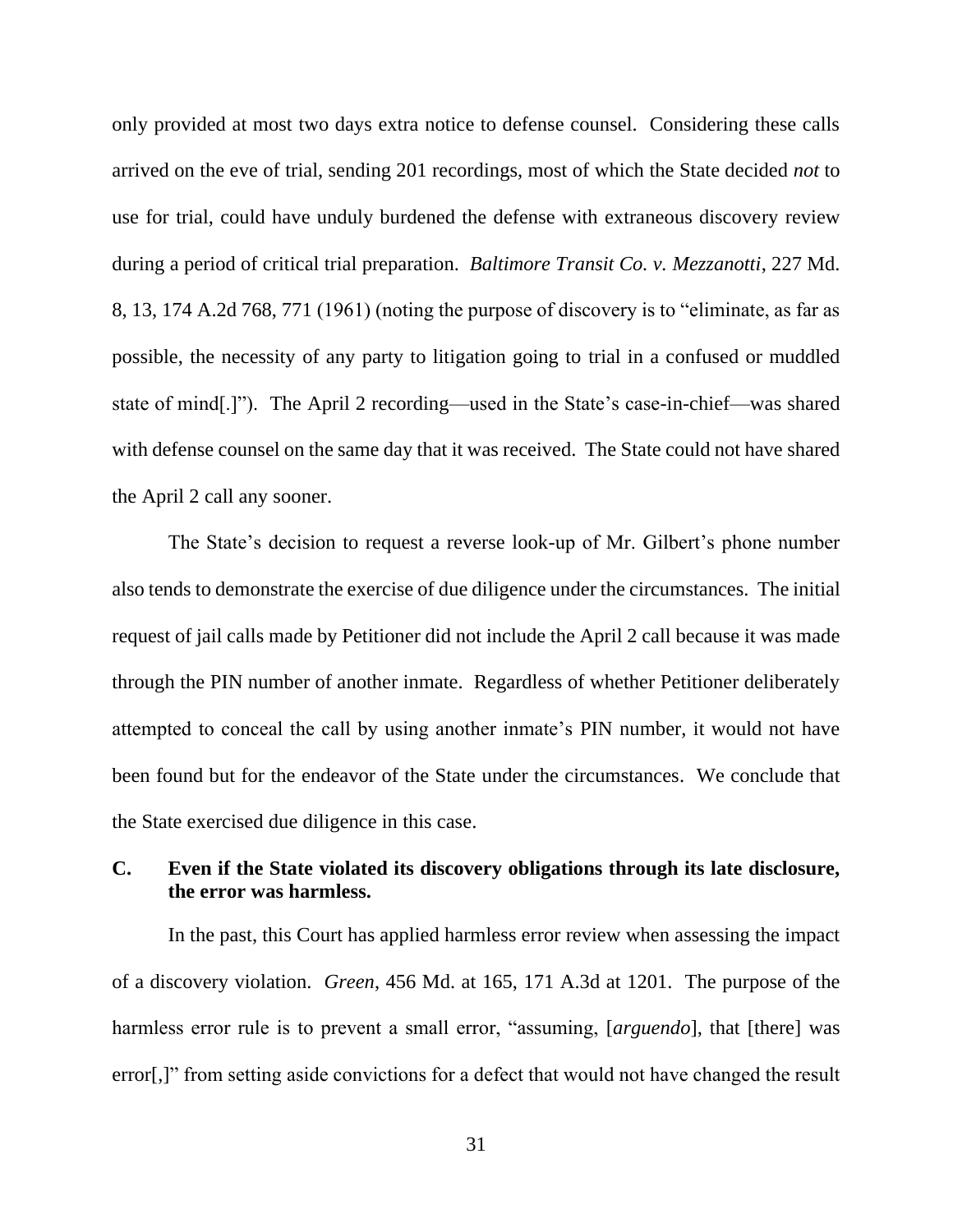at trial. *State v. Babb*, 258 Md. 547, 552, 267 A.2d 190, 193 (1970). Assuming *arguendo* that the State's disclosure of the jail call recordings on the morning of trial violated its discovery obligations, it was harmless error beyond a reasonable doubt.

"[W]hen a discovery violation comes to light in the course of trial, whether any sanction is to be imposed and, if so, what it is to be, is in the first instance committed to the discretion [of] the trial judge. The exercise of that discretion includes evaluating whether a discovery violation has caused prejudice." *Warrick*, 302 Md. at 173, 486 A.2d at 194 (citations omitted). The rule "does not require the court to take any particular action *or any action at all*." *Bellard v. State*, 229 Md. App. 312, 340, 145 A.3d 61, 78 (2016) (quoting *Thomas*, 397 Md. at 570, 919 A.2d at 57) (emphasis added).

The determination of the circuit court "will be disturbed on appellate review only if there is an abuse of discretion. That review, however, does not involve a search of the record for grounds, not relied upon by the [circuit] court, which the appellate court believes could [or could not] support the [circuit] court's action." *North River Ins. Co. v. Mayor and City Council of Baltimore*, 343 Md. 34, 47–48, 680 A.2d 480, 487 (1996). "An appellate court does not reverse a conviction based on a [circuit] court's error or abuse of discretion where the appellate court is satisfied beyond a reasonable doubt that the [circuit] court's error or abuse of discretion did not 'influence the verdict' to the defendant's detriment." *Hall v. State*, 437 Md. 534, 540–41, 87 A.3d 1287, 1291 (2014) (citations omitted). A discovery violation that unfairly surprises a defendant and prejudices the ability of a defendant to mount an adequate defense generally "cannot be construed as harmless error." *Collins*, 373 Md. at 148, 816 A.2d at 929; *Thomas*, 397 Md. at 574, 919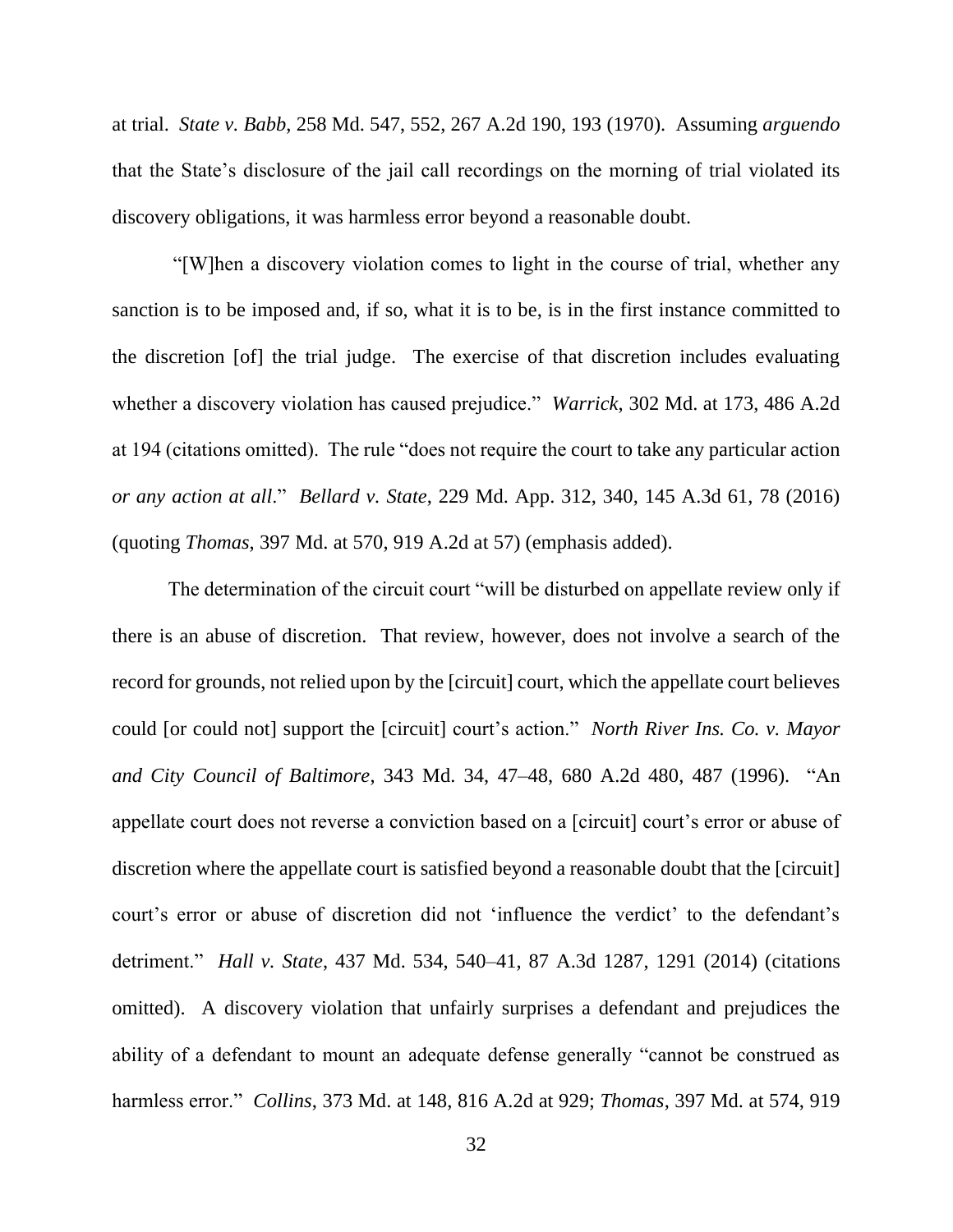A.2d at 59 (explaining that prejudice pursuant to Md. Rule 4-263 turns on the harm resulting from delay in disclosure).

In *Thanos v. State*, 330 Md. 77, 622 A.2d 727 (1993), the circuit court declined to grant relief for an asserted discovery violation by the State. *Id.* at 96, 622 A.2d at 736. According to the defendant in *Thanos*, "the State neglected to provide him with the names of three witness whom it called at trial, in violation of Maryland Rule 4-263(b)(1). [11] " *Id.*  at 96, 622 A.2d at 736 (footnote omitted). This Court held that assuming the State violated Md. Rule 4-263 by failing to provide the names of three witnesses called at trial, "any error in the State's discovery violations was harmless" given ample corroborating evidence. *Id.*  at 97, 622 A.2d at 736. The defendant had confessed to the crime, and the State provided testimony of a medical examiner that "independently corroborated [the defendant's] confession[.]" *Id.*, 622 A.2d at 736. "The [circuit] court's failure to grant relief for the State's discovery violations was not reversible error." *Id.*, 622 A.2d at 736–37.

Similar to the State's corroborating evidence in *Thanos*, in the case at bar, the State presented evidence that established consciousness of guilt independent of the April 2 call. The State introduced the April 2 call to establish that Petitioner knew about the security camera footage of the shooting and that somebody had revealed the identity of Petitioner or Mr. Gilbert to law enforcement:

Mr. Gilbert: It was her or somebody close to us.

\*\*\*

Mr. Gilbert: I ain't done nothing.

<sup>&</sup>lt;sup>11</sup> Maryland Rule 4-263(b)(1) formerly required the State provide the defense without request the names of each State's witness. This requirement is now provided by Md. Rule 4-263(d)(3)(A).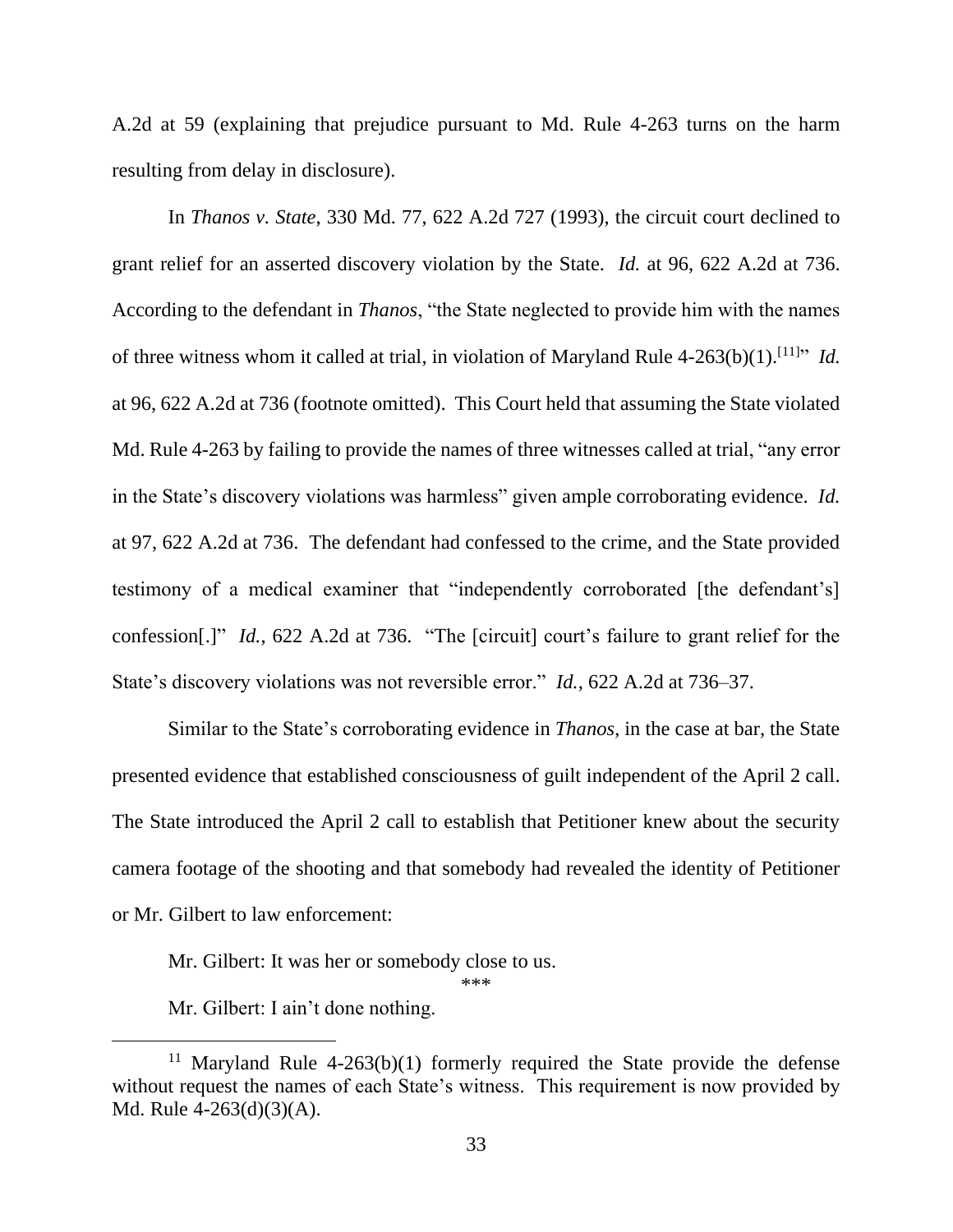[Petitioner]: Shut up. Mr. Gilbert: Hey, I don't. That's how it is bro. That's how I'm going to be, you feeling me? . . . There wasn't no problem when you did that. [Petitioner]: Yeah.

The conversation does not directly reference the shooting or the camera, and was hampered by unintelligible dialogue when played before the jury. Conversely, the text exchange between Petitioner and Mr. Gilbert expressly demonstrates relief that certain events were not caught on film by the alleyway camera where the shooting took place:

[Petitioner:] Is dere a camera At dat lil side bar[?] [Petitioner:] And Erin just asked me bout you[.] [Mr. Gilbert:] Tell her hit me[.] [Mr. Gilbert:] N id[]k we Gucci doe babe[.]

The State also provided additional evidence that established the guilt of Petitioner, including forensic evidence, pictures and video footage of the scene, 911 audio, and multiple witnesses' testimony.

The call also did not unfairly surprise the defendant or prejudice the ability of the defendant to mount a defense. *Thomas*, 397 Md. at 574, 919 A.2d at 59. Petitioner was already prepared to negate the allegation of consciousness of guilt from the text exchange between Petitioner and Mr. Gilbert. Petitioner emphasized throughout the trial that the State relied on circumstantial evidence, and the April 2 call was another example of the State using a chain of inferences, instead of an express statement by Petitioner, to demonstrate consciousness of guilt. Petitioner also chose not to address the April 2 call in his case-in-chief, instead presenting an argument about its authentication. Finally, Petitioner argued throughout the trial, and even before this Court, that the State had a weak case.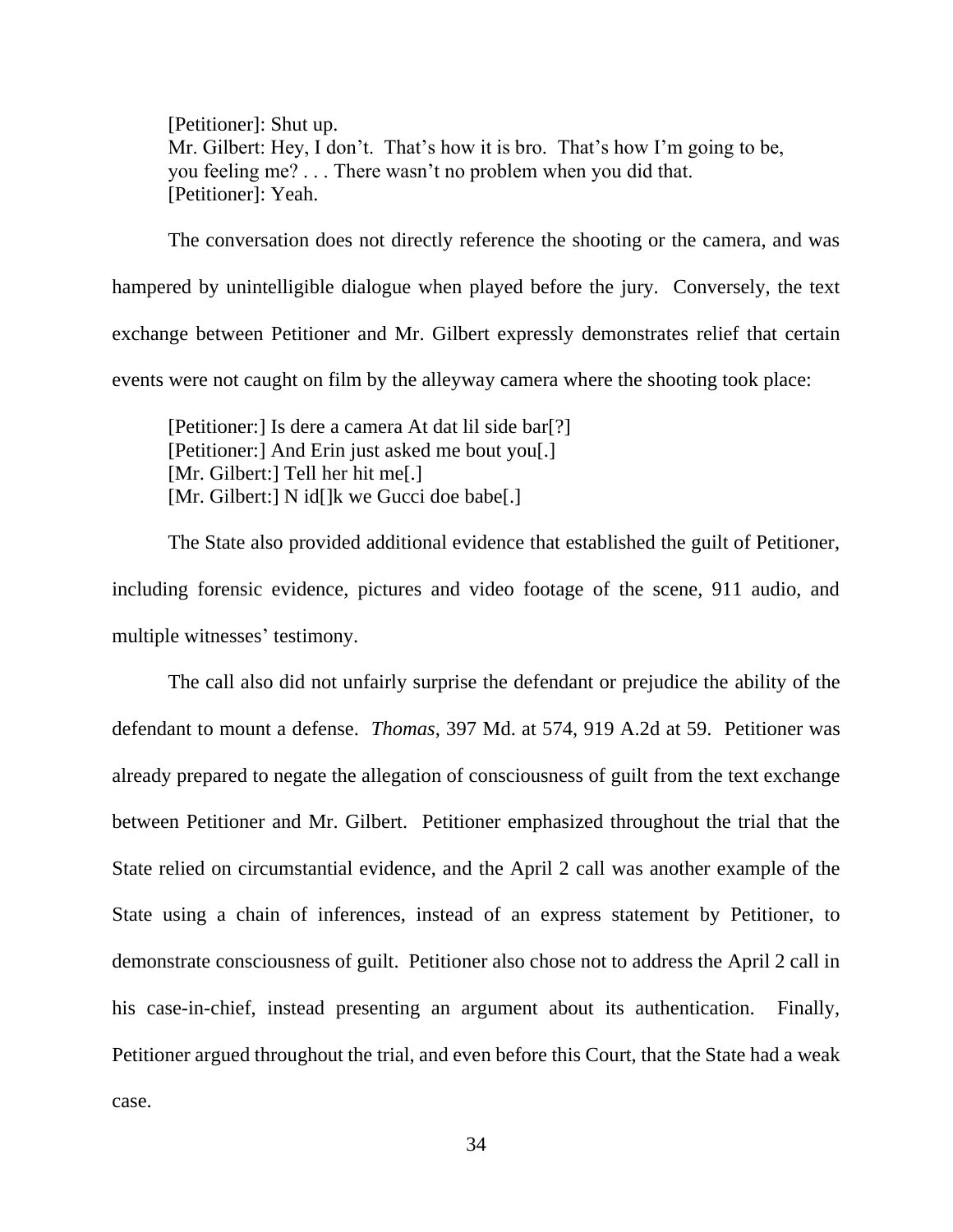We find no indication that the April 2 call, coupled with other evidence presented over the course of two days at trial, had substantial bearing on the outcome of the case. The disclosure of evidence in this case was undoubtedly last minute, but the impact of the disclosure did not unduly surprise the defendant, undermine the ability to prepare a defense, or substantially influence the jury. *Thomas*, 397 Md. at 574, 919 A.2d at 59. Therefore, the decision of the circuit court not to find a discovery violation, assuming *arguendo* that it was made in error, was harmless beyond a reasonable doubt.

### **CONCLUSION**

For the reasons previously explained, we affirm the judgment of the Court of Special Appeals.

# **JUDGMENT OF THE COURT OF SPECIAL APPEALS IS AFFIRMED. COSTS TO BE PAID BY PETITIONER.**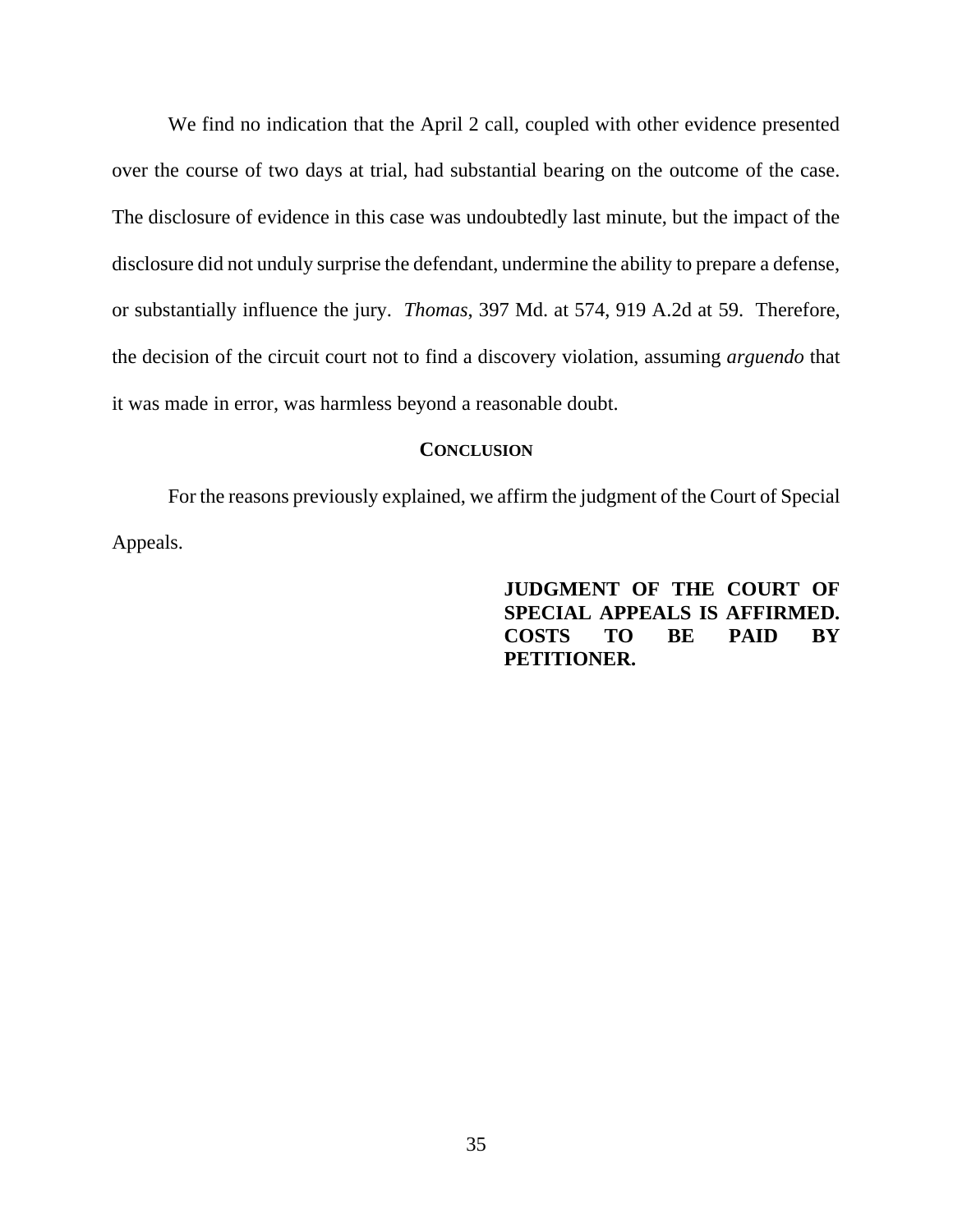Circuit Court for Montgomery County Case No. 135035C Argued: September 14, 2021

# IN THE COURT OF APPEALS

# OF MARYLAND

No. 4

September Term, 2021 \_\_\_\_\_\_\_\_\_\_\_\_\_\_\_\_\_\_\_\_\_\_\_\_\_\_\_\_\_\_\_\_\_\_\_\_\_\_

# ERIC ANTONIO ALARCON-OZORIA

v.

# STATE OF MARYLAND \_\_\_\_\_\_\_\_\_\_\_\_\_\_\_\_\_\_\_\_\_\_\_\_\_\_\_\_\_\_\_\_\_\_\_\_\_\_

Getty, C.J. McDonald Watts Hotten Booth Biran Adkins, Sally D. (Senior Judge, Specially Assigned),

JJ.

Dissenting Opinion by Watts, J. \_\_\_\_\_\_\_\_\_\_\_\_\_\_\_\_\_\_\_\_\_\_\_\_\_\_\_\_\_\_\_\_\_\_\_\_\_\_

\_\_\_\_\_\_\_\_\_\_\_\_\_\_\_\_\_\_\_\_\_\_\_\_\_\_\_\_\_\_\_\_\_\_\_\_\_\_

Filed: December 21, 2021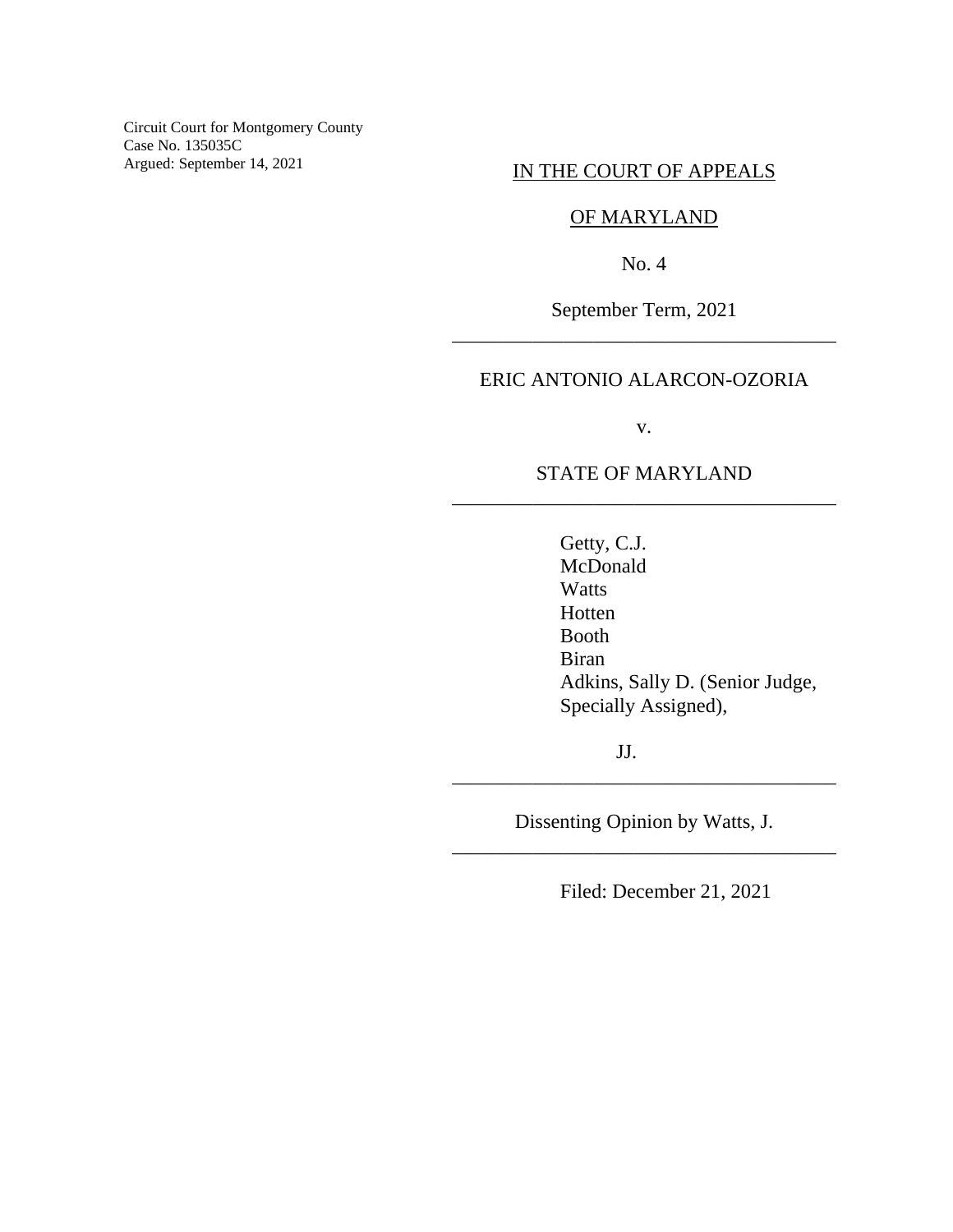Respectfully, I dissent. I cannot join the Majority's determination that in a criminal case the State's requirement to exercise due diligence with respect to discovery extends no further than to material already within the State's Attorney's possession or control. See Maj. Slip. Op. at 22. Such an interpretation of Maryland Rule 4-263 is contrary to its plain language and rulemaking history. Maryland Rule  $4-263(c)(1)$  obligates the State's Attorney to "exercise due diligence to identify all of the material and information that must be disclosed under this Rule." The plain language of the subsection is not qualified or limited by a requirement that the State's Attorney use due diligence to identify only discoverable information that is already in the State's possession or control.

I would not read into the subsection a requirement that does not exist and that the history of the Rule does not support. I would hold that the State's Attorney in this instance failed to exercise due diligence by waiting until the Wednesday before a trial was scheduled to begin on Monday to request, as part of "last-minute" trial preparation, jail call recordings and by disclosing the recordings on the first day of trial. I would determine that a discovery violation occurred and that the error was not harmless.

I share the view that a correctional facility does not become an agency that reports to the State's Attorney by virtue of having responded to a request for jail call records and, as such, the records were not under the control of the State's Attorney within the meaning of Maryland Rule 4-263(c)(2). See Maj. Slip. Op. at 21. A contrary result could lead to the illogical conclusion that any agency, or perhaps any individual, would "report" to the State's Attorney within the meaning of the Rule by simply responding to a request for information. See Maj. Slip. Op. at 21.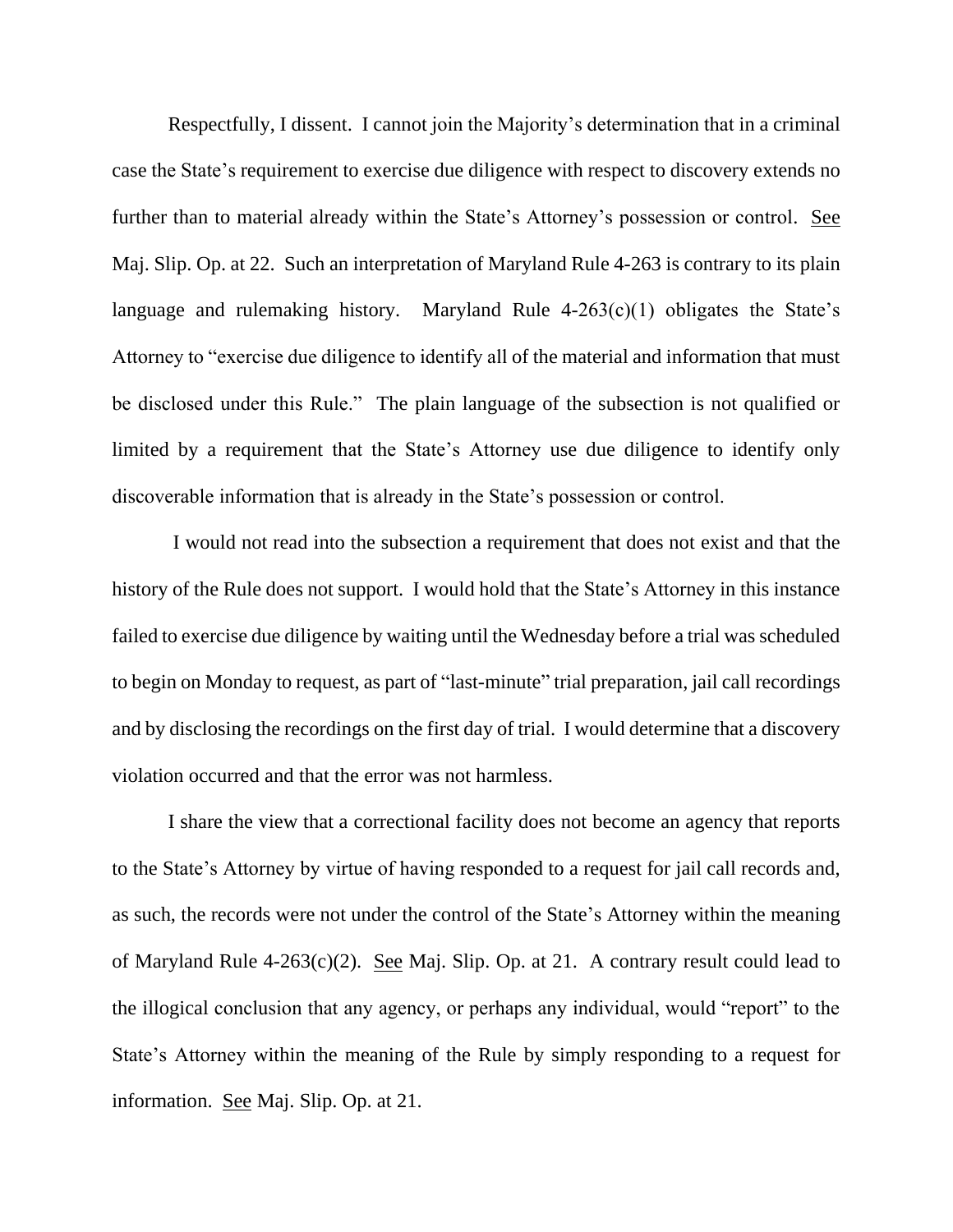This inquiry, however, distracts from recognizing the State's Attorney's obligation under Maryland Rule 4-263(c)(1), which provides: "The State's Attorney and defense shall exercise due diligence to identify all of the material and information that must be disclosed under this Rule." Maryland Rule  $4-263(c)(2)$  provides:

The obligations of the State's Attorney and the defense extend to material and information that must be disclosed under this Rule and that are in the possession or control of the attorney, members of the attorney's staff, or any other person who either reports regularly to the attorney's office or has reported to the attorney's office in regard to the particular case.

Clearly, material and information that must be disclosed under the Rule may be distinct or different from material and information that is possessed by or under the control of the State's Attorney. Under a plain reading of Maryland Rule  $4-263(c)(1)$ , the State's Attorney is required to use due diligence to identify all of the material and information that must be disclosed under the Rule regardless of whether the material and information is in the possession or control of the State's Attorney.

Maryland Rule 4-263(d) sets forth a list of material and information that the State's Attorney is required to disclose without the necessity of a request. Under Maryland Rule  $4-263(c)(1)$ , the State's Attorney must use due diligence to identify all material and information that must be disclosed under section (d); and, under Maryland Rule 4- 263(c)(2), the State's Attorney is required to disclose all such material and information that is in the State's Attorney's possession or control. Maryland Rule  $4-263(c)(1)$  does not limit the duty of the State's Attorney to identify material and information that must be disclosed to a discrete look at what the State already possesses or controls. Rather, Maryland Rule  $4-263(c)(1)$  requires that the State's Attorney identify or promptly follow up on identifying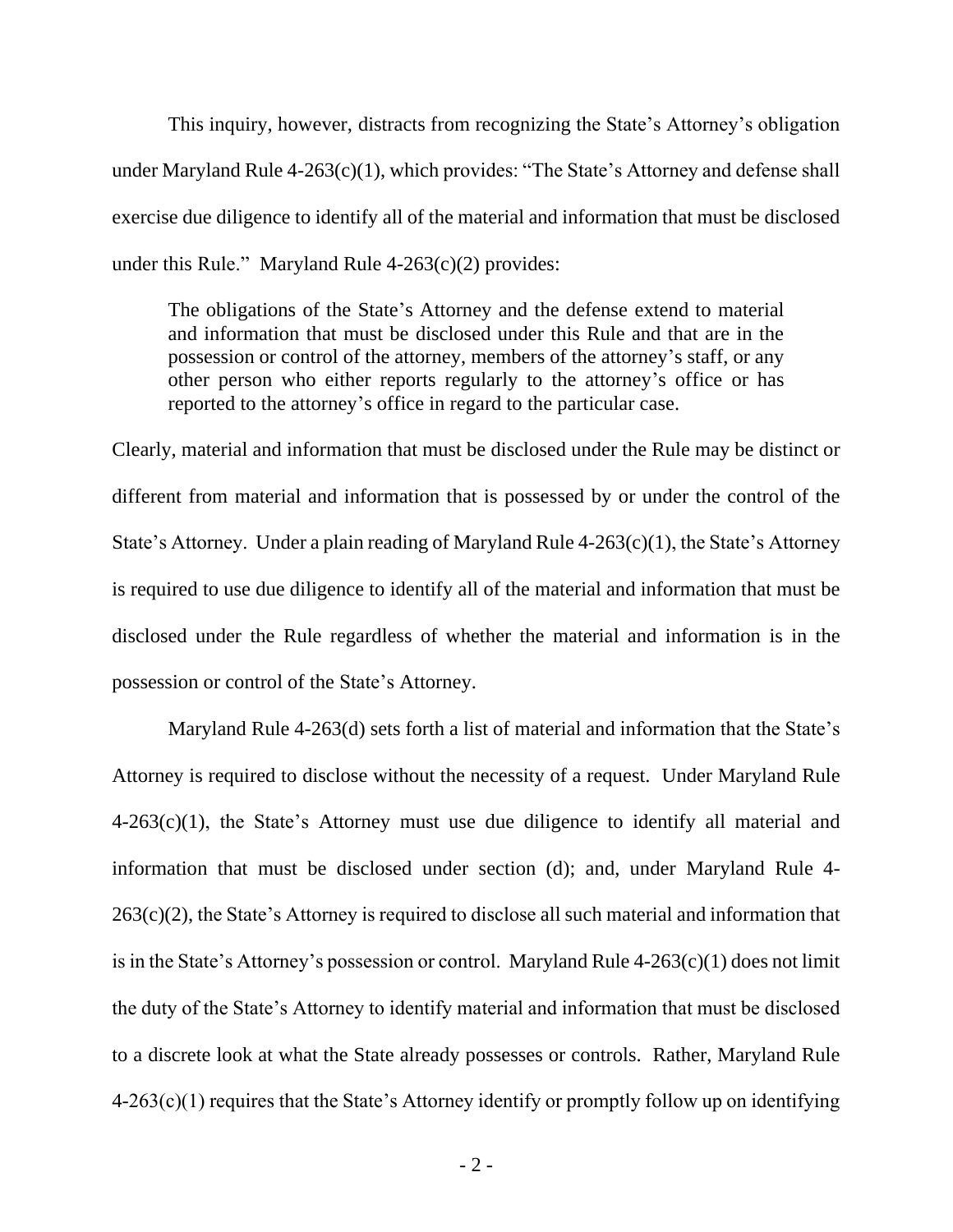information that must be disclosed under the Rule, such as a defendant's oral statements, regardless of whether the information is in the State's possession or control.

Under Maryland Rule  $4-263(d)(1)$ , "[w] ithout the necessity of a request, the State's Attorney shall provide to the defense[ a]ll written and oral statements of the defendant and of any co-defendant that relate to the offense charged[.]" No one disputes that the jail calls at issue in this case are "oral statements of the defendant" under Maryland Rule 4- 263(d)(1). Because a defendant's oral statements constitute material that the State's Attorney would be required to disclose under Maryland Rule 4-263(d)(1), the plain language of Maryland Rule  $4-263(c)(1)$  obligated the State's Attorney to exercise due diligence in identifying the existence of the statements. The Majority concludes that material must be disclosed when two conditions are met—first, "the material must fall within the scope of discovery obligations pursuant to Md. Rule  $4-263(c)(2)$ ," and second, "the material must satisfy one of the several categories of information enumerated by Md. Rule 4-263(d)." Maj. Slip Op. at 22-23. But, the Majority fails to give effect to the plain language of Maryland Rule  $4-263(c)(1)$ .

The construction of Maryland Rule  $4-263(c)(1)$  that is consistent with its plain language is that a State's Attorney must exercise due diligence to identify material and information that must be disclosed. The plain language of  $(c)(1)$  does not confine the State's Attorney's due diligence requirement to the scope provision of (c)(2) or use any limiting language. In other words, if the circumstances of a case indicate to the State's Attorney that material and information described in Maryland Rule 4-263(d) exists outside of the State's Attorney's office's possession or control, the State's Attorney may not delay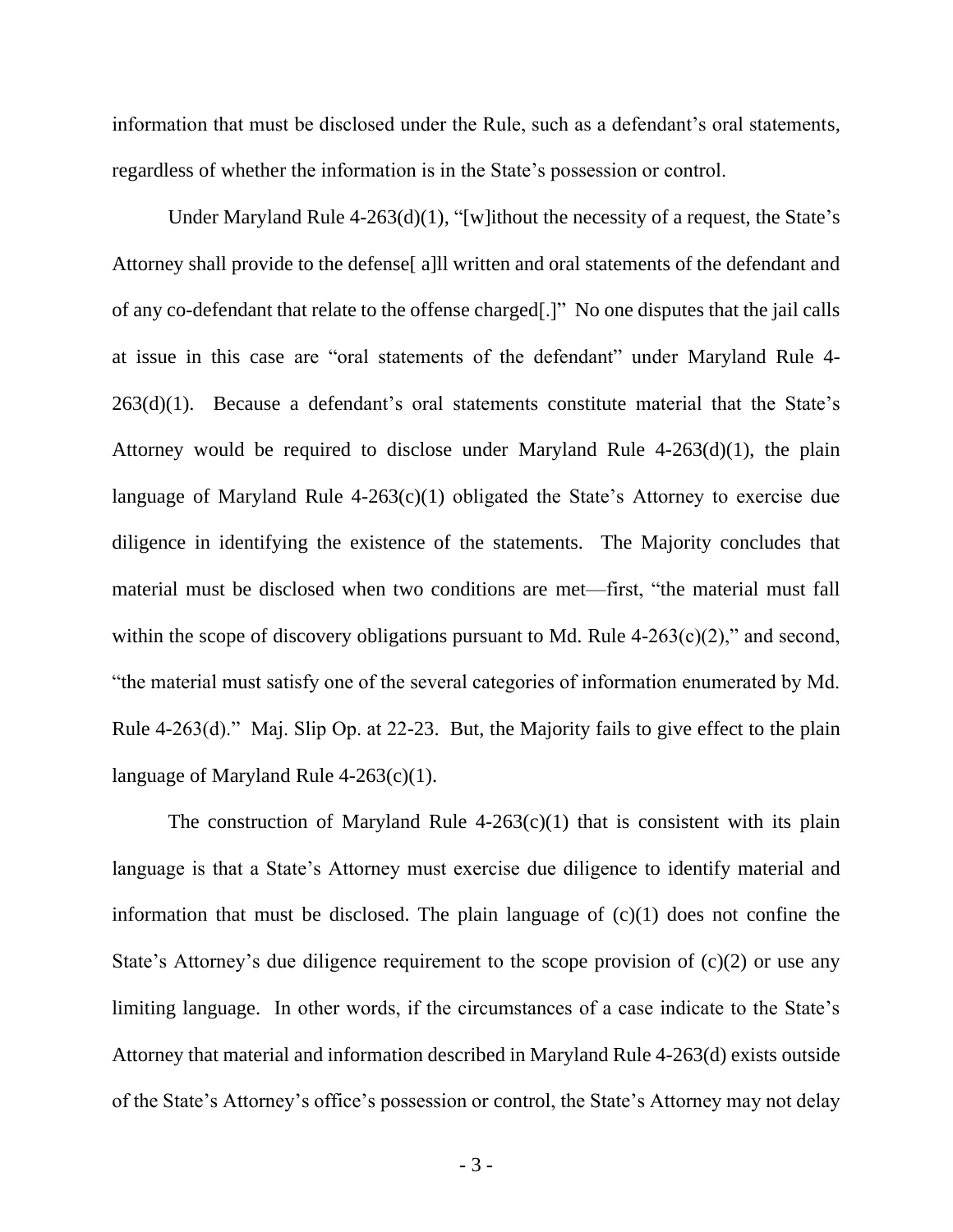in identifying the material and information. The choice of the word "identify" in Maryland Rule  $4-263(c)(1)$  is instructive. Logically, if the State's Attorney's obligation to exercise due diligence with respect to oral statements of the defendant applied only to material that the State's Attorney already possessed or controlled, the requirement that the State's Attorney "identify" material and information that must be disclosed would be rendered meaningless. The plain language interpretation of the Rule would prevent the absurd outcome of permitting the State's Attorney to be aware of the likelihood of oral statements by a defendant or exculpatory information, for example, but having no duty to exercise due diligence to identify the statements or exculpatory information because the statements or exculpatory information are in the custody of a third party and not in the State's Attorney's possession or control.

In addition to its plain language, the history of Maryland Rule  $4-263(c)(1)$  supports the proposition that the due diligence obligation extends beyond material in the possession and control of the State's Attorney. In 2007, the Standing Committee on Rules of Practice and Procedure ("the Rules Committee") undertook a major overhaul of the criminal discovery rules and issued its 158th Report, in which it, among other things, proposed amendments to Maryland Rule 4-263. See Rules Committee, 158th Report at 1 (Sept. 26, 2007), available at https://www.courts.state.md.us/sites/default/files/import/rules/reports/ 158thReport.pdf [https://perma.cc/SU9T-RDTE]. In a cover letter to this Court dated September 26, 2007, Judge Joseph H. Murphy, then Chair of the Rules Committee, explained that "[a]mendments to Rule 4-263 [were] proposed to clarify the State's discovery obligations under *Brady v. Maryland*, 373 U.S. 83 (1963) and its progeny and

- 4 -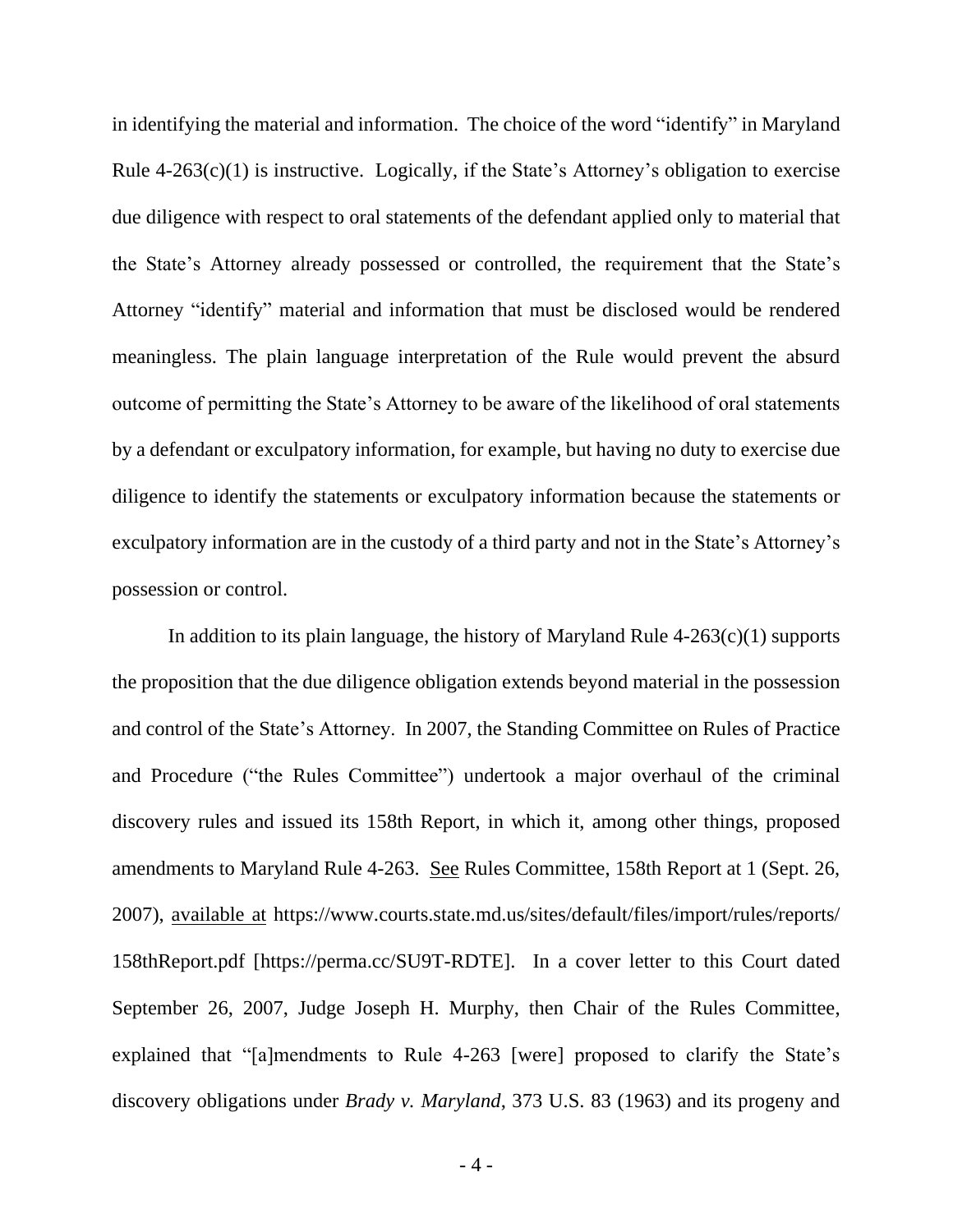make other changes to discovery in a criminal action in a circuit court, as explained in the Reporter's note that follows the Rule." 158th Report at 4. In the 158th Report, the Committee note following proposed sections (a) and (b) of Maryland Rule 4-263<sup>1</sup> explained the due diligence requirement as follows:

The due diligence required by subsection  $(a)(1)$  does not require affirmative inquiry by the State with regard to the listed examples in all cases, but would require such inquiry into a particular area if information possessed by the State, as described in subsection (a)(2), would reasonably lead the State to believe that affirmative inquiry would result in discoverable information. Due diligence does not require the State to obtain a copy of the criminal record of a State's witness unless the State is aware of the criminal record. If, upon inquiry by the State, a witness denies having a criminal record, the inquiry and denial generally satisfy due diligence unless the State has reason to question the denial.

158th Report at 110-11 (underlining omitted).

This Court held an open meeting on the 158th Report and deferred consideration of the proposed amendment to Maryland Rule 4-263 "pending further study[.]" Court of Appeals of Maryland, Rules Order at 3 (Dec. 4, 2007), available at https://www.courts. state.md.us/sites/default/files/import/rules/rodocs/ro158.pdf [https://perma.cc/RC3C-UPDX]. After we deferred consideration of the 158th Report for further study, on March 7, 2008, the Rules Committee held a meeting and discussed the proposed amendment of Maryland Rule 4-263. See Rules Committee, Minutes of Meeting at 4 (Mar. 7, 2008), available at https://www.courts.state.md.us/sites/default/files/minutes-rules/20080307.pdf [https://perma.cc/QA6Q-FGX3]. Subsequently, in a Supplement to the 158th Report, the

<sup>&</sup>lt;sup>1</sup>Proposed Maryland Rule 4-263(a) and (b) later became Maryland Rule 4-263(c) and (d), respectively.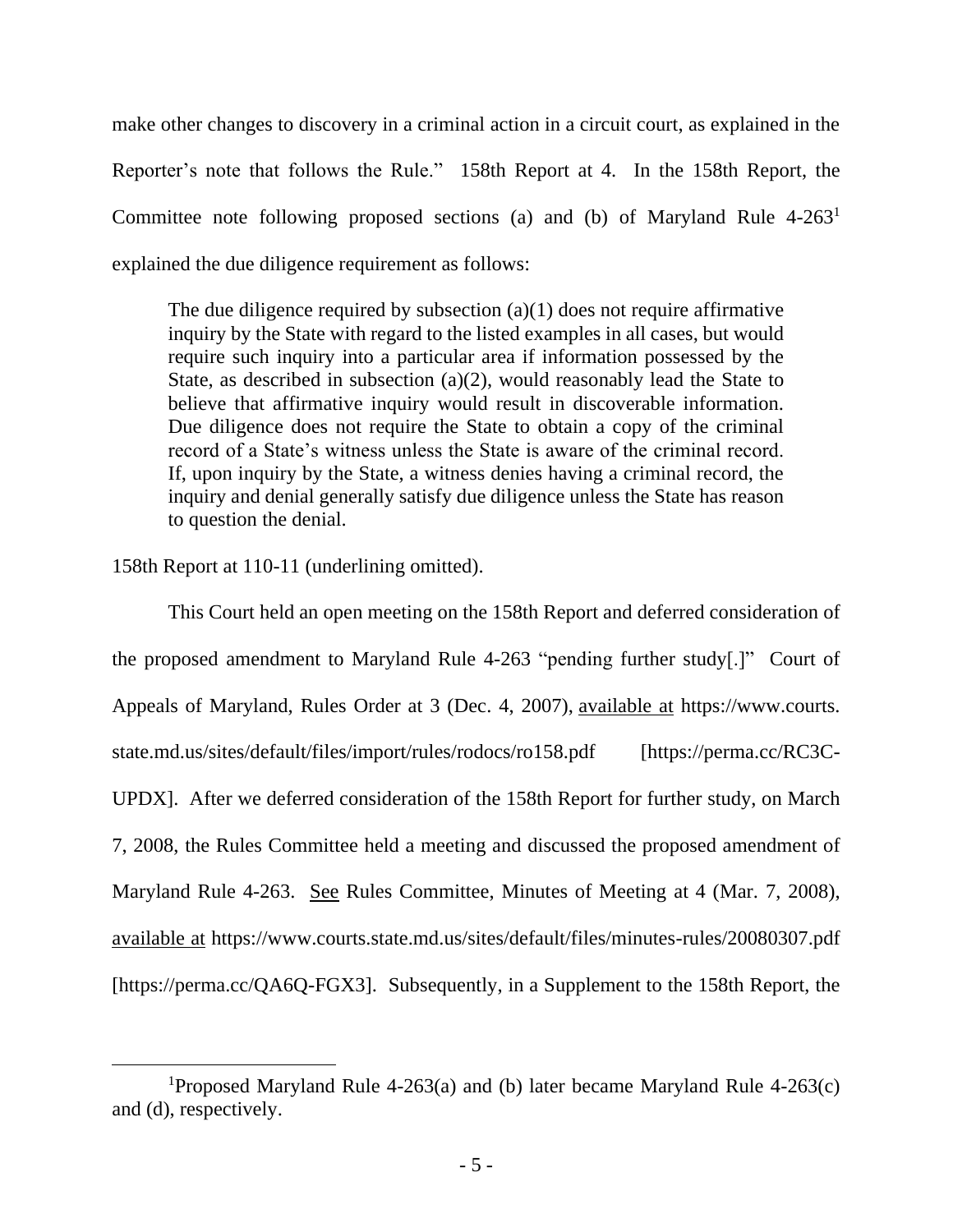Rules Committee explained Maryland Rule 4-263(c)(1)'s relationship to the American Bar Association ("ABA") Standards for Criminal Justice. See Rules Committee, Supplement to 158th Report at 2 (Mar. 25, 2008), available at https://mdcourts.gov/sites/default/files/ import/rules/reports/158supplementappx.pdf [https://perma.cc/MW5A-AGHV].

In the Supplement, the language of Maryland Rule  $4-263(c)(1)$  was substantively identical to the language in subsection  $(a)(1)$  in the 158th Report. See 158th Report at 108; Supplement to 158th Report at 14. However, the Committee note describing the due diligence requirement no longer existed. See 158th Report at 110-11; Supplement to 158th Report at 14-15. Instead, in an appendix to the Supplement, the Rules Committee stated that Maryland Rule  $4-263(c)(1)$  "is generally consistent with Standard 11-4.3(b) and (c) but is stated in somewhat broader terms." Supplement to 158th Report, App. C at 3. According to the Rules Committee, ABA "Standard 11-4.3(b) requires the *prosecutor* to make reasonable efforts to ensure that information relevant to the defendant and the offense is provided to the prosecutor by investigative personnel." Id. (emphasis in original). And, ABA "Standard 11-4.3(c) provides that, if the prosecutor is aware of discoverable information possessed by a government agency that does not report to the prosecutor's office, the prosecutor must disclose the existence of that information." Id.

Considering this history, it is clear that the Rules Committee intended a State's Attorney's due diligence obligation under Maryland Rule 4-263(c)(1) to extend beyond the scope of Maryland Rule  $4-263(c)(2)$ . The Rules Committee expressly informed this Court that Maryland Rule  $4-263(c)(1)$  was intended to be "generally consistent with" ABA Standards 11-4.3(b) and (c), but "somewhat broader[.]" Id. ABA Standard 11-4.3(c)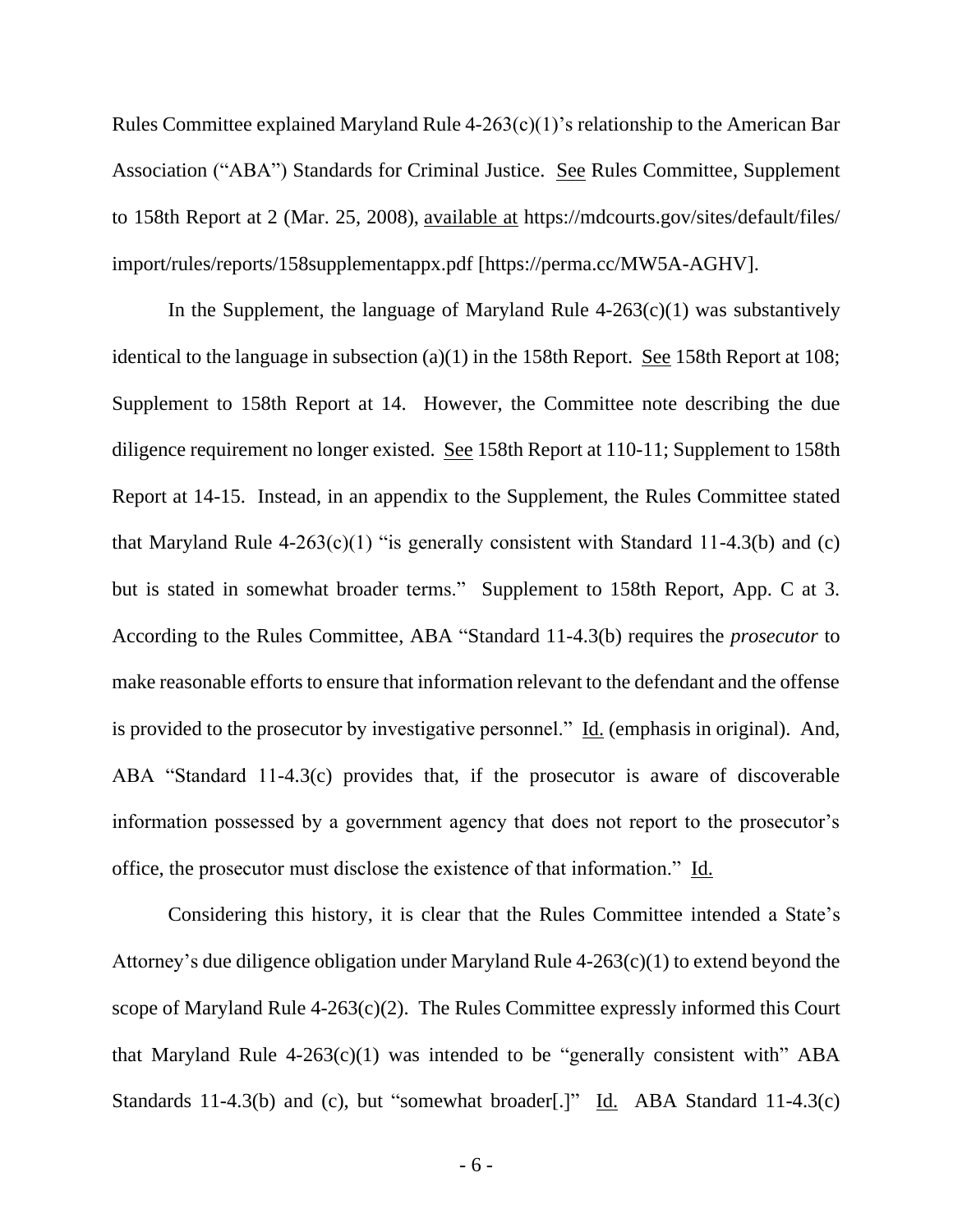requires that, where a prosecutor is aware of discoverable information in the possession of an agency that does not report to the prosecutor's office, that information must be disclosed. See id. It was against this backdrop that we adopted Maryland Rule  $4-263(c)(1)$ and the requirement that a State's Attorney exercise due diligence to identify all of the material and information required to be disclosed under the Rule.

In the Appendix, the Rules Committee advised that it did not recommend adopting ABA Standards 11-4.3(d) and (e). See id. at 3-5. According to the Rules Committee, ABA

Standard 11-4.3(d) provides that, if a request is made for identified material that would be discoverable if in the possession or control of a party but which is in the possession or control of *others*, the party must use diligent good faith efforts to cause the material to be made available.

Id. at 3 (emphasis in original). ABA "Standard 11-4.3(e) permits a court to order the disclosure of material or information, not otherwise covered under Standard 11-4.3, upon a showing that the items sought are 'material to the preparation of the case.'" Id. at 4. Thus, the Rules Committee stopped short of drafting the due diligence requirement of Maryland Rule  $4-263(c)(1)$  to require the State to cause the "identified" material in the possession or control of third parties to be made available upon request. The Rule's history informs, just as the Rules Committee stated, that it intended to impose a due diligence obligation "somewhat broader" than ABA Standards 11-4.3(b) and (c), which include the requirement of disclosing the existence of information in the possession of a government agency that does not report to the prosecutor, but less than ABA Standards 11-4.3(d) and (e), which require obtaining information from third parties. No one who reads the history of Maryland Rule  $4-263(c)(1)$  could seriously contend that its due diligence obligation was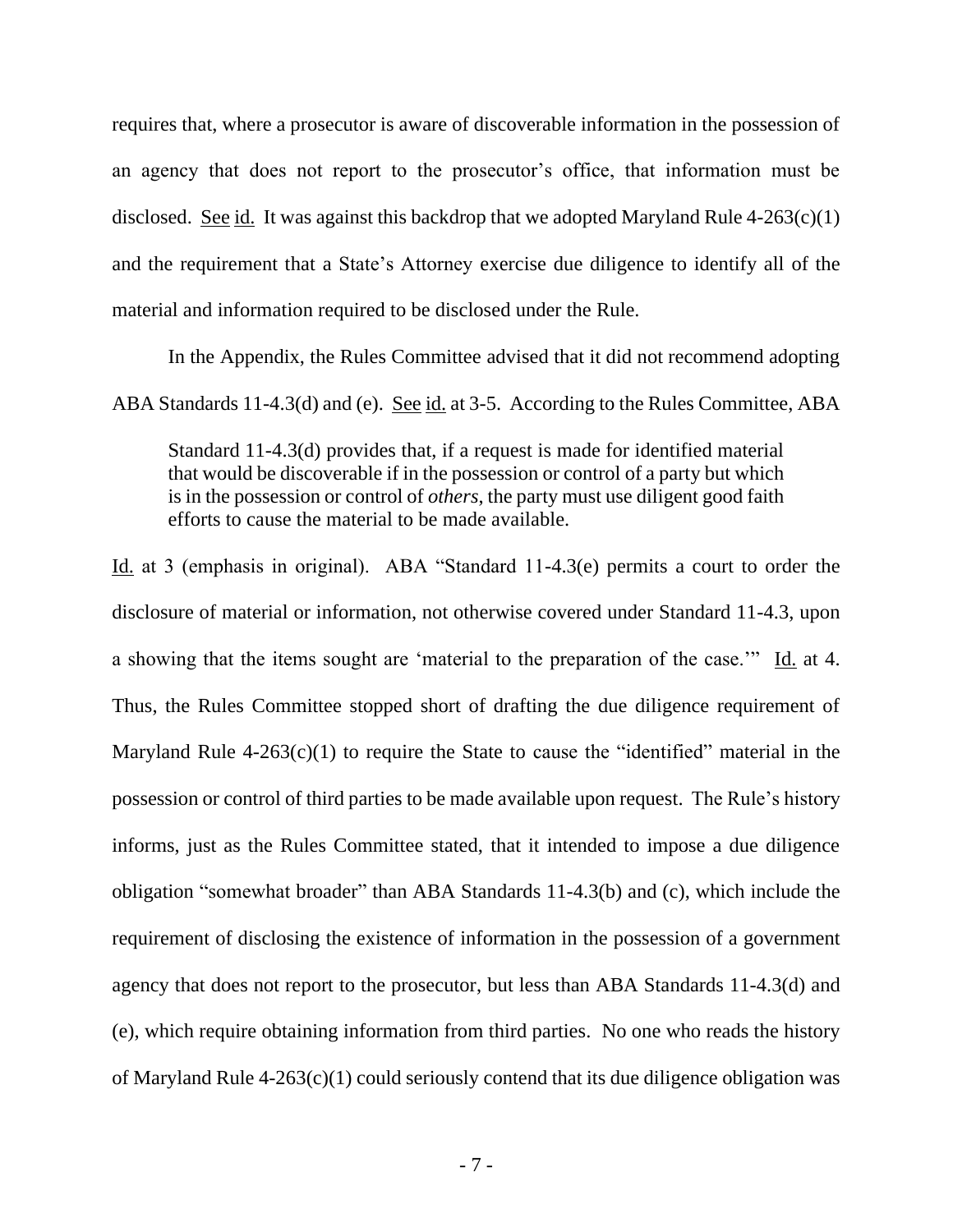intended to be limited to identifying only information and material already in the possession or control of the State's Attorney.

The determination that the Majority reaches confining the State's due diligence obligation only to material and information under its possession or control is not consistent with the plain language and Rule history of Maryland Rule 4-263(c)(1) and is far off the mark that the ABA Standards have set for discovery obligations in the legal profession. Even though our Rules Committee chose not to go as far as the ABA did in its due diligence obligation, it is clear that the Rules Committee adopted the ABA view that due diligence is not limited solely to identifying material and information in the possession or control of the State. In 2008, this Court voted unanimously to approve Maryland Rule  $4-263(c)(1)$ based on the information provided by the Rules Committee in the Supplement to the 158th Report. We should and indeed must interpret the Rule in a manner that is consistent with the information that was provided to the Court by the Rules Committee at the time.

Aside from not being consistent with the plain language of the Rule and its history, the Majority's approach suffers from several serious problems. First, under the Majority's reading, a State's Attorney who knows of jail calls constituting statements of the defendant would not be in violation of Maryland Rule  $4-263(c)(1)$  by waiting, as the State's Attorney did here, until shortly before trial to request the calls and disclosing to the defense the existence of the calls on the first day of trial. Next, would the State's Attorney also be permitted to delay until the day before trial interviewing a witness known to possess exculpatory information and disclosing the first day of trial exculpatory information gained from the witness because the information did not allegedly fall within the scope of the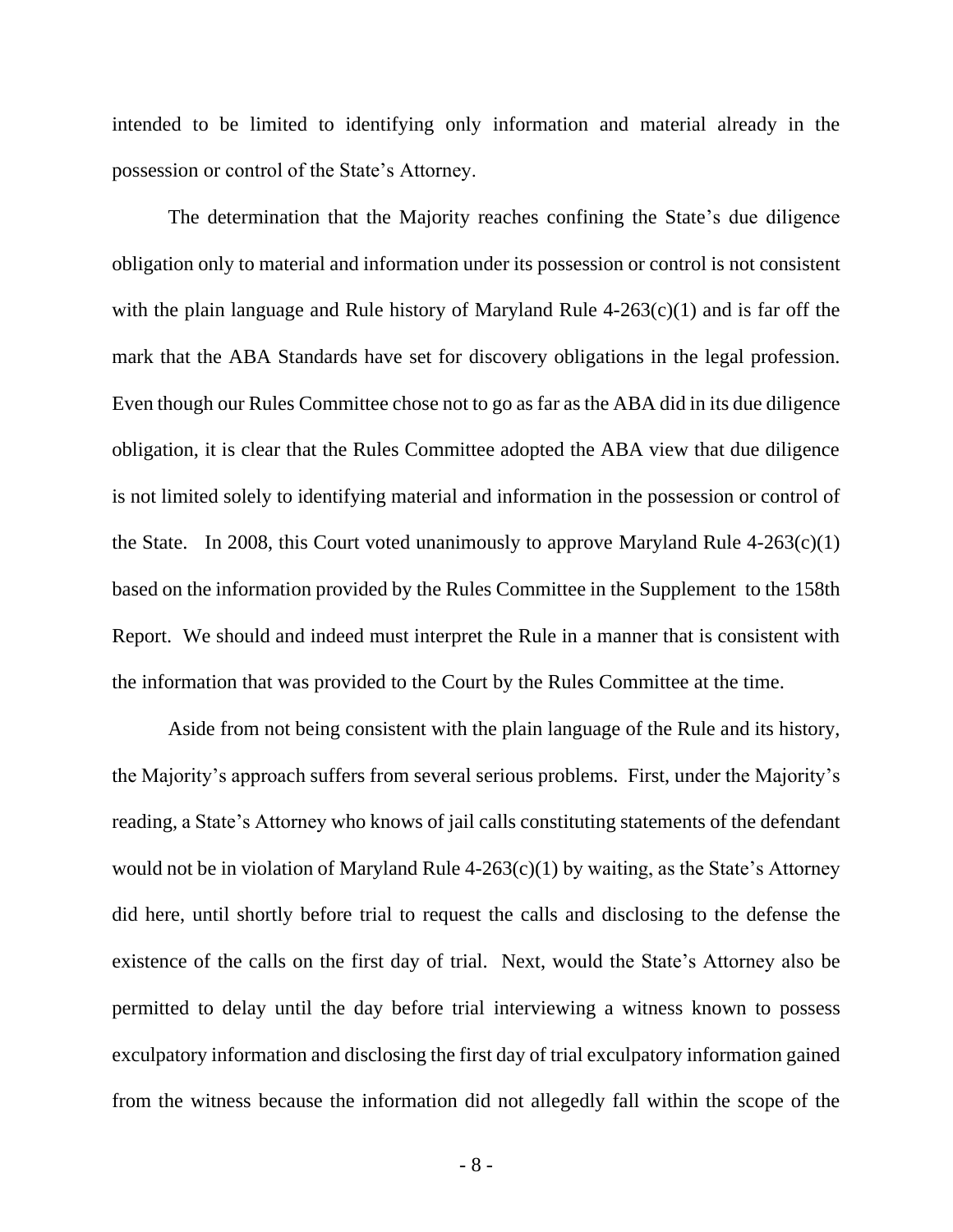State's Attorney's due diligence obligation until the time of the interview? This interpretation of the due diligence requirement hinders, rather than advances, the purposes of Maryland's criminal discovery rules, which are to protect from undue surprise and to assist the other party in preparing for trial. See, e.g., Green v. State, 456 Md. 97, 152-53, 171 A.3d 1162, 1193-94 (2017). The Majority's interpretation of Maryland Rule 4-263 would allow the State's Attorney to obtain a strategic and indeed unfair advantage by delaying (including inadvertently) in having information that is required to be disclosed under the Rule come into its possession or control.

The State's argument that not limiting the due diligence requirement to information in its possession or control would place an untenable burden on the State's Attorney is not persuasive. The facts of a case will dictate what action, if any, the State's Attorney must take to use due diligence to identify material and information that must be disclosed. For example, if an agency that does not report to the State possesses statements of a defendant relating to a criminal case, but the State's Attorney has no reason to know of it, due diligence would not require the State's Attorney to seek to identify any statements of the defendant in the possession of the agency.

In this case, the circumstance is different with respect to jail call recordings. Jail call recordings, by their very nature, are statements of the defendant. If a defendant is in custody before trial, it follows that the State's Attorney would know that telephone calls between a defendant and others that relate to the offense charged could exist. By the State's own acknowledgment at oral argument, the Assistant State's Attorney in this case identified the jail calls at issue during "last-minute" trial preparation. It is reasonable to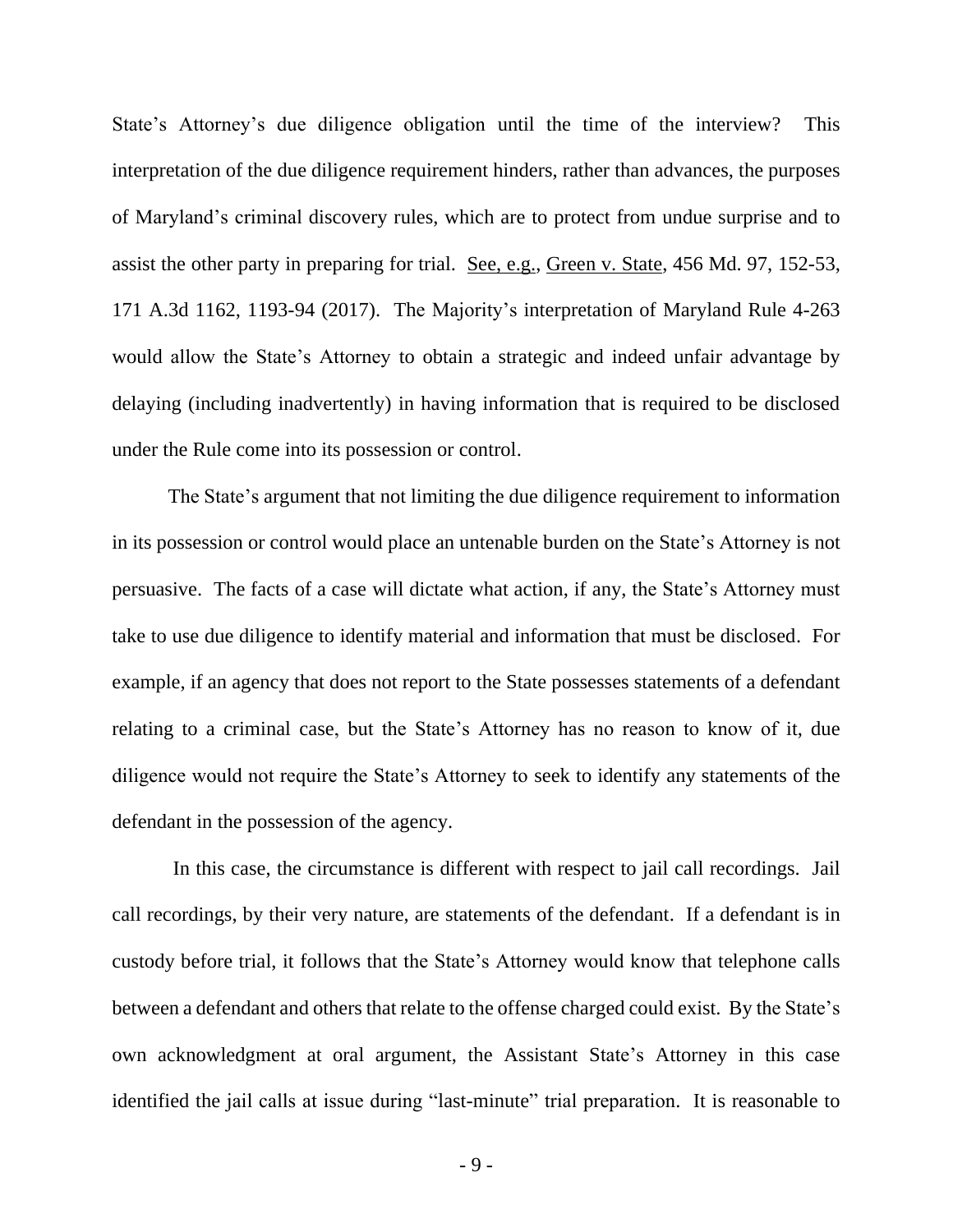expect that an Assistant State's Attorney would perform routine trial preparation designed to uncover oral statements of a defendant with greater diligence than what was used here. The standard of due diligence is, at bottom, a question of reasonableness.

We have not previously addressed the definition of due diligence under Maryland Rule 4-263. In a different context, that of the State's due process obligation to promptly conduct a probation revocation hearing, due diligence is equivalent to "reasonable promptness[.]" State v. Berry, 287 Md. 491, 500, 413 A.2d 557, 562 (1980) (citations omitted). In Berry, id. at 499, 413 A.2d at 562, we held "that the State may conduct a revocation hearing at any time, even if the probationary period has expired," as long as the State commences such a proceeding "diligently and promptly." This Court held that a probation revocation hearing need not take place during the probationary period so long as the violation occurred during the probationary period. See id. at 498, 413 A.2d at 562. We stressed, however, that due process requires the State to "bring about the revocation hearing with due diligence or reasonable promptness to avoid prejudice to the defendant." Id. at 500, 413 A.2d at 562 (citations omitted).

In this case, given that the State acknowledged that requesting the jail call recordings at issue was last-minute trial preparation and has offered no reason for the delay in requesting the recordings that necessarily were required to be disclosed, I would hold that the State's Attorney failed to exercise due diligence. Maryland Rule  $4-263(c)(1)$ obligated the State's Attorney to use due diligence to identify material and information required to be disclosed under the Rule, *i.e.*, records of jail calls or statements of the defendant under Maryland Rule 4-263(d)(1) in this case.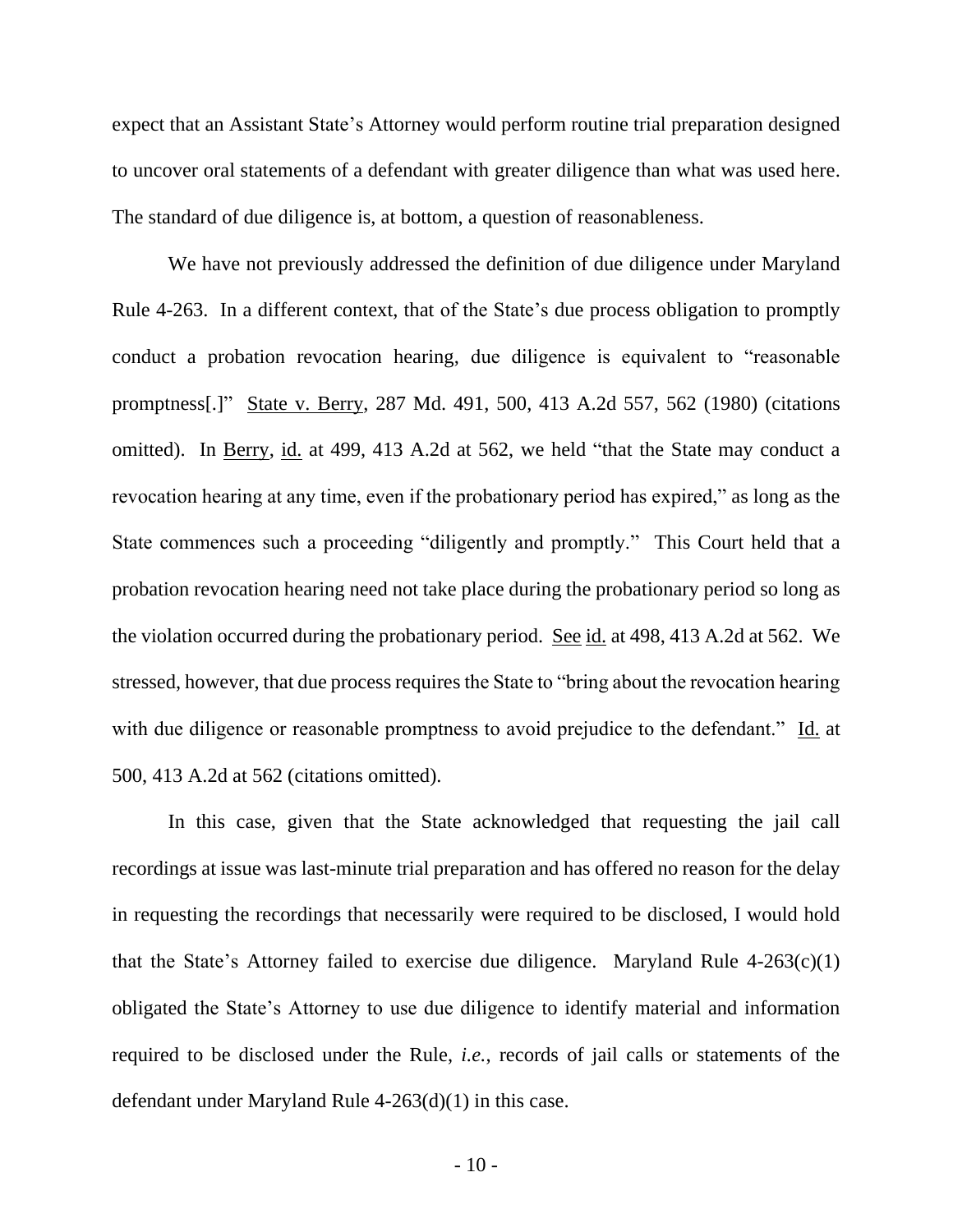Although there is no indication of bad faith in the record, the State's Attorney failed to request any jail call recordings until the Wednesday before trial. The State's Attorney did not disclose the recordings to defense counsel until the morning of trial. Given the State's acknowledgment at oral argument that requesting jail call recordings in this case was simply part of last-minute trial preparation, disclosing the recordings to the defense on the morning of the first day of trial was unreasonable. 2 The record is devoid of any good cause explanation for the delay and at oral argument, the State could provide none. As such, I would hold that the State's Attorney violated Maryland Rule 4-263(c)(1) by failing to use due diligence to identify the existence of the jail call recordings.

In this case, although there were eyewitnesses to the shooting, no eyewitness positively identified Petitioner as the shooter. This was a circumstantial evidence case in which the State relied in part on evidence of consciousness of guilt and the April 2, 2019 jail call recording was part of the consciousness of guilt evidence. Even though the taped dialogue may have been difficult to understand, it is not possible to conclude beyond a reasonable doubt that the April 2, 2019 jail call recording did not affect the verdict. Because I am unable to conclude beyond a reasonable doubt that use of the April 2, 2019

<sup>2</sup>The State has argued that the April 2, 2019 jail call recording should be treated differently because the Assistant State's Attorney obtained it after requesting a "backwards search" for call records. To be sure, the request for the backwards search occurred after the Assistant State's Attorney received the initial jail call recordings. The record reflects that the search was done quickly and that the April 2, 2019 jail call recording was produced early on the morning following the Assistant State's Attorney request. This, too, was a part of last-minute trial preparation that, through due diligence, could easily have been done more promptly or earlier. There is no reason to distinguish the April 2, 2019 jail call recording from the others.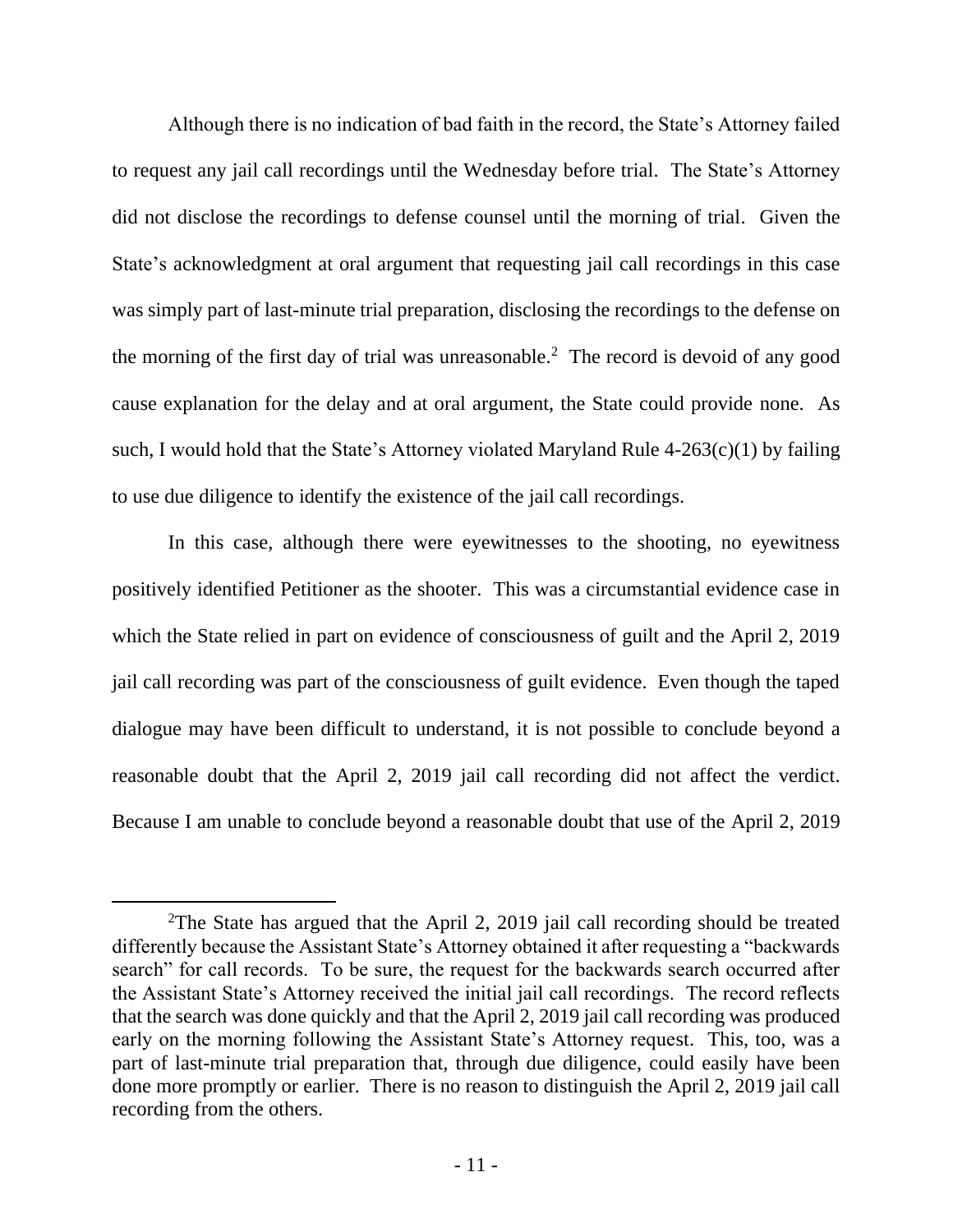jail call at trial was inconsequential or did not affect the verdict, *i.e*., was harmless error, I would reverse the judgment of the Court of Special Appeals.

For the above reasons, respectfully, I dissent.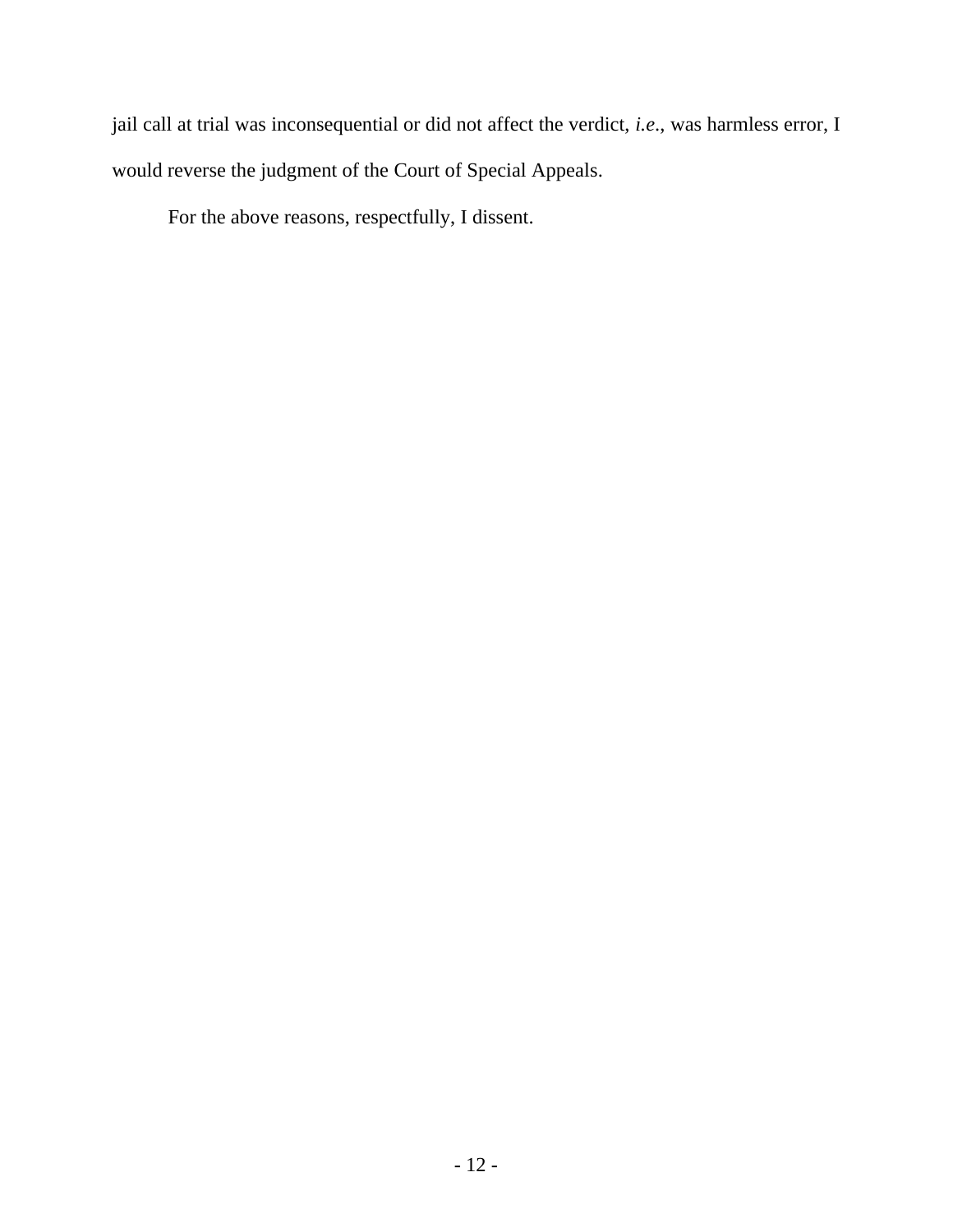Circuit Court for Montgomery County Case No. 135035C Argued: September 14, 2021

# IN THE COURT OF APPEALS

# OF MARYLAND

No. 4

September Term, 2021 \_\_\_\_\_\_\_\_\_\_\_\_\_\_\_\_\_\_\_\_\_\_\_\_\_\_\_\_\_\_\_\_\_\_\_\_\_\_

# ERIC ANTONIO ALARCON-OZORIA

v.

# STATE OF MARYLAND \_\_\_\_\_\_\_\_\_\_\_\_\_\_\_\_\_\_\_\_\_\_\_\_\_\_\_\_\_\_\_\_\_\_\_\_\_\_

Getty, C.J. McDonald Watts Hotten Booth Biran Adkins, Sally D. (Senior Judge, Specially Assigned),

JJ.

Concurring Opinion by Adkins, J. \_\_\_\_\_\_\_\_\_\_\_\_\_\_\_\_\_\_\_\_\_\_\_\_\_\_\_\_\_\_\_\_\_\_\_\_\_\_

\_\_\_\_\_\_\_\_\_\_\_\_\_\_\_\_\_\_\_\_\_\_\_\_\_\_\_\_\_\_\_\_\_\_\_\_\_\_

Filed: December 21, 2021